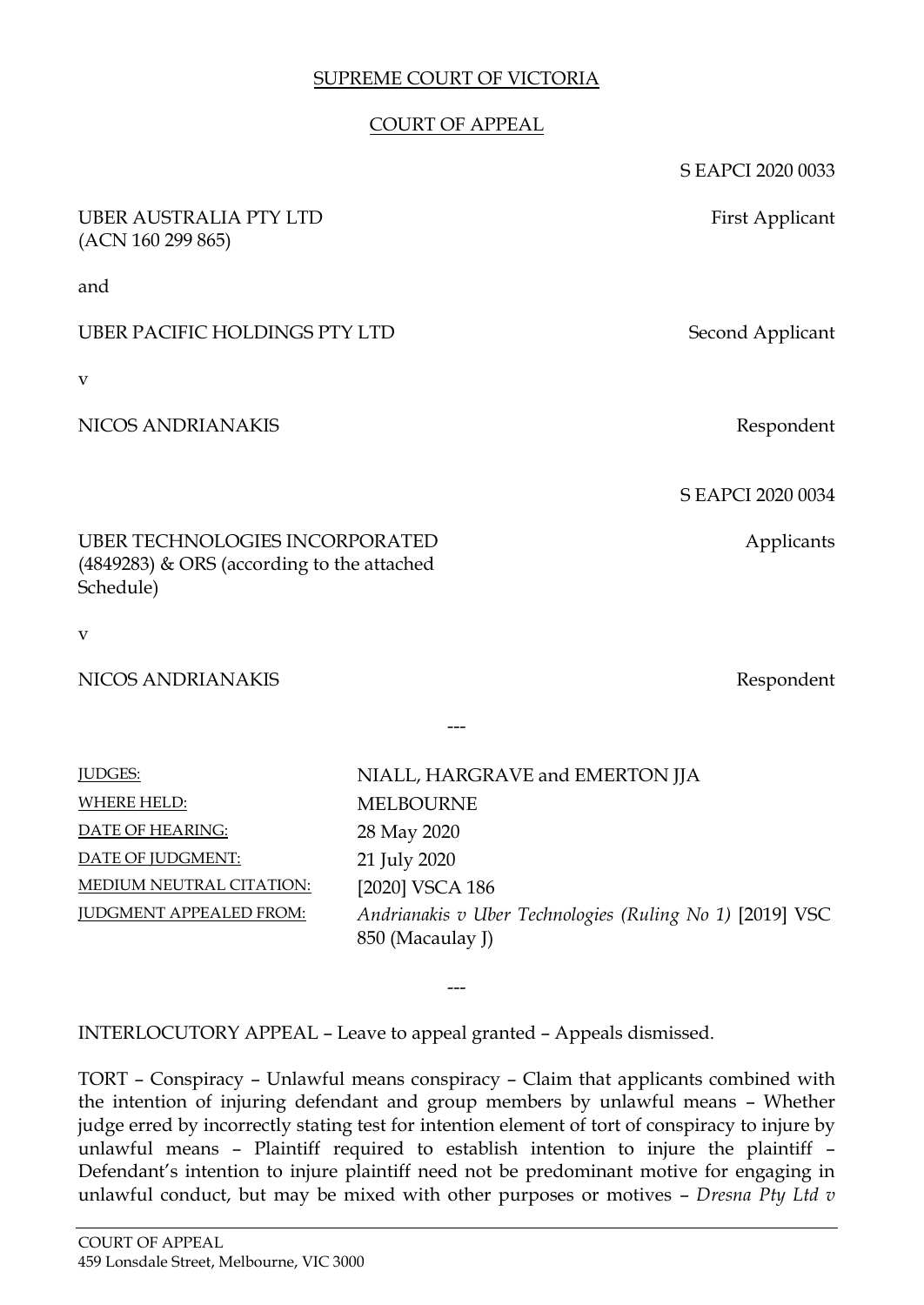*Misu Nominees Pty Ltd* [2003] FCA 1537, *Dresna Pty Ltd v Misu Nominees Pty Ltd* [2004] FCAFC 169, *McKellar v Container Terminal Management Services Ltd* (1999) 165 ALR 409, *McWilliam v Penthouse Publications* Ltd [2001] NSWCA 237 considered.

PRACTICE AND PROCEDURE – Pleadings – Application to strike out statement of claim – Whether statement of claim fails to plead a cause of action or is embarrassing – Whether conspirators and overt acts adequately identified – Allegations disclose clear case which is not fanciful with no real prospect of success – *CA & CA Ballan Pty Ltd v Oliver Hume (Australia) Pty Ltd* (2017) 55 VR 62, *Trkulja v Google LLC* (2018) 263 CLR 149 applied.

PRACTICE AND PROCEDURE – Group proceeding – Application that proceeding not continue as group proceeding – Single Victorian plaintiff representing group members in four Australian States – Whether judge erred in finding that *Supreme Court Act 1986* s 33C(1) was satisfied – Whether any substantial common questions of fact or law – No error – Claims in respect of each state give rise to common questions of fact, or mixed fact and law – *Dillon v RBS Group (Australia) Pty Ltd* (2017) 252 FCR 150, *Webster (Trustee) v Murray Goulburn Co-Op Co Ltd (No 2)* [2017] FCA 1260, *Bray v F Hoffman-La Roche Ltd* (2003) 130 FCR 317 applied; *Supreme Court Act 1986* Part 4A ss 33C, 33N, 33ZF.

PRACTICE AND PROCEDURE – Service out of Australia pursuant to *Supreme Court (General Civil Procedure) Rules 2015* r 7.02 – Foreign applicants' application to set aside service – Whether *Supreme Court Act 1986* s 25(1)(a) provided statutory authority to make r 7.02(a) – Whether s 25(1)(a) outside the legislative power of the Victorian Parliament – Rule 7.02(a) authorised by s  $25(1)(a)$  – With respect to authorising r 7.02(a), s  $25(1)(a)$  within the power of the Victorian Parliament – *Mobil Oil Aust Pty Ltd v Victoria* (2002) 211 CLR 1, *Flaherty v Girgis* (1985) 4 NSWLR 248 considered; *Supreme Court (General Civil Procedure) Rules 2015* rr 7.04, 7.02, 8.08, *Supreme Court Act 1986* s 25(1)(a).

| APPEARANCES:       | Counsel                                | Solicitors                |
|--------------------|----------------------------------------|---------------------------|
| For the Applicants | Mr N J Young QC with<br>Mr D Sulan     | Jones Day                 |
| For the Respondent | Mr D G Collins QC with<br>Ms M Szydzik | Maurice Blackburn Pty Ltd |

---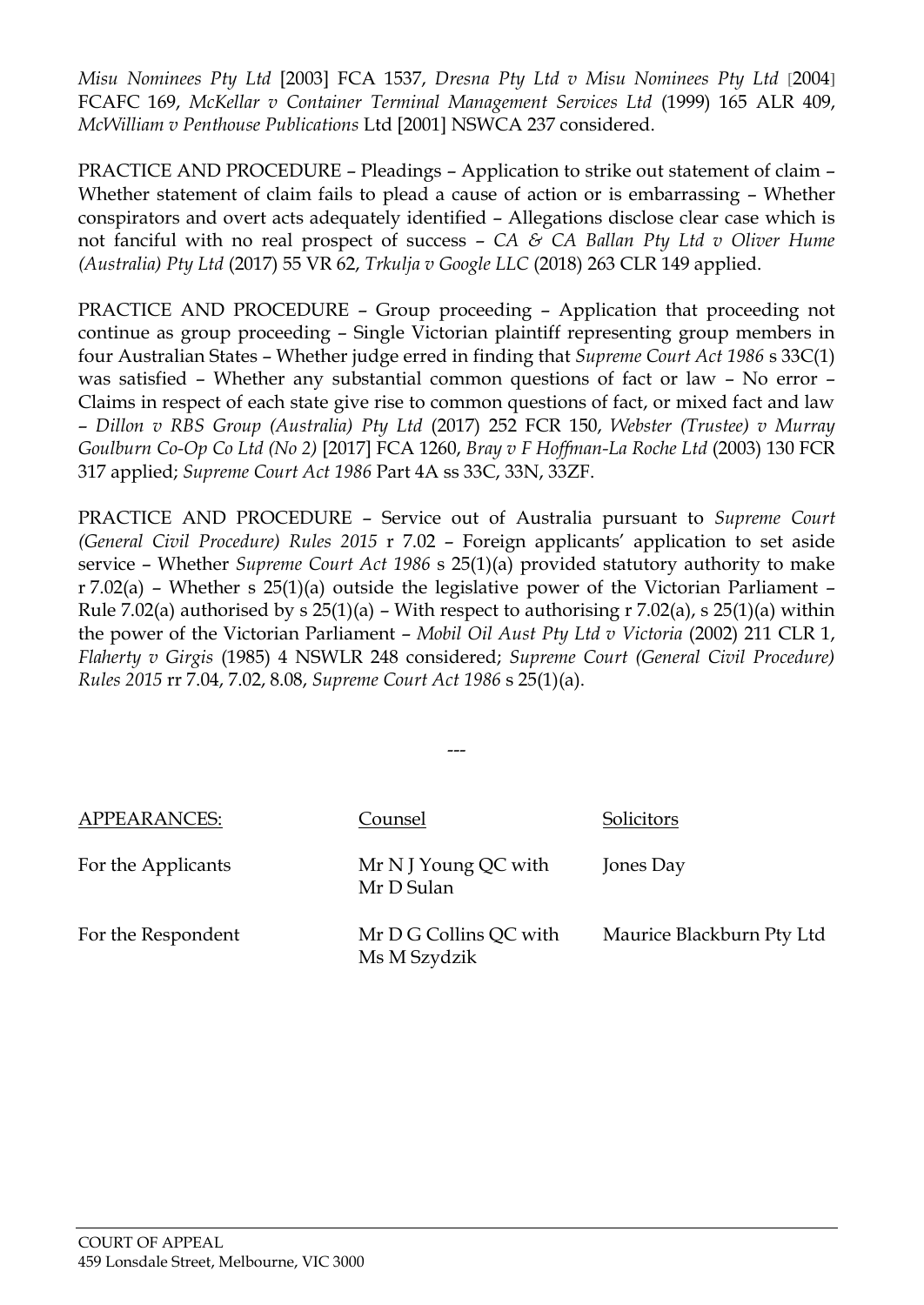# **TABLE OF CONTENTS**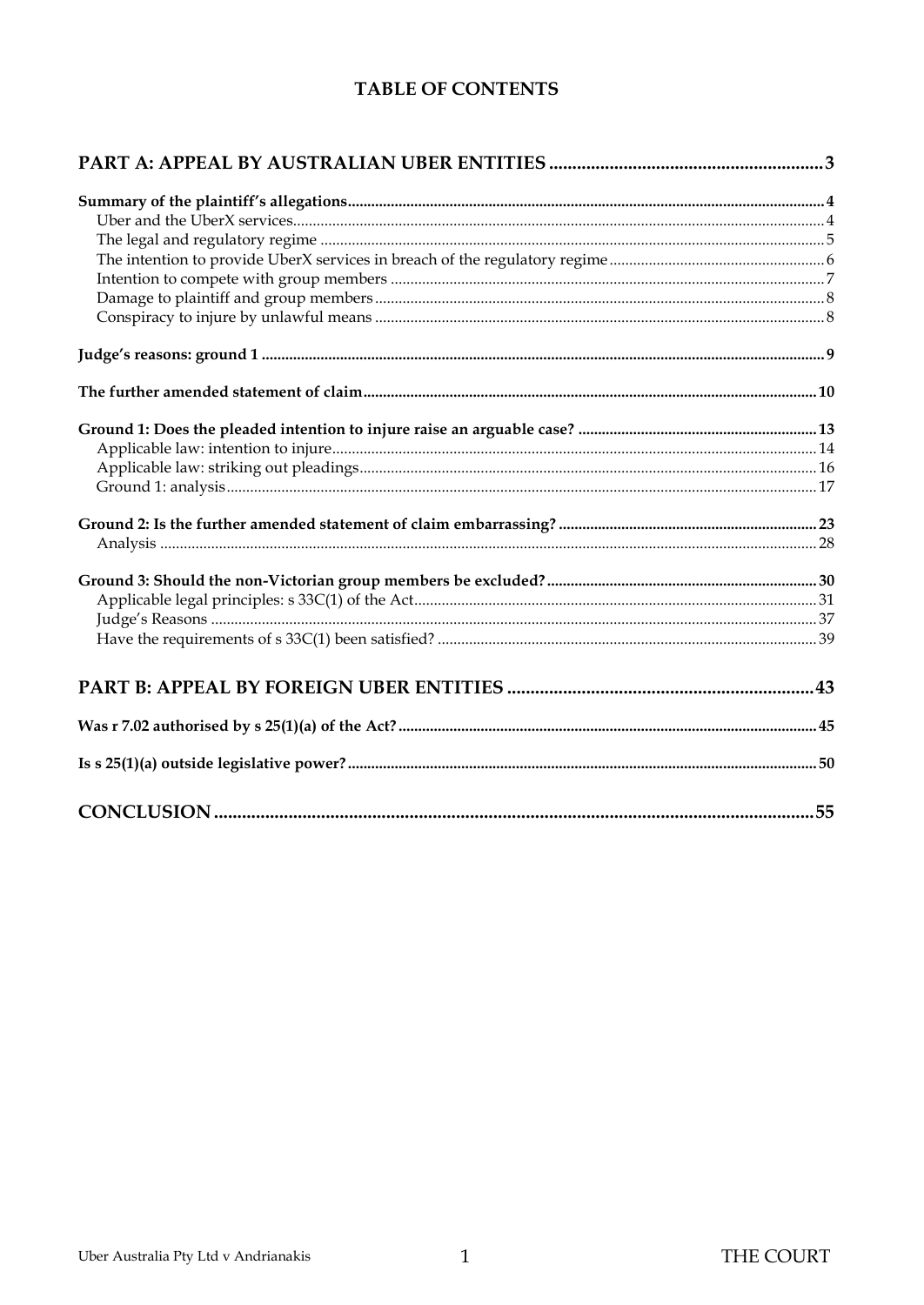# NIALL JA HARGRAVE JA EMERTON JA:

1 These appeals arise from a group proceeding brought by Nikos Andrianakis ('the plaintiff' or Andrianakis), a Victorian taxi-cab operator and driver, seeking damages for his lost income and the reduction in the value of his business which he claims was caused by the unlawful introduction of 'UberX' services in the point-topoint passenger transport market in Victoria. The plaintiff brought the proceeding on his own behalf, and on behalf of all other Victorian point-to-point transport service drivers, operators and owners, and on behalf of similar drivers, operators and owners in New South Wales, Queensland and Western Australia. The alleged cause of action is the tort of conspiracy to injure by unlawful means.

2 The seven defendants in the proceeding are companies in the Uber group of companies under the ultimate control of the first defendant, Uber Inc (collectively, 'Uber' or 'the Uber entities' as the context requires). Two of the Uber entities are registered in Australia, and five are foreign-based entities.<sup>1</sup> The plaintiff alleges that the Uber entities were responsible for introducing the UberX services into Australia and then operating those services in unlawful competition with the plaintiff and all the other group members.

 $\overline{a}$ 

3 The proceeding was commenced on 3 May 2019. The Australian Uber entities filed an unconditional appearance. Following an order that the writ and statement of claim were taken to have been served on the foreign Uber entities, the foreign Uber entities entered a conditional appearance. The two groups of Uber entities then sought to prevent the proceeding from continuing by the filing of summonses. First, the Australian Uber entities applied by summons for the following orders:

(1) under r 23.02 of the *Supreme Court (General Civil Procedure) Rules 2015*, that the statement of claim be struck out as either not disclosing a cause of action or

<sup>&</sup>lt;sup>1</sup> For ease of reference, the term 'Uber' will be used interchangeably to refer to the Australian Uber entities, the foreign Uber entities, or all of them as the context requires.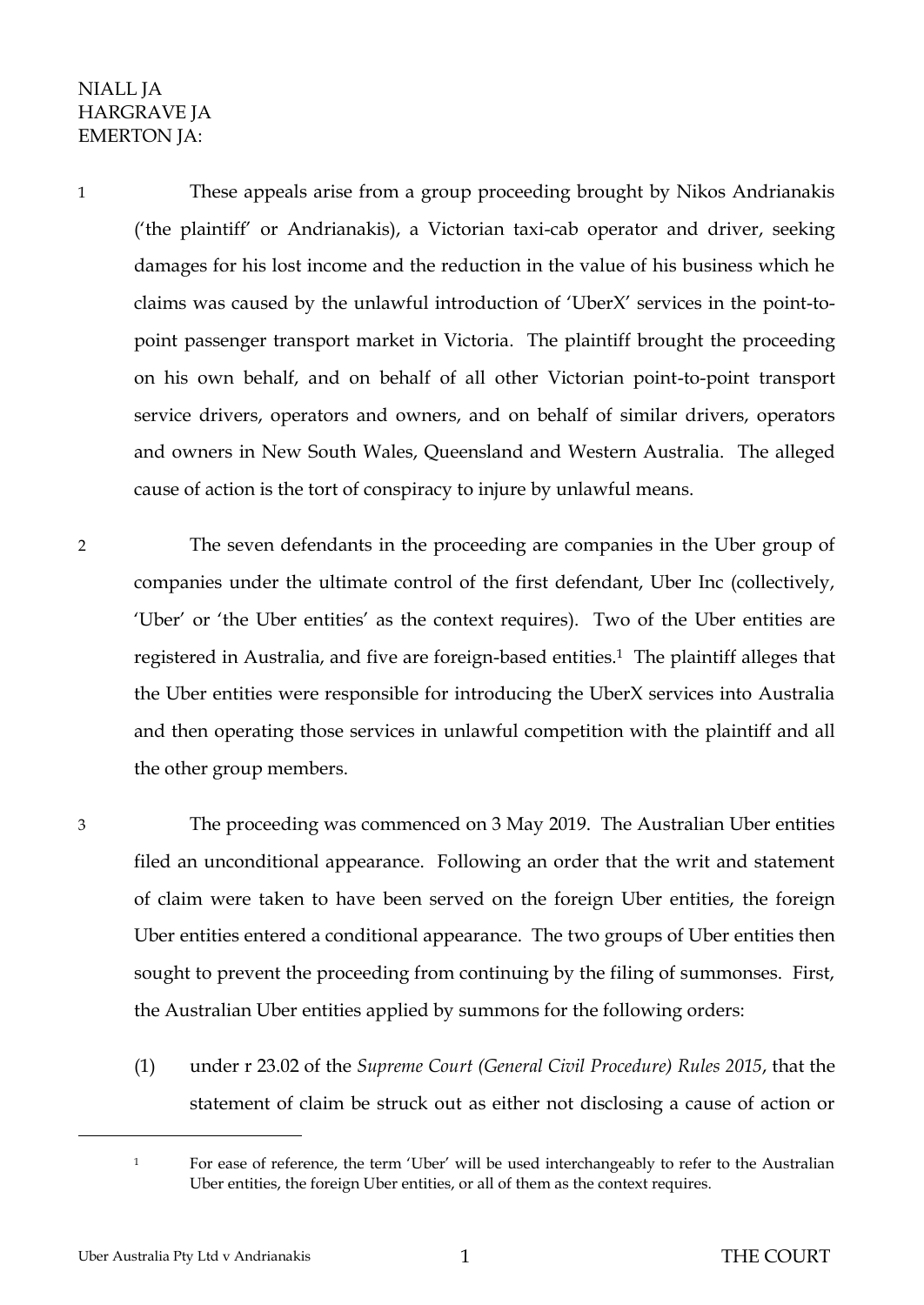being embarrassing;

- (2) under s 33N(1) of the *Supreme Court Act 1986* ('the Act'), that the proceeding no longer proceed under pt 4A of that Act as a group proceeding; and
- (3) further or alternatively, pursuant to s 33ZF of the Act, that the plaintiff be directed to amend the definition of group members to remove those group members in New South Wales, Queensland and Western Australia.
- 4 Second, the foreign Uber entities applied by summons seeking an order that service of the writ and statement of claim on them be set aside under rr 7.04 and 8.08.
- 5 On 24 July 2019, the plaintiff filed an amended statement of claim. The summonses were amended to refer to that pleading.
- 6 The primary judge dismissed both summonses and gave the plaintiff leave to file and serve a further amended statement of claim in order to remedy a single deficiency which he identified. The primary judge published reasons for decision on 20 December 2019, <sup>2</sup> in which he rejected all of Uber's contentions except for one concerning the sufficiency of the allegation that Uber intended to cause loss to the group members. The judge directed that the plaintiff file a further amended statement of claim 'to plead the element of intention to harm more clearly and transparently', adjourned the further hearing of the application to strike out the amended statement of claim, and otherwise dismissed the summonses. The plaintiff then filed a proposed further amended statement of claim — which addressed the judge's criticisms of the pleading.

 $\overline{a}$ 

7 On 31 March 2020, the judge granted leave to file the further amended statement of claim and made directions for the filing of defences and any replies. The Uber entities were ordered to pay the plaintiff's costs of the summonses, subject to a 20 per cent reduction of the costs of the strike-out application.

<sup>2</sup> *Andrianakis v Uber Technologies (Ruling No 1)* [2019] VSC 850 ('Reasons').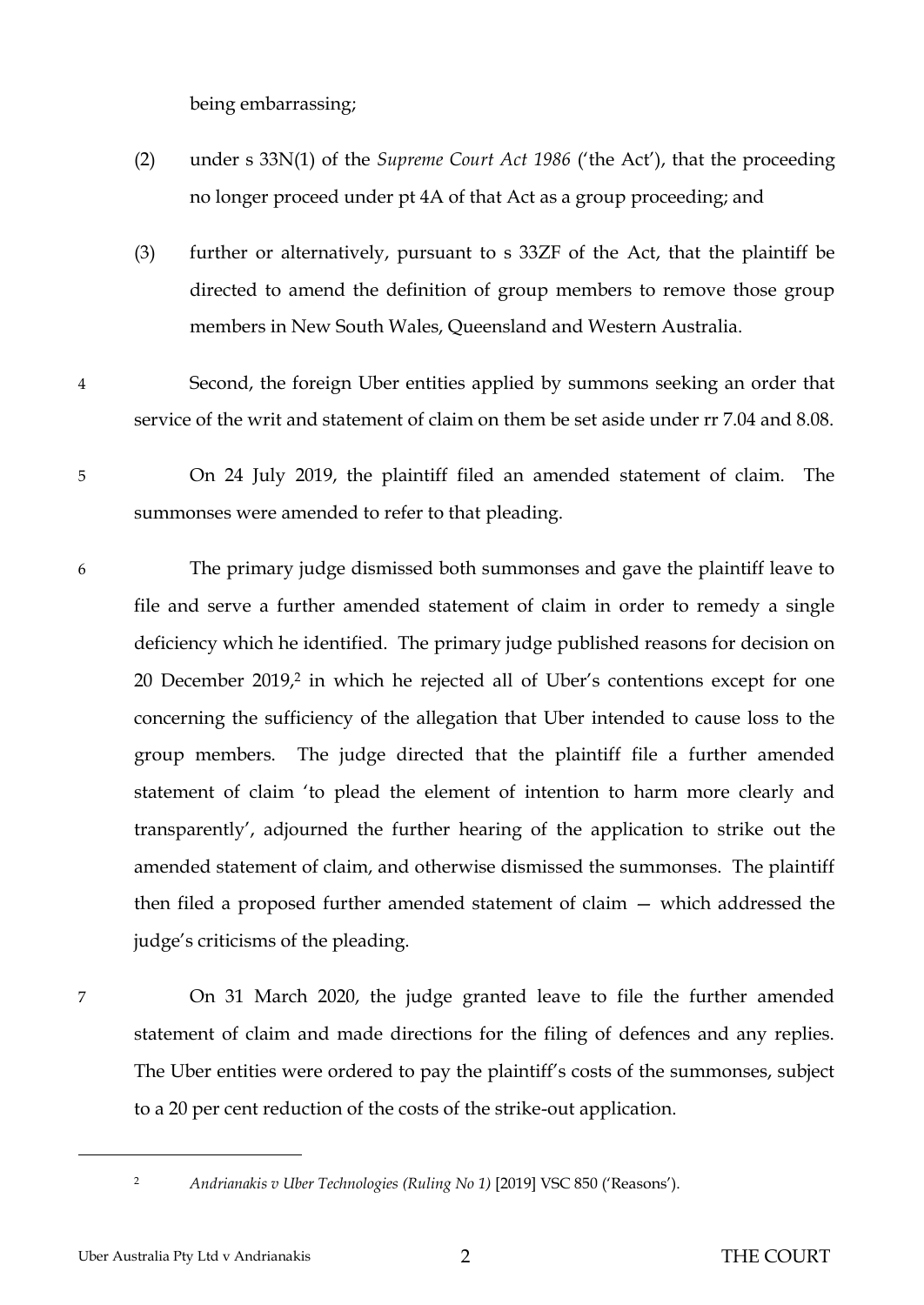8 The Uber entities now seek leave to appeal nearly all aspects of the judge's orders. There are two applications for leave to appeal, one by the Australian Uber entities and one by the foreign Uber entities. As the applications for leave raise arguable issues, leave to appeal will be granted. It is logical and convenient to first deal with the appeal by the Australian Uber entities, because it involves a consideration of the nature of the allegations in the proceeding and informs the outcome of the appeal brought by the foreign Uber entities.

#### <span id="page-5-0"></span>**PART A: APPEAL BY AUSTRALIAN UBER ENTITIES**

9 The plaintiff alleges that the Uber entities, or one or more of them, engaged in the tort of conspiracy by unlawful means with intent to injure the plaintiff and the other group members, by reason of which they have suffered loss and damage. In the amended statement of claim, the element of intent to injure had not been sufficiently alleged and, in this limited respect, the primary judge accepted Uber's contentions.<sup>3</sup> In that regard, the primary judge stated that the plaintiff's 'discernible case'<sup>4</sup> from reading the amended statement of claim as a whole appeared to allege an intention to injure which could be explicitly pleaded in an arguable form, in the following terms:

> Without wishing to convey any view about merits, intended loss or harm satisfying the legal standard might arguably be established by proving that each Uber entity intended that the means by which UberX would be established in each State would be through unlawful competition in an otherwise exclusive market, in circumstances where the economic advantages of that exclusivity to the plaintiff and group members was critical to the maintenance of their incomes and business value, *so that the intrusion of the unlawful competition would necessarily cause them loss*. 5

10 The first ground of appeal contends that the primary judge erred in the emphasised words in the above quote from his Reasons 'by misstating the test for intention to injure by unlawful means and permitting the [plaintiff] to reformulate

<sup>3</sup> Reasons [100].

<sup>4</sup> Ibid [94], [96], [100].

<sup>5</sup> Ibid [99] (emphasis added) ('Reasons [99]').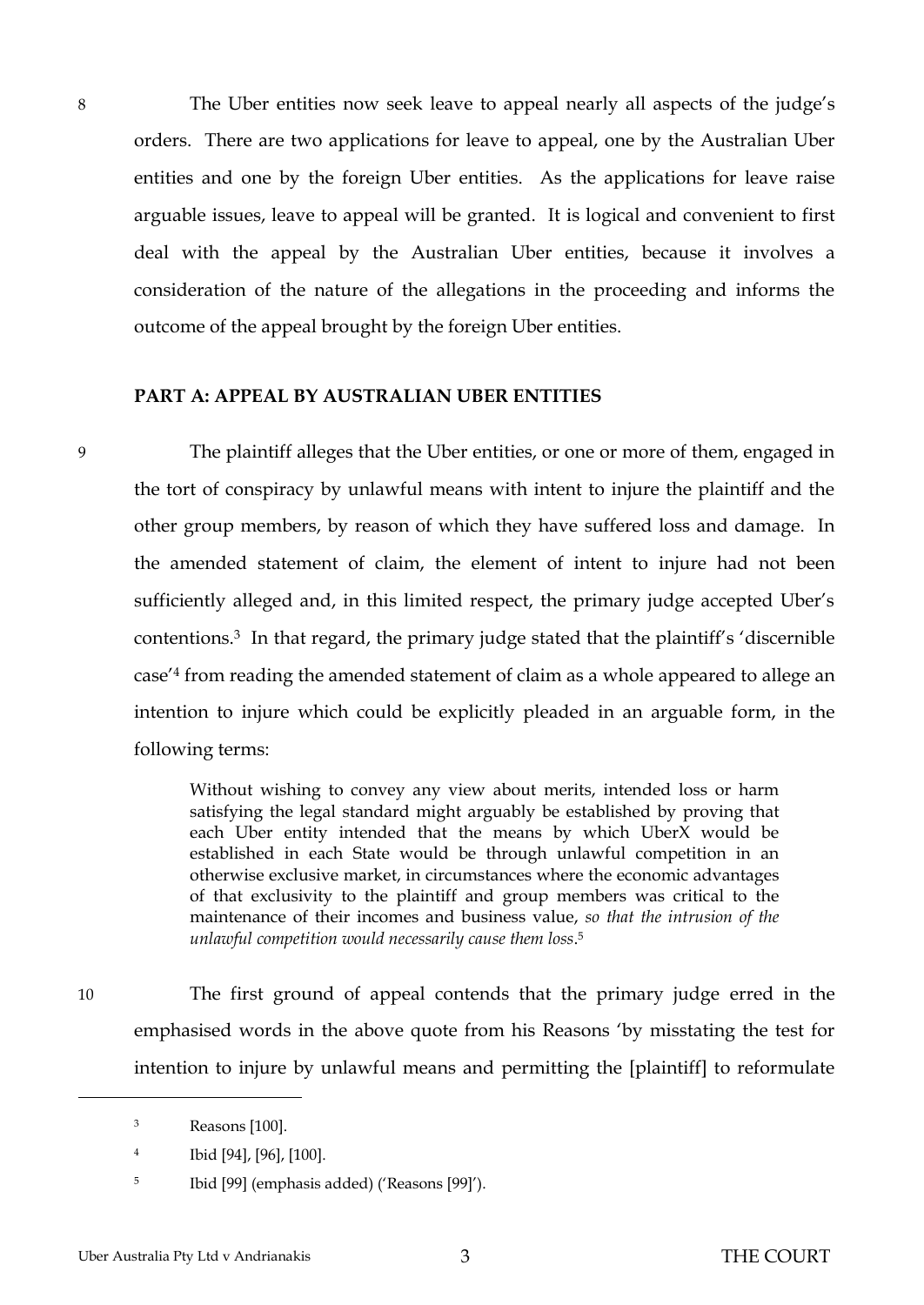his pleading in accordance with that test.' Before considering ground 1, it is first necessary to set out some more detail of the allegations in the amended statement of claim and, later, in the further amended statement of claim.

#### <span id="page-6-1"></span><span id="page-6-0"></span>*Summary of the plaintiff's allegations*

#### *Uber and the UberX services*

11 UberX is a system for delivering commercial point-to-point passenger transport services. The prospective passenger, called a 'Rider' in the pleading, requests a driver, called an 'UberX Partner' in the pleading, to transport them from one place to another for a fee. The passenger determines the pickup time, location and destination. The request is made through an Uber software application on the passenger's smartphone ('the rider app'). Prospective drivers receive the requests through a different Uber software application on their smartphone ('the driver app') and are able to accept and provide the transport service. Once the passenger transport service has been supplied, a fee is debited from the passenger's funds by means of an electronic funds transfer to an Uber entity. A share of the fee is then distributed electronically to the driver. These two apps and the software that lies behind them are central to the operation of the UberX service.

12 The Uber entities do not own a fleet of cars nor do they employ a workforce of drivers. Rather, Uber established the software and digital platform by and upon which the service is conducted; recruited drivers as independent contractors who were willing to perform the service using their own vehicles; published minimum standards for vehicles used to provide services by the drivers; made the rider app and the driver app available to passengers and drivers; promoted and marketed the services to prospective drivers and passengers; and generally provided necessary administrative and financial infrastructure.

13 The decision was made for Uber to begin operating in Australia in around August 2012. UberX services were made available in Victoria, New South Wales and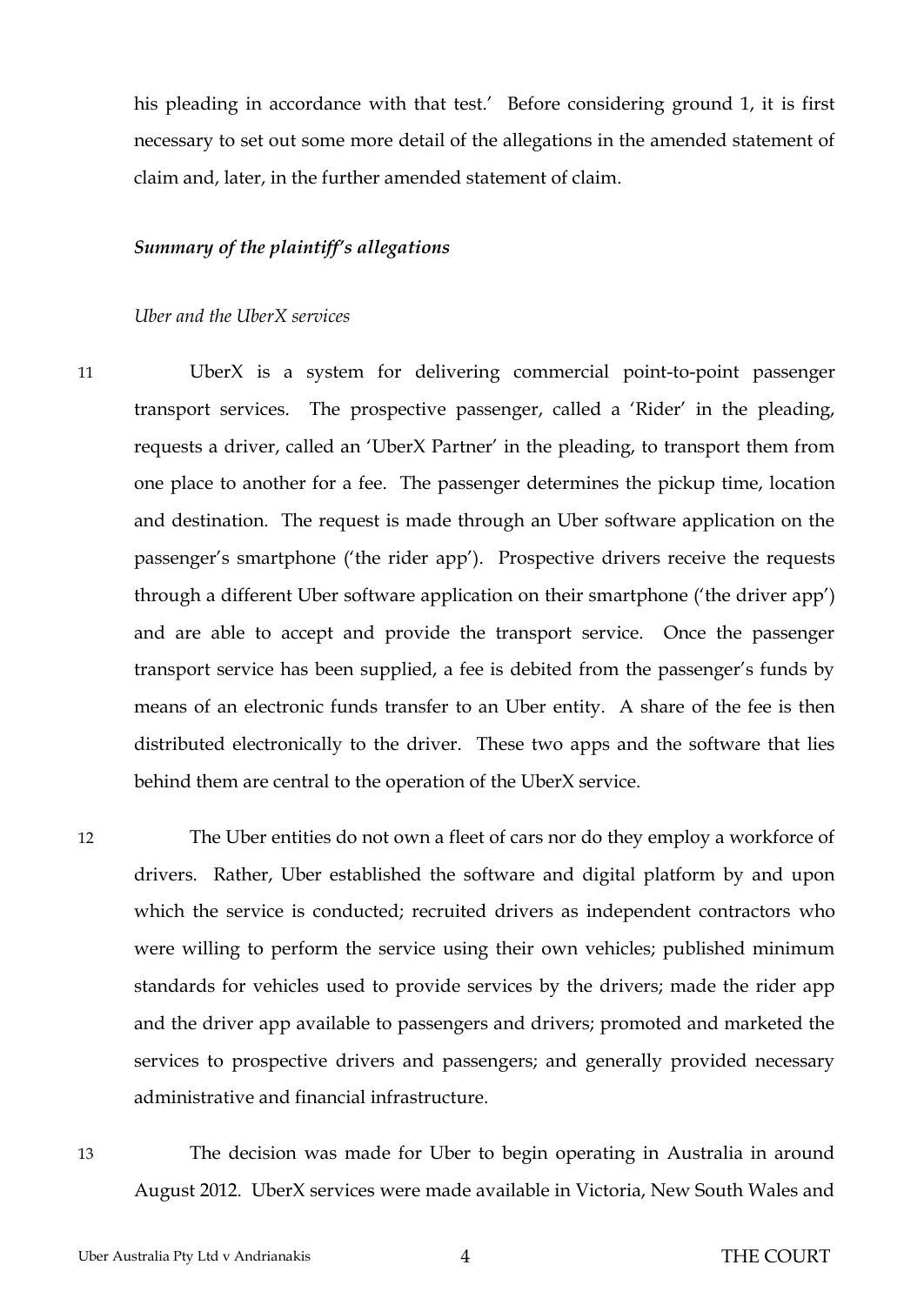<span id="page-7-0"></span>Queensland from April 2014, and in Western Australia from October 2014.

#### *The legal and regulatory regime*

14 In each of the four Australian States where the UberX service commenced, there was an established regime of taxi-cab, hire car, limousine and/or like services supplying commercial point-to-point passenger transport services. These existing services were regulated by legislation in each State, typically requiring the drivers, owners and operators of such services to be licensed or accredited to supply the relevant service and to only use vehicles that were also licensed or accredited for such use. Legislation required the payment of licence fees, restricting the assignment of licences, stipulating the qualifications or credentials of drivers and fixing safety standards for vehicles. Some licences were finite in number and for that reason acquired a tradeable value.<sup>6</sup> They constituted a valuable commodity in the business of the service provider. Ongoing obligations included obligations to renew licences, report prohibited conduct, and, in some cases, prescribed methods for calculating fares and fixed maximum fares.

15 Adherence to the regulations was enforced by laws which made it an offence to own or operate a commercial point-to-point passenger transport service without holding the requisite licence or accreditation, or to use an unauthorised vehicle for such a service. The plaintiff alleges that Uber drivers providing UberX services during the relevant period committed various offences under the law then in force in the relevant state, and that one or more of the Uber entities were variously complicit in these offences.

 $\overline{a}$ 

16 The plaintiff alleges that the effect of these regulations gave licensed owners and operators a form of exclusivity. They could lawfully compete with each other but were otherwise legislatively protected from competition in the market for point-

<sup>&</sup>lt;sup>6</sup> By way of illustration, the plaintiff alleges that he held three Victorian taxi-cab licences which he had acquired in 1985 for \$65,000; in 1988 for \$108,000; and in the mid-1990s for \$120,000.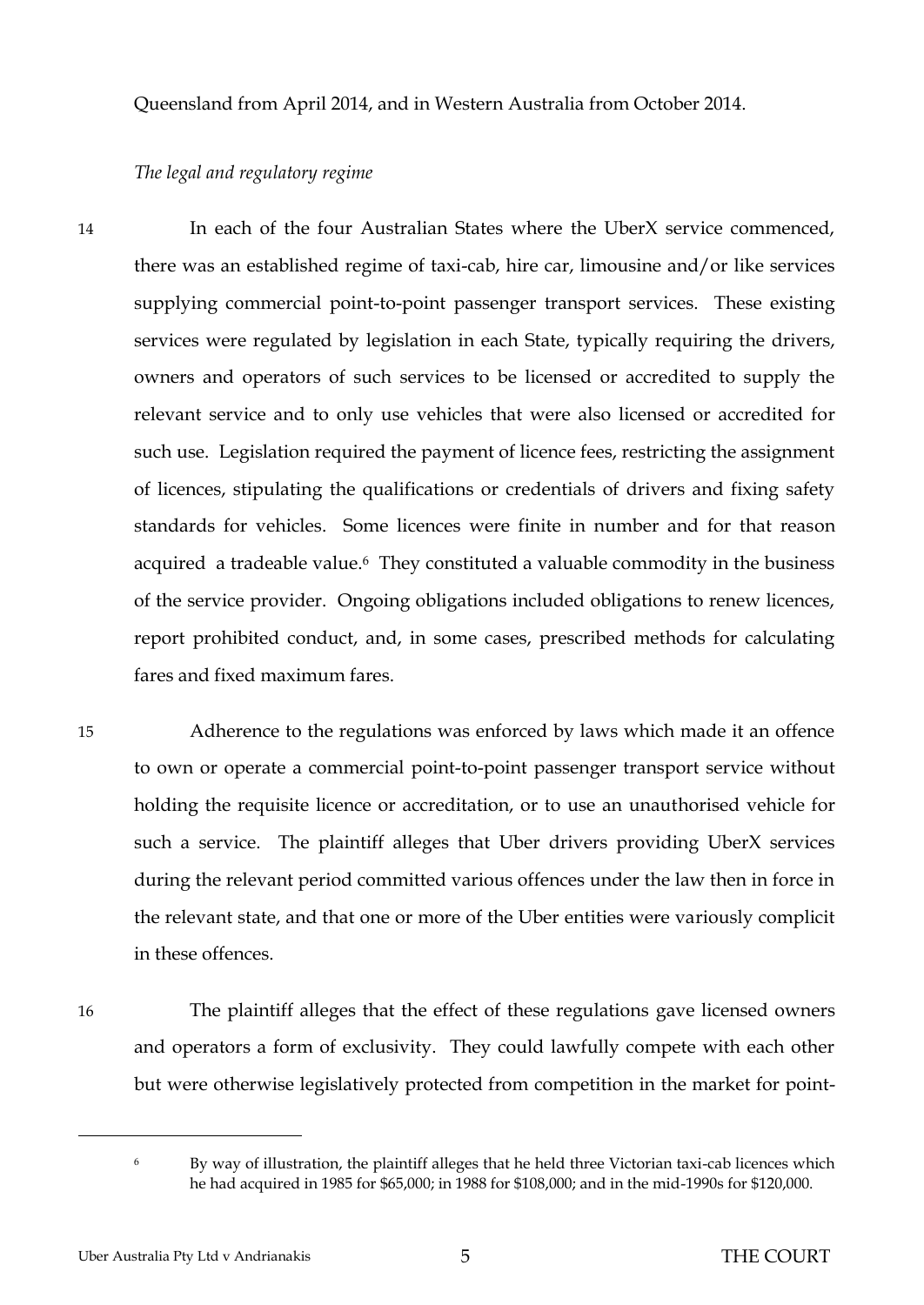<span id="page-8-0"></span>to-point passenger services in their respective states.

#### *The intention to provide UberX services in breach of the regulatory regime*

17 The plaintiff alleges that, when UberX services began in Australia, the UberX drivers were, typically, neither licensed nor accredited to be drivers, owners or operators for the provision of commercial passenger transport services in any of the four States. Nor were their vehicles licensed or accredited for use in the provision of such services. Accordingly, the provision of the UberX service in the four Australian states usually involved breaches of the local laws and regulations which regulated the supply and operation of commercial point-to-point passenger transport services.

18 The plaintiff claims that from at least October 2013, Uber Inc and/or Uber Australia engaged with Australian state regulatory authorities and governmental representatives for the purpose of securing a 'favourable regulatory environment' for the operation of UberX in the relevant state or securing regulatory change that would have the effect of legalising or rendering lawful Uber's operation in those states.

19 The plaintiff alleges that the Uber entities intended that UberX services would be provided in breach of the relevant statutory requirements for providing point-topoint passenger transport services in each of the relevant states. This intention is alleged to be inferred from, among other things, the engagements with the state regulatory authorities — which recognised that Uber knew that its UberX services were unlawful — and from the following matters:

(1) The UberX business model was only viable if, among other things, Uber could quickly recruit a large and widely dispersed network of drivers who had not otherwise provided point-to-point passenger transport services, such that UberX services could be provided quickly and relatively inexpensively to passengers. This could not be achieved if Uber drivers had to go through the onerous and expensive process of becoming licensed under the various State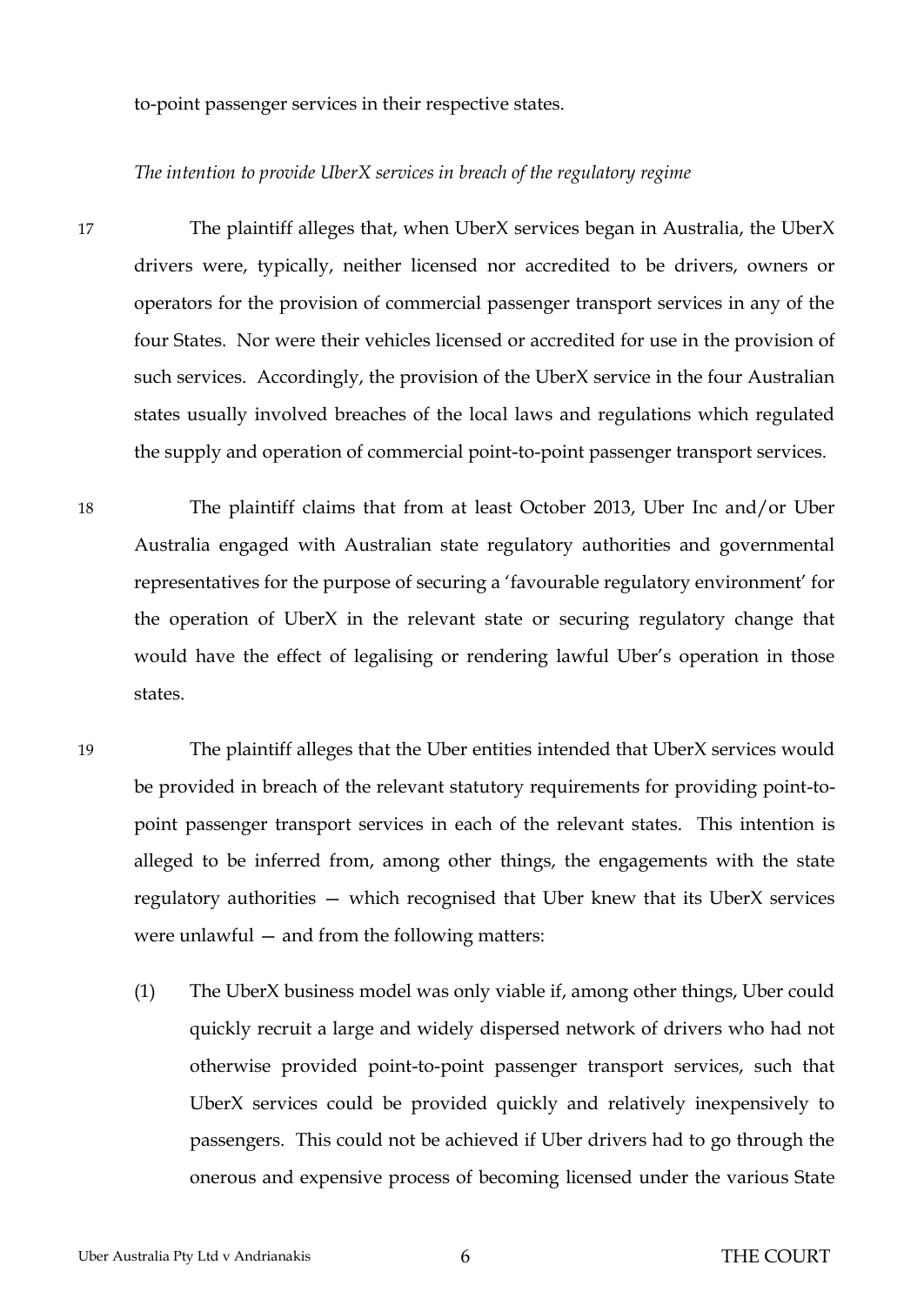regimes.

- (2) While the terms of the contracts between an Uber driver and the relevant Uber entities included representations or acknowledgments by the prospective Uber drivers that they possessed the relevant licences and permits required by law to operate as a point-to-point passenger transport provider, the relevant Uber entities never intended that Uber drivers would in fact be required to or would comply with those 'legal prerequisites'.
- (3) One or more of the Uber entities publicising that Uber would pay or reimburse fines received by Uber drivers for breaches of the point-to-point passenger transport laws and regulations in force in the relevant state, and in fact paying or reimbursing Uber drivers for those fines.
- (4) The practice of 'Greyballing', by which one or more of the Uber entities allegedly developed and made available a software tool which identified prospective passengers who were suspected of being regulatory enforcement officers, and which operated to deny UberX services to those prospective passengers. This was allegedly for the purpose of evading regulatory scrutiny and the issuing of fines and compliance notices.

#### <span id="page-9-0"></span>*Intention to compete with group members*

20 The plaintiff alleges that the Uber entities intended that UberX services would compete with existing point-to-point passenger service providers in each State. The particulars set out various publications and statements made by Uber entities, government reports, and Uber promotions favourably comparing the price of UberX rides with taxi trips. That competition would be through UberX drivers who did not meet the driver and vehicle compliance requirements for point-to-point passenger transport services; would not be required to obtain the requisite licences and accreditation, a finite number of which could be issued; and would not be exposed to the cost of those compliance requirements. The UberX drivers, and the Uber entities,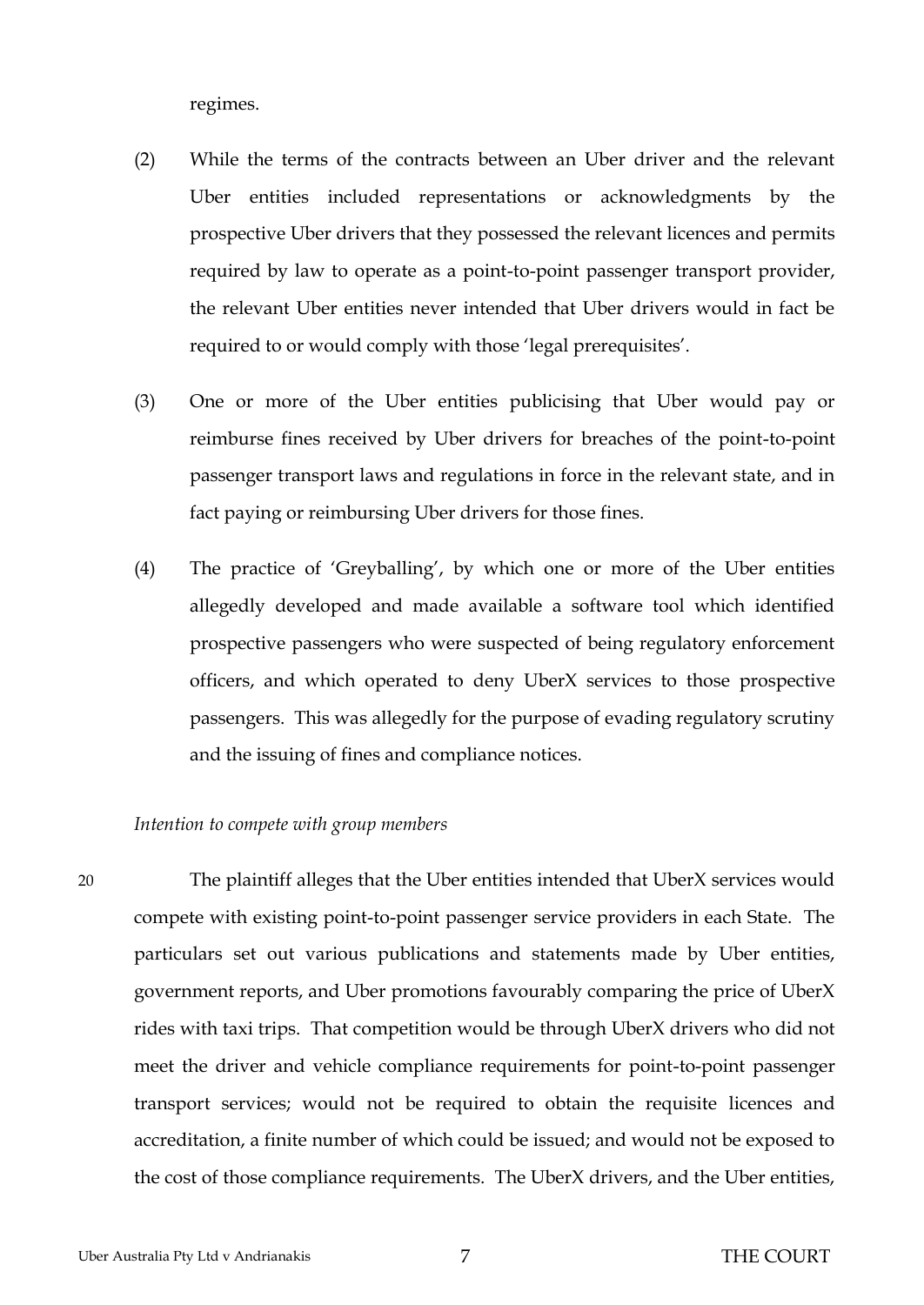therefore gained a competitive advantage over persons providing point-to-point passenger transport services who did comply with the relevant legal and regulatory requirements.

## <span id="page-10-0"></span>*Damage to plaintiff and group members*

21 The plaintiff alleges that, as a result of the introduction of UberX services by one or more of the Uber entities in Victoria, he has suffered loss and damage in the form of reduced income and the reduced value of his business.

<span id="page-10-1"></span>*Conspiracy to injure by unlawful means*

22 Paragraph 76 of the amended statement of claim, considered by the primary

judge, was in the following terms:

- 76. At all material times from at least April 2014 and throughout the Victorian Claim Period, the Uber Entities other than Rasier Pacific, agreed or combined with the common intention of injuring the Plaintiff, the Victorian Taxi Group Members and/or the Victorian Hire Car Group Members by establishing, promoting and operating UberX in Victoria by unlawful means, namely by the Uber Entities' complicity (howsoever described in the preceding paragraph) in the contraventions by UberX Partners:
	- (a) of s 158(1) of the Victorian Transport Act, as alleged in paragraph 69; and/or
	- (b) of s 165 of the Victorian Transport Act, as alleged in paragraph 71.

#### **Particulars**

- 1. The agreement or combination is to be inferred from:
	- (a) the facts and matters alleged in Parts B, C and D; and
	- (b) the Uber Inc Prospectus, including at pp 54–55 and 62.
- 2. The agreement or combination was aimed at or directed to the Plaintiff, the Victorian Taxi Group Members and/or the Victorian Hire Car Group Members, which is to be inferred from the matters alleged in Parts C and D, in particular the Uber Entities' intention for UberX to compete with other Point to Point Passenger Transport Services in Victoria, as alleged in paragraph 49. In the result the Uber Entities other than Rasier Pacific shared the common intention of injuring the Plaintiff, the Victorian Taxi Group Members and/or the Victorian Hire Car Group Members.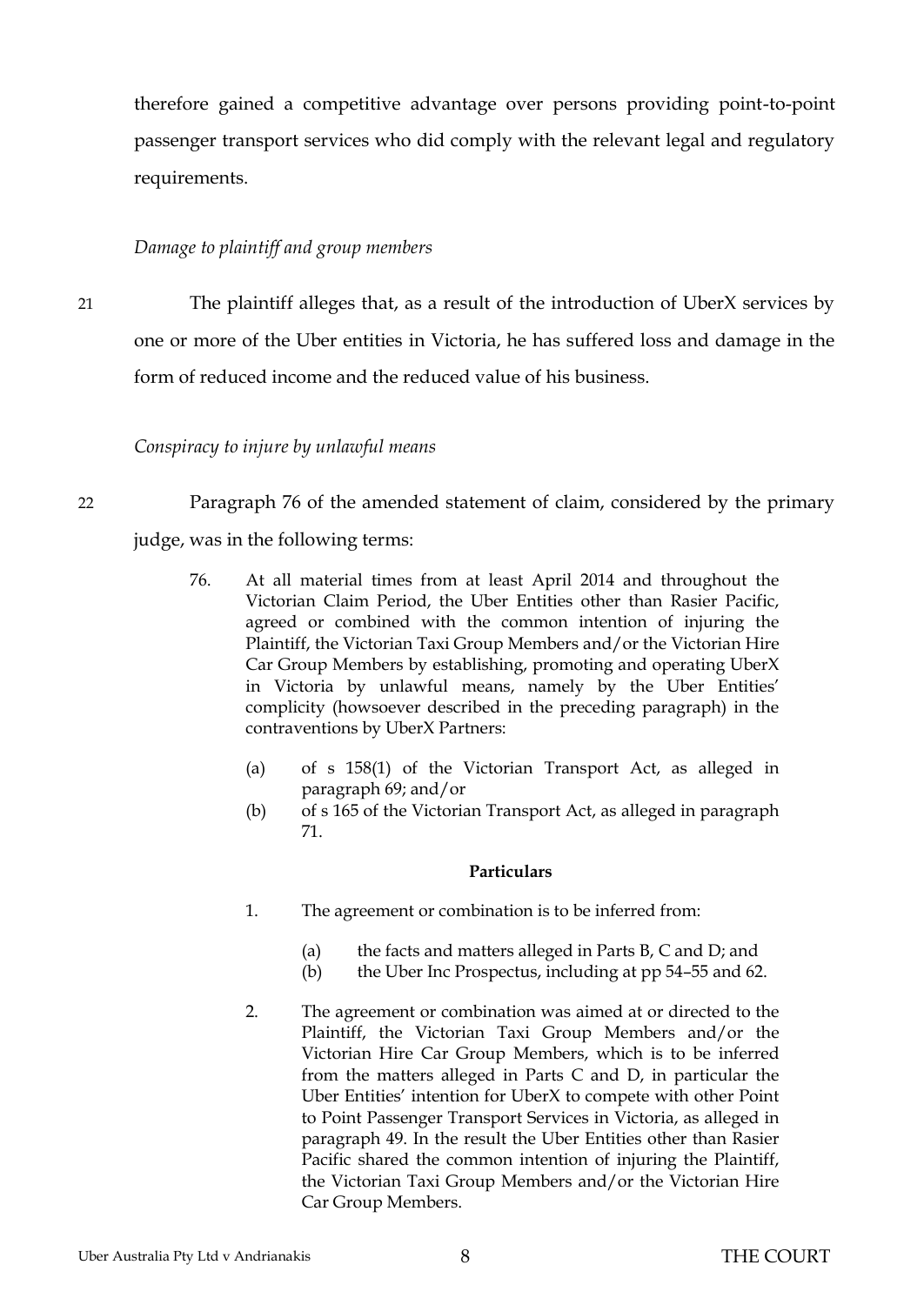<span id="page-11-0"></span>23 The primary judge held that this form of pleading was deficient. The judge stated that this allegation of intended harm was a 'bare allegation of an intention to compete' which did not qualify as 'the kind of deliberate intention to cause injury which the law requires'.<sup>7</sup> Moreover, the judge held that the allegation was 'mere assertion that the agreement or combination was aimed or directed at the plaintiff and group members and is bereft of any factual content … a plaintiff cannot meet the mental element simply by asserting that the test has been met'.<sup>8</sup> The judge continued, however, to summarise the discernible case alleged in the amended statement of claim as a whole, in the following terms:

> Nevertheless, there is more to the allegation of intention to injure to be discerned from the ASOC than a bare intention to compete, despite that formulation being the only fact particularised under paragraph 76.

…

The 'discernible case', as I have called it, and the argument put forward in the plaintiff's written argument, are both predicated upon–

- (a) the existence of an exclusive right enjoyed by himself and group members to operate a point-to-point passenger transport service (as defined) during the claim period in each State;
- (b) the premise that such an exclusive right was critical to the plaintiff and group members sustaining their income and business value so that the loss of (or at least interference with) that exclusivity, of itself, would cause them inevitable financial harm; and
- (c) the proposition that the Uber entities' intention that UberX compete with their licensed point-to-point passenger transport services, during the claim period in each State, *necessarily carried with it an intention to remove (or at least interfere with) the exclusive right of the plaintiff and group members to operate those services, and thus to cause them harm*. 9

24 The judge then noted the uncontroversial proposition that, for the tort of conspiracy to injure by unlawful means, it is not necessary that the intention to cause

<sup>7</sup> Reasons [90].

<sup>8</sup> Ibid [91].

<sup>9</sup> Ibid [92], [96] (emphasis added).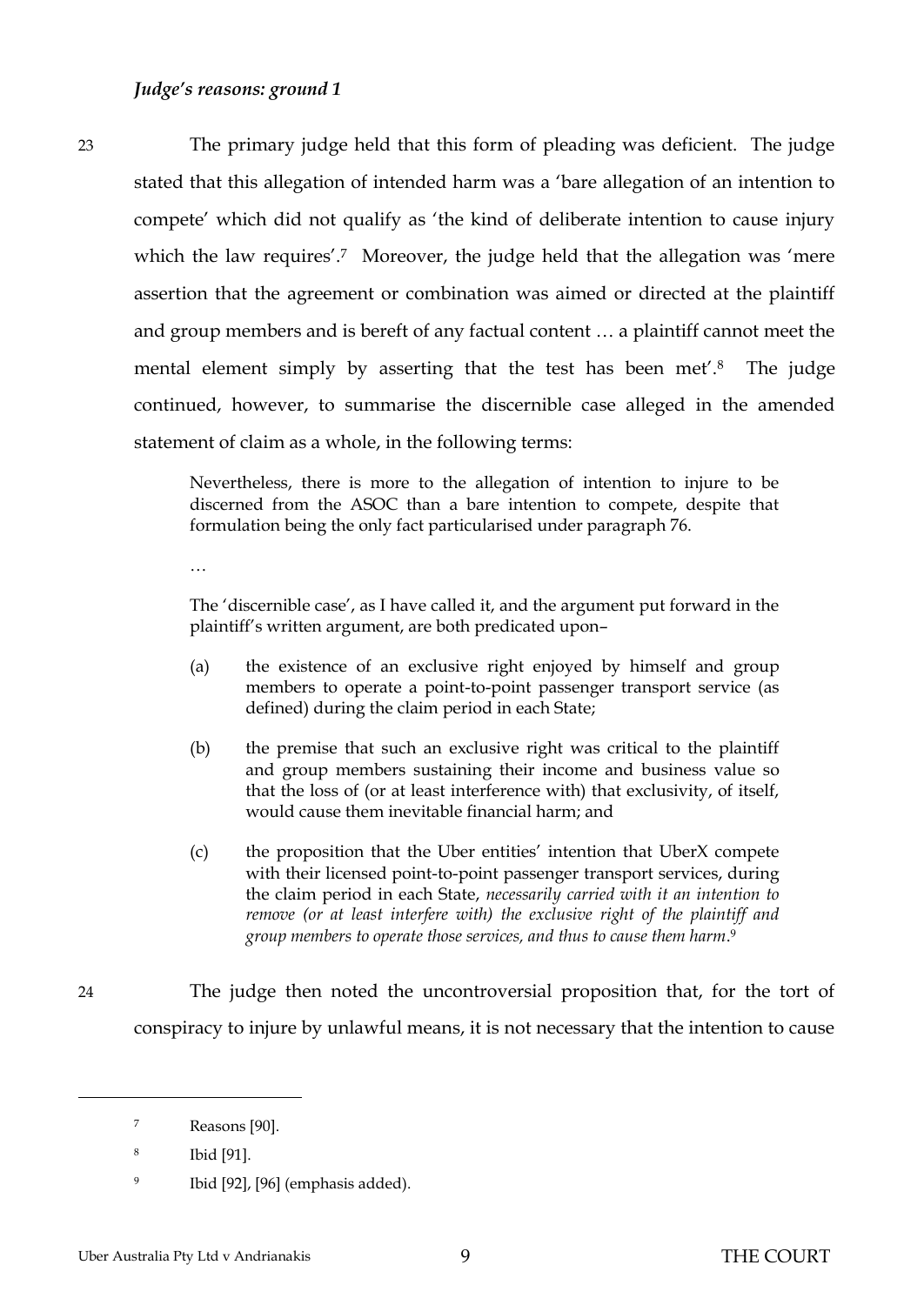harm to the plaintiff is the predominant intention,<sup>10</sup> and said in Reasons [99] that in his view an arguable case for intention to harm in the context of this case could be pleaded in the terms set out at [9] above, which bear repeating:

Without wishing to convey any view about merits, intended loss or harm satisfying the legal standard might arguably be established by proving that each Uber entity intended that the means by which UberX would be established in each State would be through unlawful competition in an otherwise exclusive market, in circumstances where the economic advantages of that exclusivity to the plaintiff and group members was critical to the maintenance of their incomes and business value, *so that the intrusion of the unlawful competition would necessarily cause them loss*. 11

25 The judge described this formulation of intended harm as 'similar' to the discernible case from reading the amended statement of claim as a whole,<sup>12</sup> but held that some elements of that formulation were not explicitly pleaded as they should have been.<sup>13</sup> The judge concluded in this respect:

> If this, or something like it, is to be the plaintiff's case on this vital element of the tort of conspiracy by unlawful means, it should be pleaded as fully and as transparently as possible. As presently pleaded, it is too general and it relies upon some unstated, or at least implied, premises. A clearer and more transparent articulation of the intention to harm should be provided, if for no other reason, to expose the real facts that will have to be proven (and contested) and the real issues to be determined at trial.

> Ultimately, whether or not the facts relied upon by the plaintiff for the existence of harm and, relatedly, the intention to cause it, ever actually establish those elements, is a matter for evidence at trial. But I do not accept the defendants' arguments that, if so expressed, that formulation of harm and intention to harm could not be sustained as a matter of law.<sup>14</sup>

## <span id="page-12-0"></span>*The further amended statement of claim*

 $\overline{a}$ 

26 Following the opportunity afforded by the judge's Reasons, the plaintiff filed a further amended statement of claim in terms similar to the judge's formulation in

- <sup>11</sup> Ibid [99] (emphasis added).
- <sup>12</sup> Ibid [100].
- <sup>13</sup> Ibid.
- <sup>14</sup> Ibid [101]–[102].

<sup>10</sup> Ibid [97]–[98].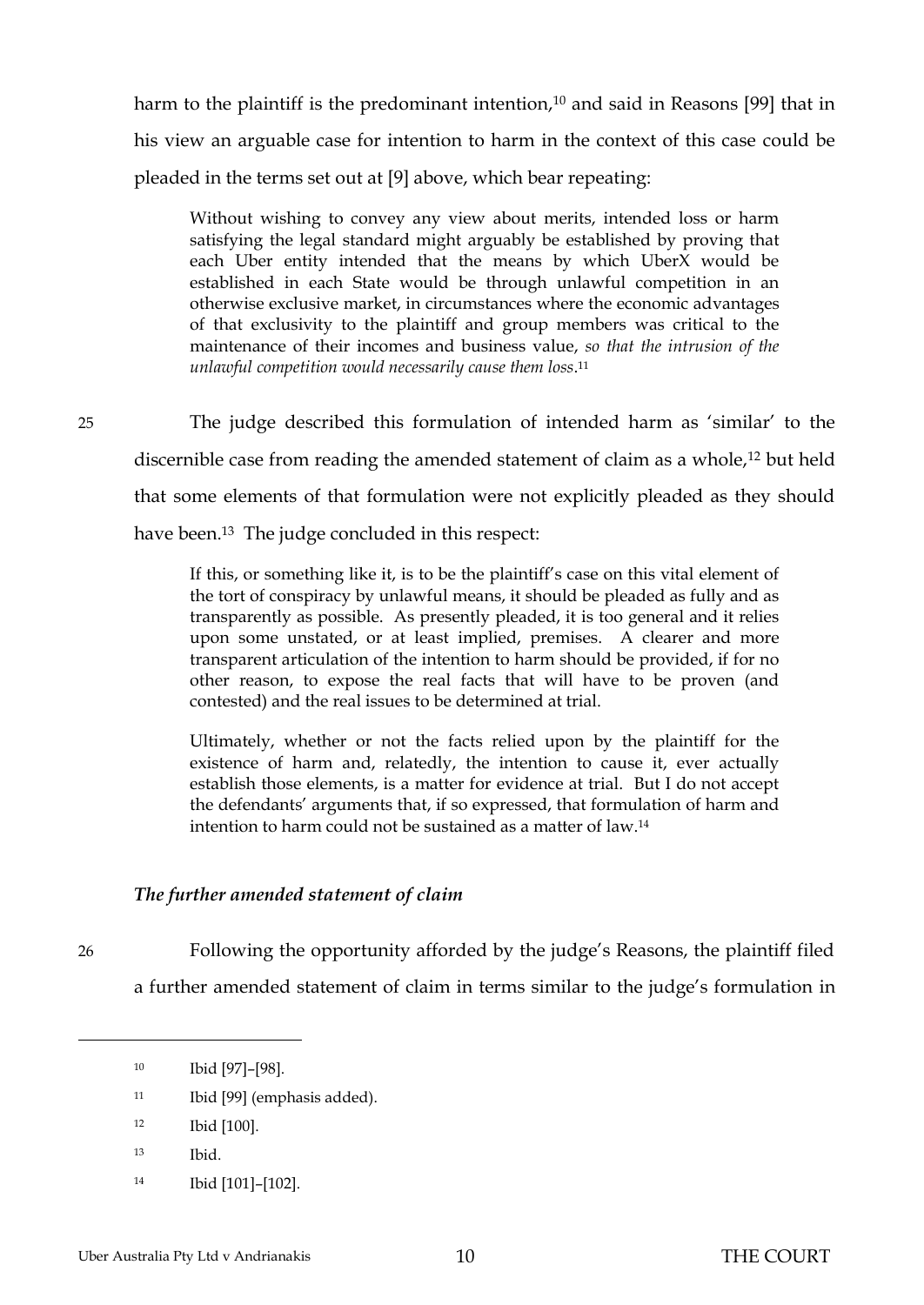Reasons [99]. The amendments expressly alleged that Uber's unlawful competition was in an 'otherwise exclusive market' and introduced new allegations concerning Uber's alleged intention to cause harm to the plaintiff and other group members.

- 27 As to the allegation of an 'exclusive market', the plaintiff alleges in paragraph 57A and 57B of the further amended statement of claim that:
	- 57A. Throughout the Claim Period the Group Members were *entitled to have the advantage* of being the providers and facilitators of Point to Point Passenger Transport Services *without unlawful competition* from competitors operating in contravention of the Compliance Requirements which were applicable in the relevant Australian State.
	- 57B. *The absence of unlawful competition* from competitors operating in contravention of the Compliance Requirements without the costs and limitations imposed by the Compliance Requirements *was critical to the maintenance of the incomes and the value of licences, permits, accreditations and authorities of Group Members*. 15
- 28 These allegations are general in nature, relating to all four states containing the group members. In considering the further amendments, it is then convenient to focus on the allegations concerning the Victorian conspiracy only, which — with necessary differences in legislative provisions — are replicated in respect of the other states:

#### **Conspiracy by unlawful means in Victoria**

- 75A. At all material times from at least April 2014 and throughout the Victorian Claim Period, the Uber Entities, other than Rasier Pacific, *intended that the means* by which UberX would be established and operate in Victoria would be by UberX Partners unlawfully competing with the Plaintiff, the Victorian Taxi Group Members and the Victorian Hire Car Group Members in contravention of:
	- (a) s 158 of the Victorian Transport Act. as alleged in paragraph 69; and/or
	- (b) s 165 of the Victorian Transport Act. as alleged in paragraph 71.

*as a result of which the Plaintiff*, the Victorian Taxi Group Members and the Victorian Hire Car Group Members *would suffer loss*.

<sup>15</sup> Emphasis added.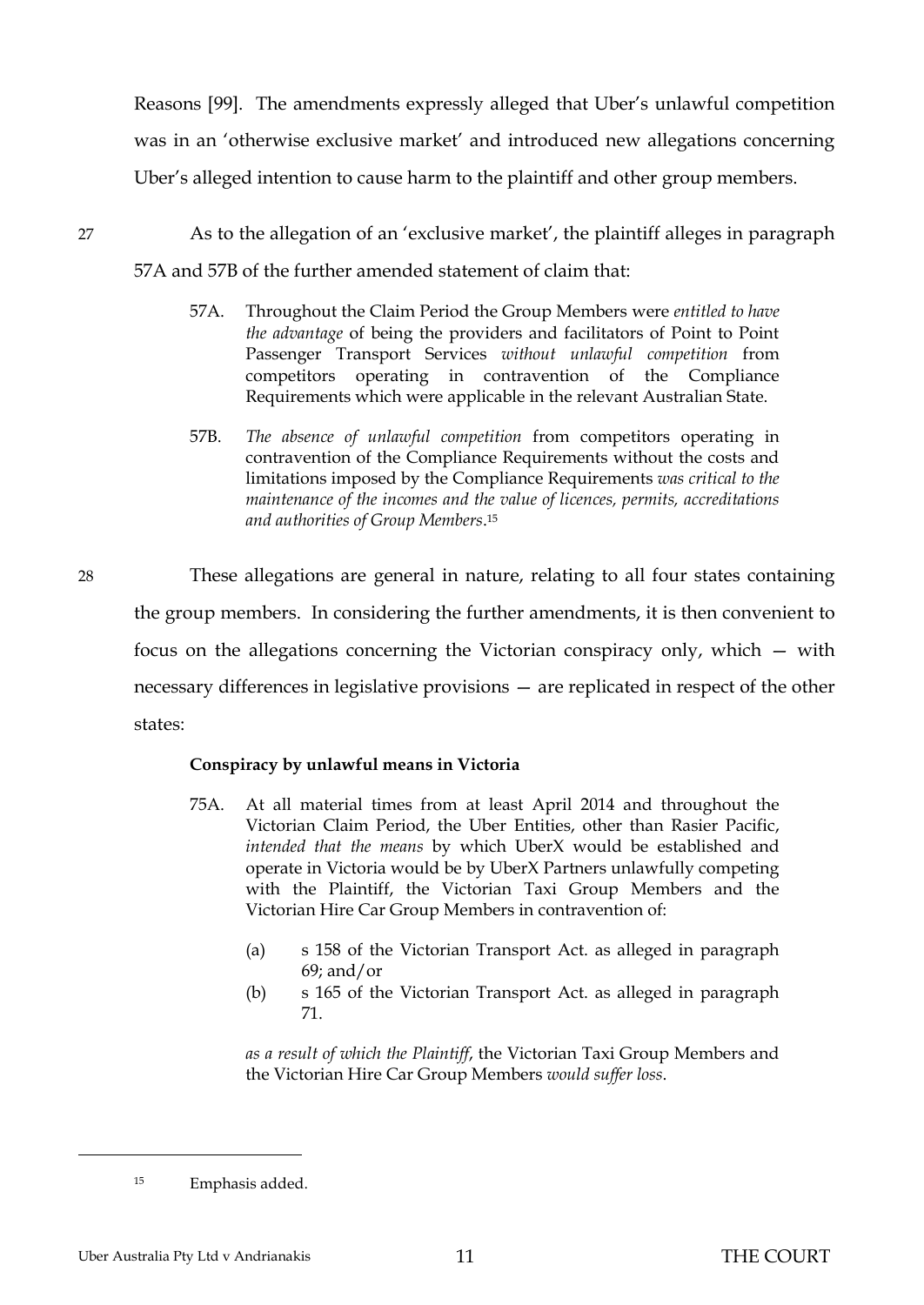#### **Particulars**

The matters alleged in Part C and paragraphs 68 to 71 are referred to and relied on. [These allegations include allegations as to Uber's business strategy in Australia, Uber's intention that its drivers would compete illegally with the plaintiff and the group members, and the form of exclusivity enjoyed by the plaintiff and the group members as alleged in paragraphs 57A and 57B.]

- 76. At all material times from at least April 2014 and throughout the Victorian Claim Period, the Uber Entities, other than Rasier Pacific, *agreed or combined with the common intention of injuring the Plaintiff*, the Victorian Taxi Group Members and/or the Victorian Hire Car Group Members by establishing, promoting and operating UberX in Victoria by unlawful means, namely by the Uber Entities' complicity (howsoever described in the preceding paragraph 75) in the contraventions by UberX Partners:
	- (a) of s 158(1) of the Victorian Transport Act, as alleged in paragraph 69; and/or
	- (b) of s 165 of the Victorian Transport Act, as alleged in paragraph 71.

#### **Particulars**

- 1. The agreement or combination is to be inferred from:
	- (a) the facts and matters alleged in Parts B, C and D; and
	- (b) the Uber Inc Prospectus, including at pp 54–55 and 62.
- 2. *The agreement or combination was aimed at or directed to the Plaintiff*, the Victorian Taxi Group Members and/or the Victorian Hire Car Group Members, *as the means by which the Uber Entities* other than Rasier Pacific *intended to establish and operate UberX in Victoria was by UberX Partners unlawfully competing with the Plaintiff, the Victorian Taxi Group Members and the Victorian Hire Car Group Members and causing them loss as alleged in paragraph 75A*, which was achieved by the illegal conduct of Uber Entities alleged in paragraph 73. By reason of the above the Uber entities, other than Rasier Pacific, had the common intention of injuring the Plaintiff, the Victorian Taxi Group Members and/or the Victorian Hire Car Group Members.
- 77. At all material times from about 21 December 2015 and throughout the Victorian Claim Period, Rasier Pacific joined the agreement or combination pleaded in the preceding paragraph with the intention of injuring the Plaintiff, the Victorian Taxi Group Members and/or the Victorian Hire Car Group Members by operating, or assisting in the operation of, UberX in Victoria by unlawful means, as pleaded in paragraphs 69 and 71.

…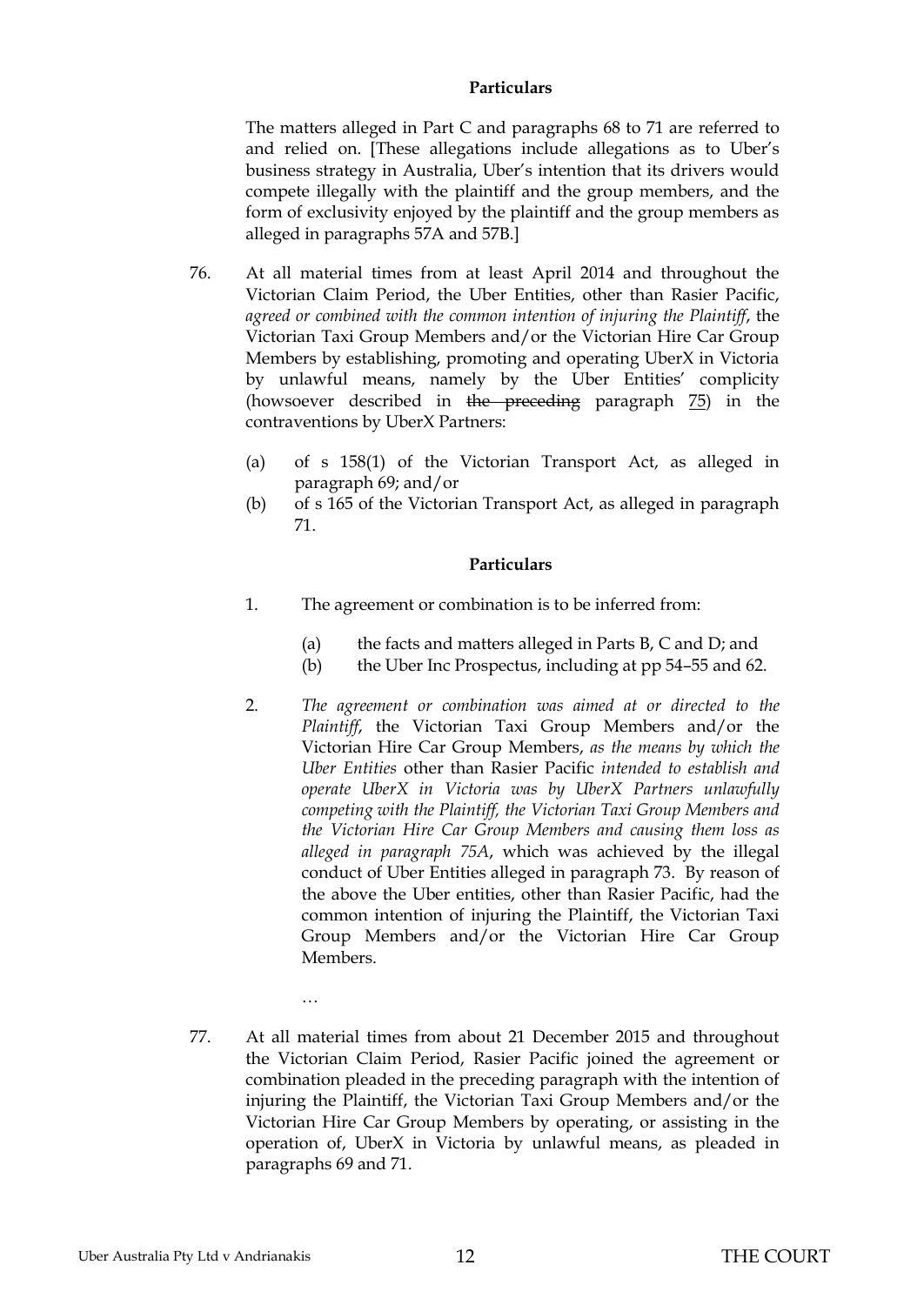#### **Particulars**

- 1. That Rasier Pacific joined the agreement or combination alleged in the preceding paragraph is to be inferred from the facts and matters alleged in paragraphs 40-43, 45, 47(e), 47(f) and Parts C and D.
- 2. The agreement or combination was aimed at or directed to the Plaintiff, the Victorian Taxi Group Members and/or the Victorian Hire Car Group Members as from 21 December 2015 the means by which the Uber Entities intended to continue to establish and operate UberX was by UberX Partners unlawfully competing with the Plaintiff, the Victorian Taxi Group Members and the Victorian Hire Car Group Members and causing them loss as alleged in paragraph 75A, which was achieved by the illegal conduct of Uber Entities alleged in paragraph 73. In the result Rasier Pacific shared the common intention of injuring the Plaintiff, the Victorian Taxi Group Members and/or the Victorian Hire Car Group Members.
- 78. In pursuance of the said conspiracy, the Uber Entities did the overt acts pleaded in paragraphs 14–15, 17–21, 23, 26–35, 37–40, 42–43, 45, 47–48, 53–55, 57, 59 and 67.<sup>16</sup>

### <span id="page-15-0"></span>*Ground 1: Does the pleaded intention to injure raise an arguable case?*

29 Uber contends the primary judge's holding at Reasons [99] misstates the intention or purpose element of the tort and by so doing impermissibly extends the tort. Specifically, Uber contends that the judge's formulation impermissibly suggests that intention may be established if unlawful competition would *necessarily cause* a plaintiff harm. Uber further contends that the amendments made in the further amended statement of claim suffer from the same vice, namely, that only consequential loss is alleged. For the reasons given below, we do not accept that this is so. In our view, the amendments in the further amended statement of claim have introduced a pleading of intention to cause injury in a form countenanced by the applicable authorities.

 $\overline{a}$ 

30 On the hearing of the appeal, there was no controversy about the content of

…

<sup>16</sup> Emphasis and commentary added.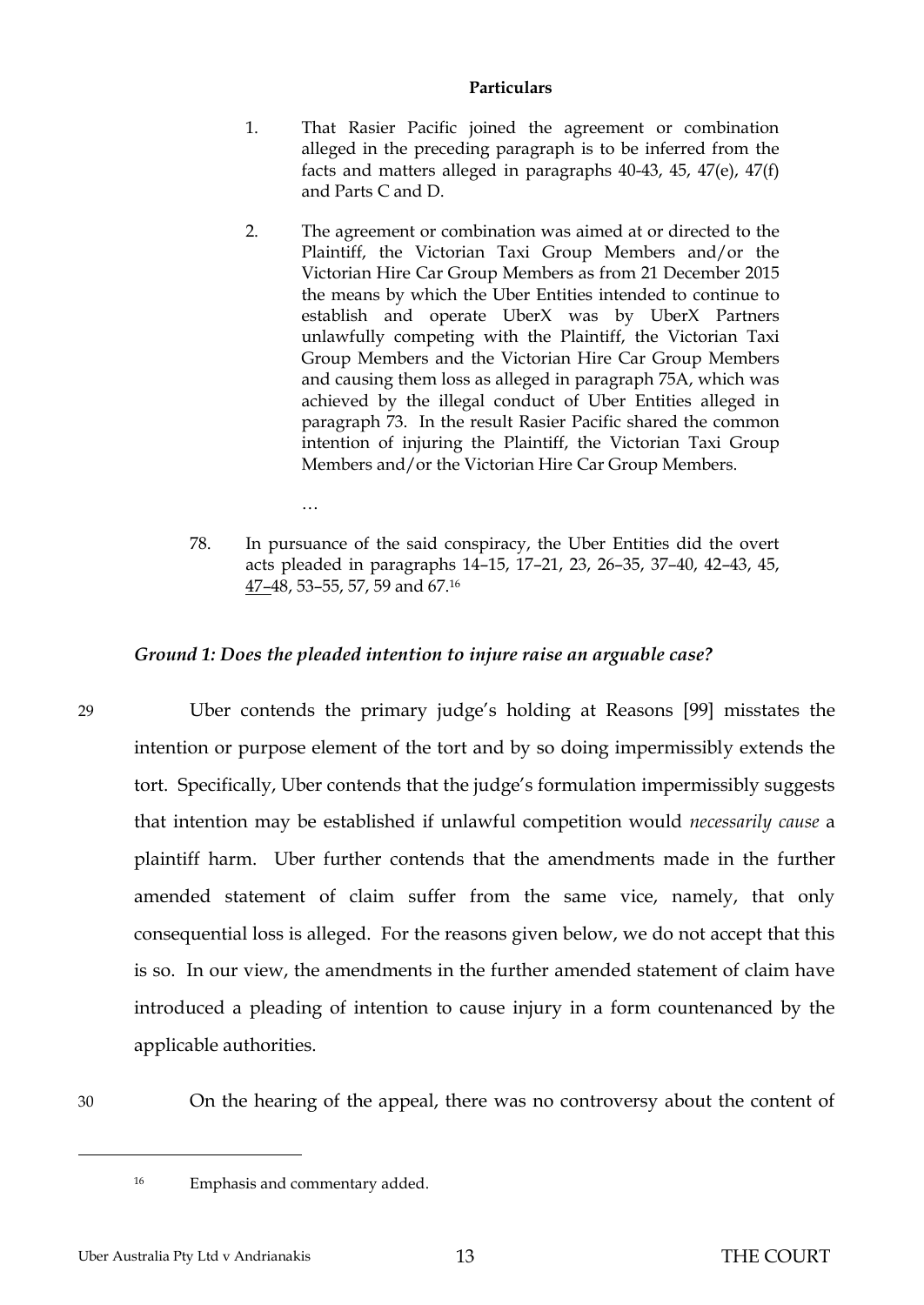the applicable Australian authorities, which were binding on the primary judge. Indeed, the primary judge accepted that this was so in his Reasons. The relevant Australian authorities concerning the tort of conspiracy by unlawful means which were relied upon by Uber and the judge, particularly those concerning the necessity to prove intent to injure the plaintiff, are set out below. Uber contends that these cases represent intermediate appellate authority binding on the primary judge, and ought to have been applied by him to simply strike out the amended statement of claim,<sup>17</sup> and that the judge should not at Reasons [99] have endeavoured to reformulate the substance of the plaintiff's case as he understood it.

#### <span id="page-16-0"></span>*Applicable law: intention to injure*

31 In *Dresna Pty Ltd v Misu Nominees Pty Ltd*, <sup>18</sup> Weinberg J noted the difference between the two forms of the tort of conspiracy, namely, a conspiracy by unlawful means and a conspiracy by lawful means. A conspiracy by lawful means requires an agreement or combination between two or more persons to perform acts which, although themselves not unlawful, are done with the sole or predominant purpose of injuring the plaintiff.<sup>19</sup> An unlawful means conspiracy requires an agreement or combination to perform unlawful acts with the intention, which need not be the sole or predominant purpose of the conspirators, to injure the plaintiff.20 Weinberg J emphasised, however, that an unlawful means conspiracy 'still requires proof of an intention to injure',<sup>21</sup> and continued:<sup>22</sup>

> It is generally thought that the correct test of intention in this context is that stated by Lord Denning MR in the Court of Appeal decision in *Lonrho Ltd v*

<sup>17</sup> See *Farah Constructions Pty Ltd v Say-Dee Pty Ltd* (2007) 230 CLR 89, 151 [135]; [2007] HCA 22 (Gleeson CJ, Gummow, Callinan, Heydon and Crennan JJ).

<sup>18</sup> [2003] FCA 1537 ('*Dresna*').

<sup>19</sup> Ibid [99] (Weinberg J).

<sup>20</sup> Ibid [99]–[104] (Weinberg J); *McKellar v Container Terminal Management Services Ltd* (1999) 165 ALR 409, 435 [135]; [1999] FCA 1101 (Weinberg J) ('*McKellar*').

<sup>21</sup> *Dresna* [2003] FCA 1537, [104] (Weinberg J).

<sup>22</sup> Ibid [107] (Weinberg J), quoting *Lonrho Ltd v Shell Petroleum Co Ltd* [1981] Com LR 74, [75] (Lord Denning MR) ('*Lonrho*') (emphasis added).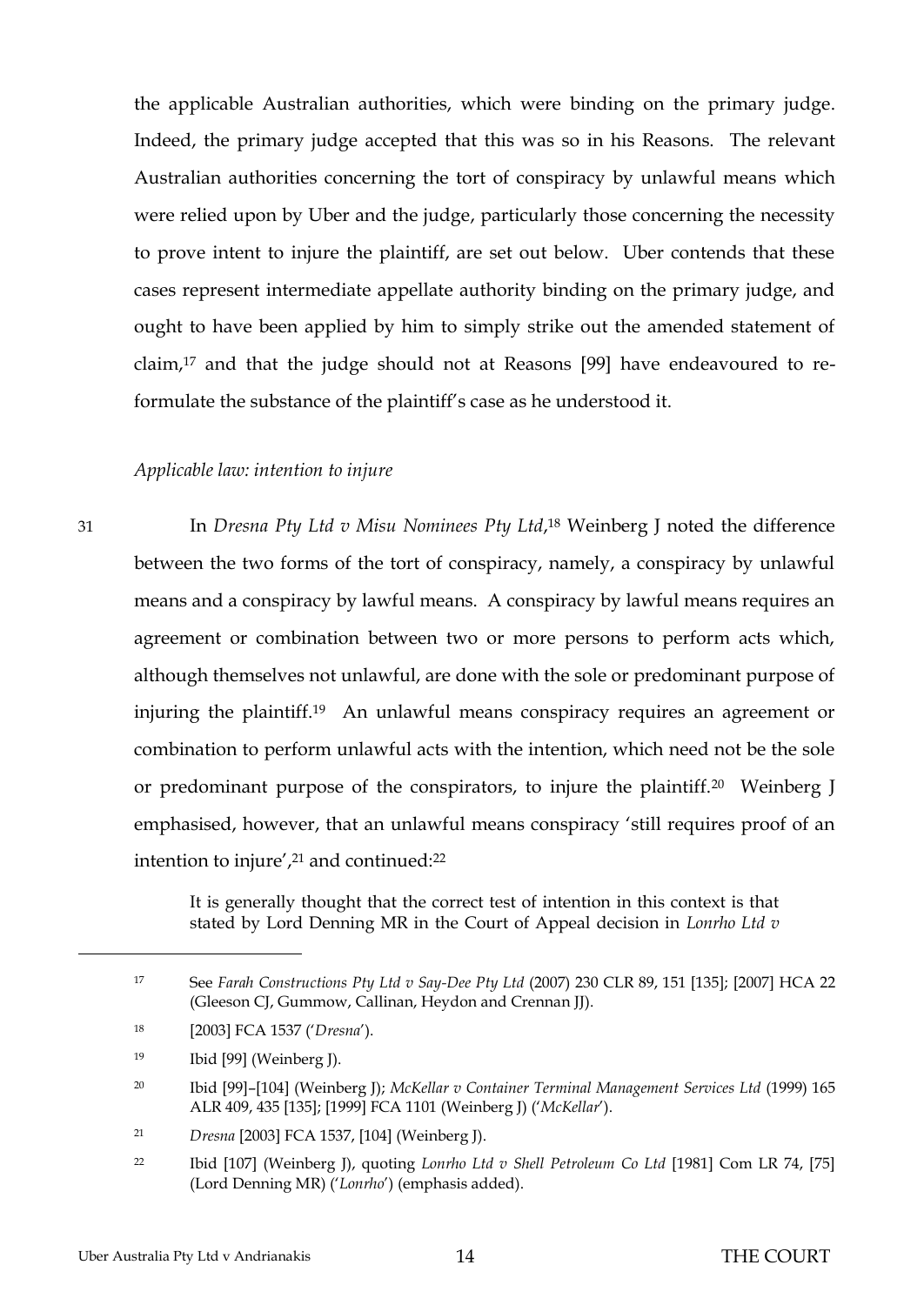*Shell Petroleum Co Ltd*... His Lordship said…:

I would suggest that a conspiracy to do an unlawful act — when there is no intent to injure the plaintiff and it is not aimed or directed at him — is not actionable ... But if there is an intent to injure him then it is actionable. The intent to injure may not be the predominant motive. It may be mixed with other motives ... *It is sufficient if the conspiracy is aimed or directed at the plaintiff, and it can reasonably be foreseen that it may injure him, and does in fact injure him*.

32 Weinberg J then referred to his earlier decision in *McKellar*, and said of the intention requirement that 'though perhaps difficult to apply in some cases, [it] was intended to prevent claims by those who suffered incidental, though foreseeable loss, as a result of the commission of what is sometimes described as "undirected conduct"'. 23

33 Finally, Weinberg J accepted as correct the statement of Mason P in the New South Wales Court of Appeal in *McWilliam v Penthouse Publications Ltd*<sup>24</sup> that a plaintiff in an unlawful means conspiracy case:

> must establish intent to injure the plaintiff. *It is not enough to establish that the acts of the conspirators necessarily involve injury to the plaintiff* or that that plaintiff was a person reasonably within the contemplation of the conspirators as a person likely to suffer damage…<sup>25</sup>

34 On appeal in *Dresna*, the Full Court of the Federal Court wholly endorsed the reasoning of Weinberg J. Kiefel and Jacobson JJ referred to Weinberg J's reasoning,<sup>26</sup> expressly agreed with the passage from *McWilliam* quoted by Weinberg J and stated that, for the tort of conspiracy to injure by unlawful means to be established, a plaintiff must prove that the defendants 'acted in order that, not with the result that, the plaintiff should suffer damage'.<sup>27</sup> Earlier, Kiefel and Jacobson JJ said that 'the test for an action based on a conspiracy is what was the object in the mind of those

<sup>23</sup> Ibid [108], citing *McKellar* (1999) 165 ALR 409, 435; [1999] FCA 1101 (Weinberg J).

<sup>24</sup> [2001] NSWCA 237 ('*McWilliam*').

<sup>25</sup> *Dresna* [2003] FCA 1537, [125] (Weinberg J) quoting *McWilliam* [2001] NSWCA 237 (Mason P, Handley and Hodgson JJA agreeing) (emphasis added).

<sup>26</sup> *Dresna Pty Ltd v Misu Nominees Pty Ltd* [2004] FCAFC 169, [7]–[11] (Kiefel and Jacobson JJ).

<sup>27</sup> Ibid [9], [12].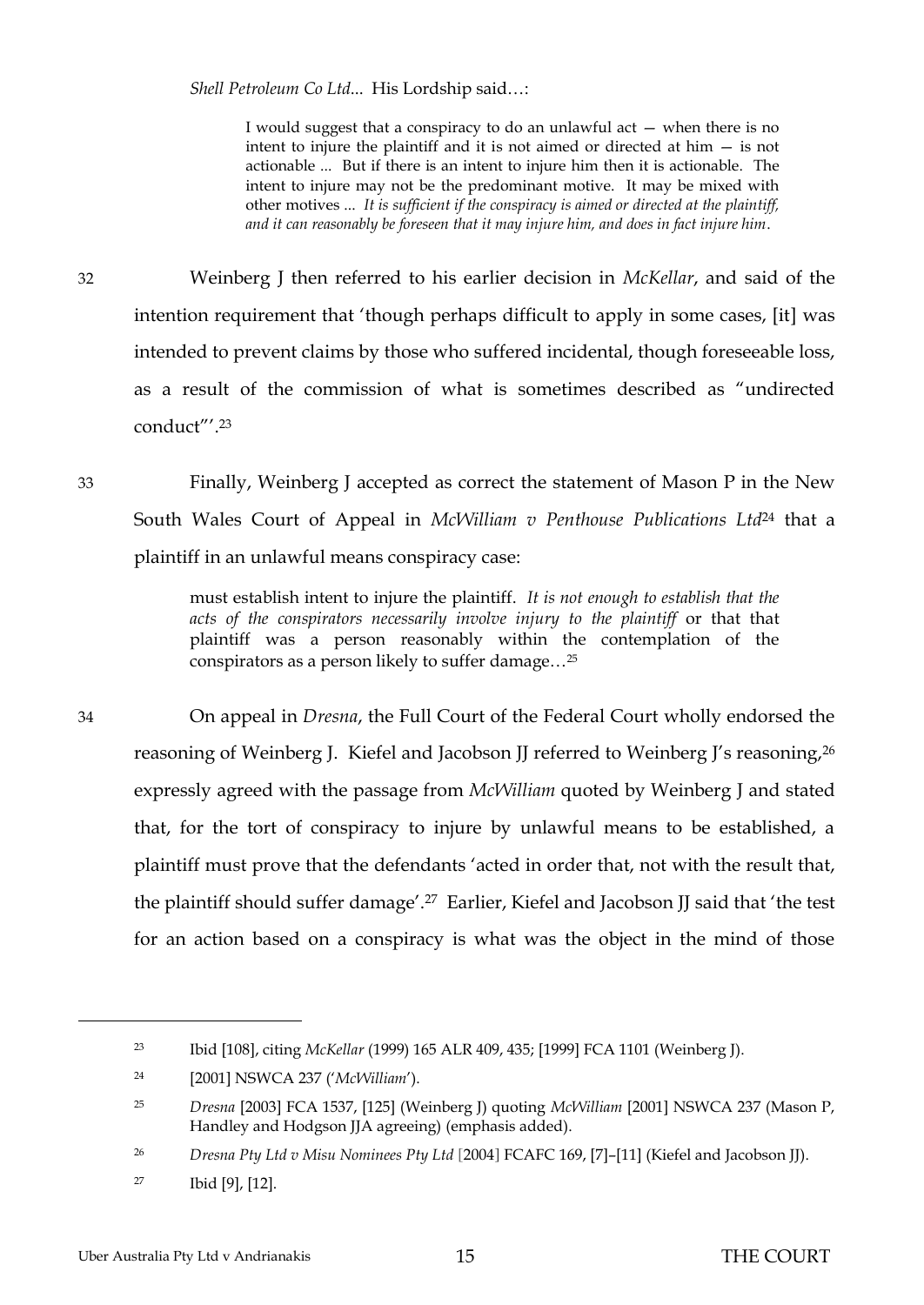combining when they acted as they did', $28$  but in our view that general statement should not be understood as requiring that the intention to injure must be the sole or predominant motive, as stated in *Lonrho*. 29

#### <span id="page-18-0"></span>*Applicable law: striking out pleadings*

35 Uber's contentions on ground 1 fail to grapple with the high hurdle it must cross, and the low bar confronting the plaintiff. When a defendant contends that a statement of claim should be struck out because it does not disclose a cause of action it is necessary for a defendant in the position of Uber to establish that it would be futile to allow the statement of claim to go forward, because it raises a claim that has no real prospect of success in the sense of being 'fanciful'. It follows that, where there is a contentious or debatable point of law which arises on a pleading, it is usually inappropriate for a trial judge or the Court of Appeal to determine the issue on a strike-out application, particularly where the answer may depend upon the factual context.

36 This approach is consistent with that of this Court in *CA & CA Ballan Pty Ltd v Oliver Hume (Australia) Pty Ltd*<sup>30</sup> and of the High Court in *Trkulja v Google LLC*. <sup>31</sup> In *CA Ballan*, this Court emphasised that, although the test for summary judgment has been slightly lessened by the real prospect of success criterion, the High Court cases concerning the previous test nevertheless demonstrate the need for there to be a very clear case indeed, which could not be altered by evidence at trial, before striking out a statement of claim on the basis that it raises a case which would not survive a summary judgment application.32 In that regard, this Court in *CA Ballan* spoke in terms that the Court should be mindful that the evidence at trial 'can shape the case

<sup>28</sup> Ibid [12].

<sup>29</sup> [1981] Com LR 74, 75.

<sup>30</sup> (2017) 55 VR 62; [2017] VSCA 11 ('*CA Ballan*').

<sup>31</sup> (2018) 263 CLR 149; [2018] HCA 25 ('*Trkulja*').

<sup>32</sup> *CA Ballan* (2017) 55 VR 62, 72–3 [24]–[28]; [2017] VSCA 11 (Redlich, Tate and Ferguson JJA).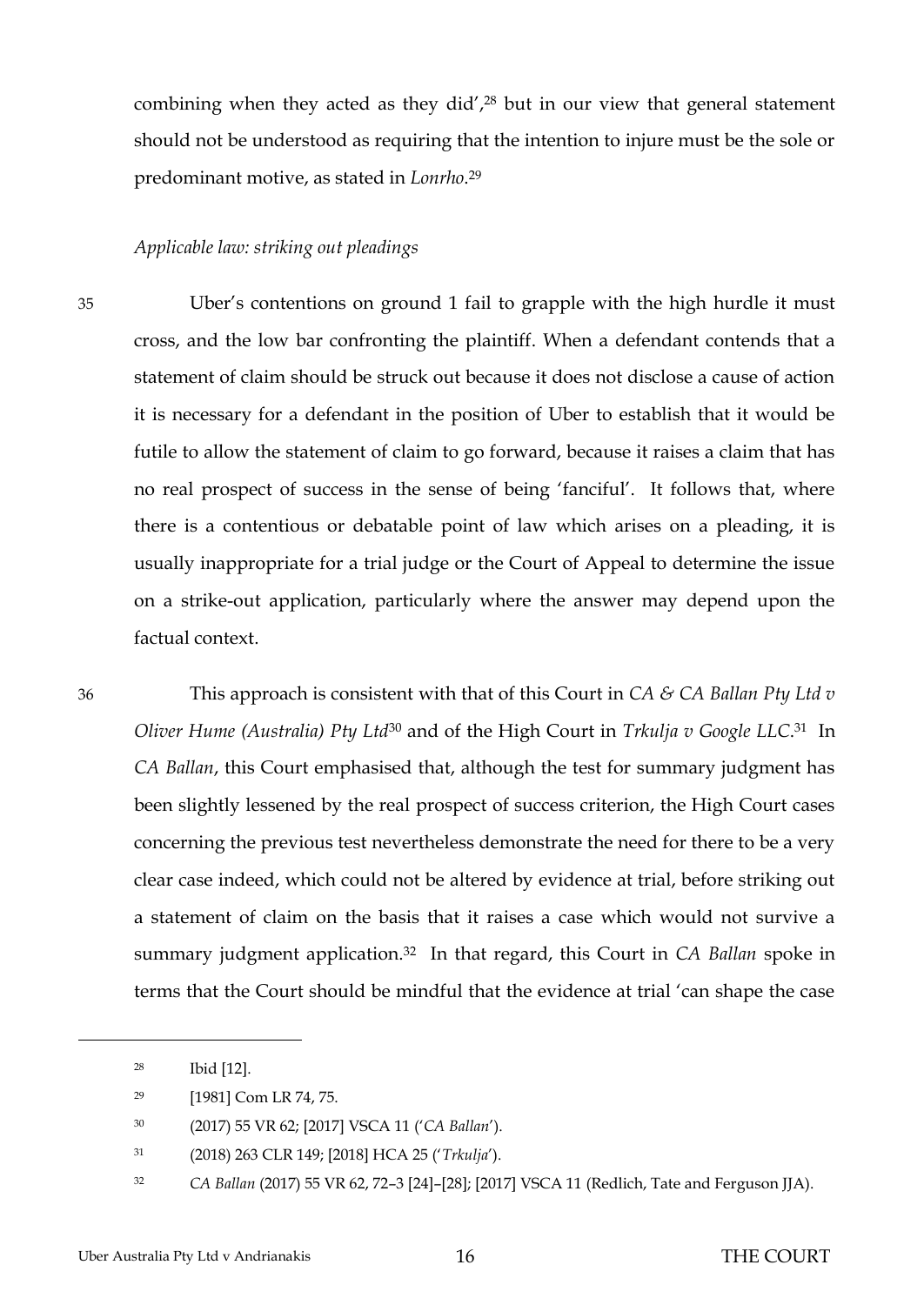in ways that have not been anticipated despite the best efforts of the litigants and their legal advisors',<sup>33</sup> and adopted the observations of Whelan JA in *Mutton v Baker*<sup>34</sup> that:

Even if it is said that an issue is purely a question of law, the court should not strike out a claim on this basis if it is conceivable that some factual matter could emerge at trial which might alter the analysis.<sup>35</sup>

37 In *Trkulja*, <sup>36</sup> the High Court held that this Court erred in striking out a statement of claim involving the application of clear principles of law to the facts in a novel context. The High Court stated:

> That was not an appropriate way to proceed. In point of principle, the law as to publication is tolerably clear. It is the application of it to the particular facts of the case which tends to be difficult, especially in the relatively novel context of internet search engine results. And contrary to the Court of Appeal's approach, there can be no certainty as to the nature and extent of Google's involvement in the compilation and publication of its search engine results until after discovery. There are only the untested assertions of Google deponents. Furthermore, until and unless Google files a defence it cannot be known what defences will be taken (whatever Google might now say is its intention regarding the defences on which it will rely). Nor does it profit to conjecture what defences might be taken and whether, if taken, they would be likely to succeed. For whatever defences are taken, they will involve questions of mixed fact and law and, to the extent that they involve questions of fact, they will be matters for the jury. Given the nature of this proceeding, there should have been no thought of summary determination of issues relating to publication or possible defences, at least until after discovery, and possibly at all.<sup>37</sup>

#### <span id="page-19-0"></span>*Ground 1: analysis*

 $\overline{a}$ 

38 Here, the Court is concerned with the contention that the plaintiff's allegation that Uber had the necessary intention to injure the plaintiff and the other group members has no factual basis known to the law, because it is merely an allegation

<sup>33</sup> Ibid 73 [27].

<sup>34</sup> [2014] VSCA 43.

<sup>35</sup> *CA Ballan* (2017) 55 VR 62, 73 [27]; [2017] VSCA 11 (Redlich, Tate and Ferguson JJA) citing *Mutton v Baker* [2014] VSCA 43, [55] (Whelan JA).

<sup>36</sup> (2018) 263 CLR 149; [2018] HCA 25.

<sup>37</sup> Ibid 164 [39] (citations omitted).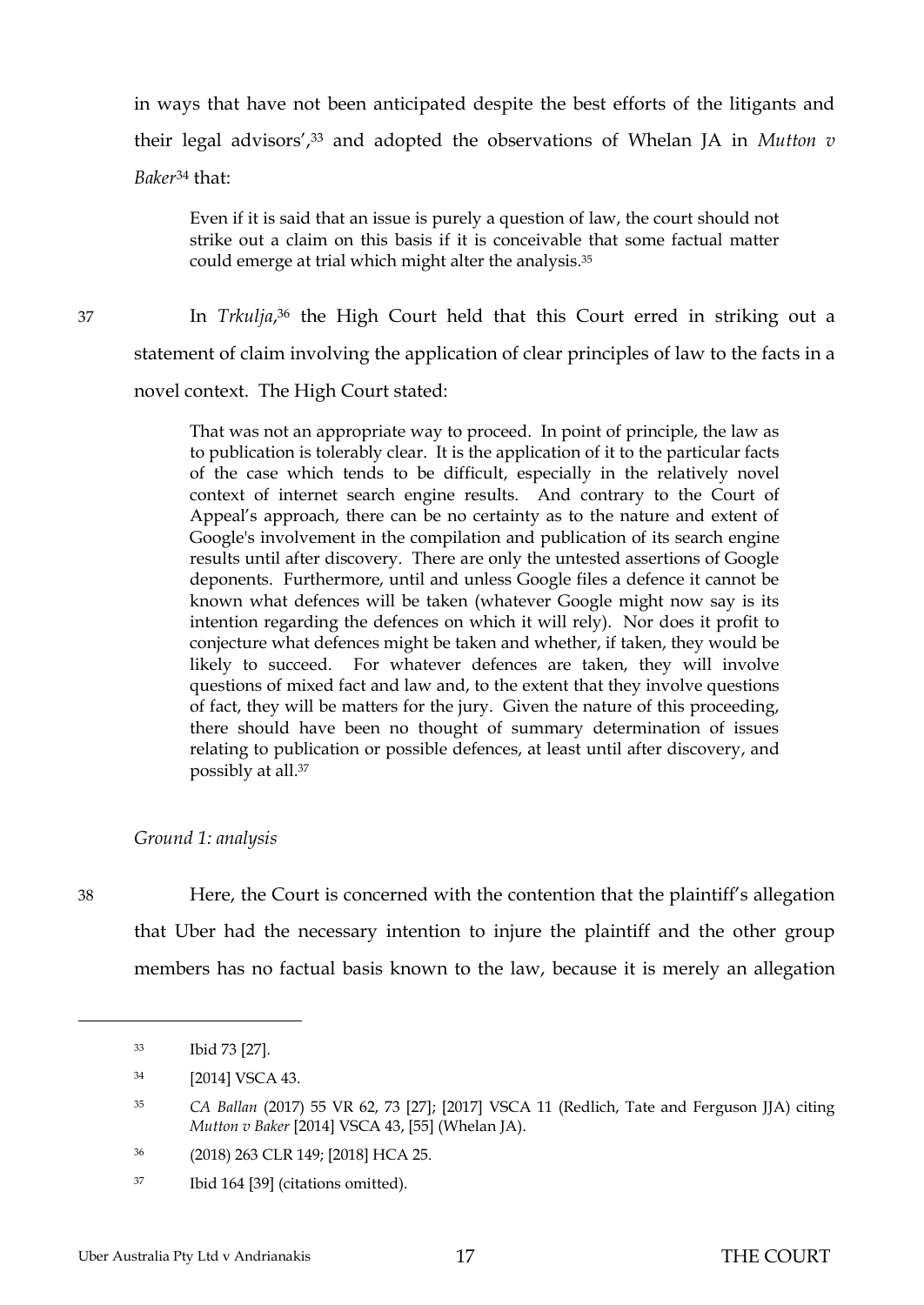that Uber's unlawful conduct would have the necessary consequence that the group members would suffer financial loss. It is first necessary to consider what the further amended statement of claim alleges in this respect. Taking the allegations concerning the Victorian conspiracy as an example, Uber contends that paragraph 75A merely alleges consequential loss to the Victorian group members 'as a result' of the allegedly unlawful conduct, and contains no allegation that Uber intended that such loss would occur. This raises an issue as to how paragraph 75A, and like paragraphs concerning the other states, should be understood in the context of the pleading as a whole and light of the judge's Reasons — especially at Reasons [99]. For the following reasons, Uber's narrow reading of the allegations should be rejected.

39 Paragraphs 75A and 76 must be read together. In paragraph 75A, the plaintiff alleges that the Uber entities intended to unlawfully compete with group members and, as a result of that unlawful competition, the group members would suffer loss and damage. As drafted, it is not unambiguously clear that the intention attributed to the Uber entities extends to the loss and damage that will be suffered. However, paragraph 76 expressly alleges an agreement or combination with the common intention of injuring the plaintiff and the Victorian group members. The amended paragraph 2 of the particulars to paragraph 76, while clumsily expressed, alleges that it can be inferred that the common intention was aimed at or directed to the plaintiff and the Victorian group members because ('as') the means by which Uber intended to unlawfully compete with them was by causing them loss as alleged in paragraph 75A.

40 This understanding of the allegations is consistent with Reasons [99], in which the judge summarised an arguable case of intention to injure by the plaintiff proving:

(1) that Uber intended to establish its business by means of Uber drivers unlawfully competing with the plaintiff and the other group members 'in an otherwise exclusive market';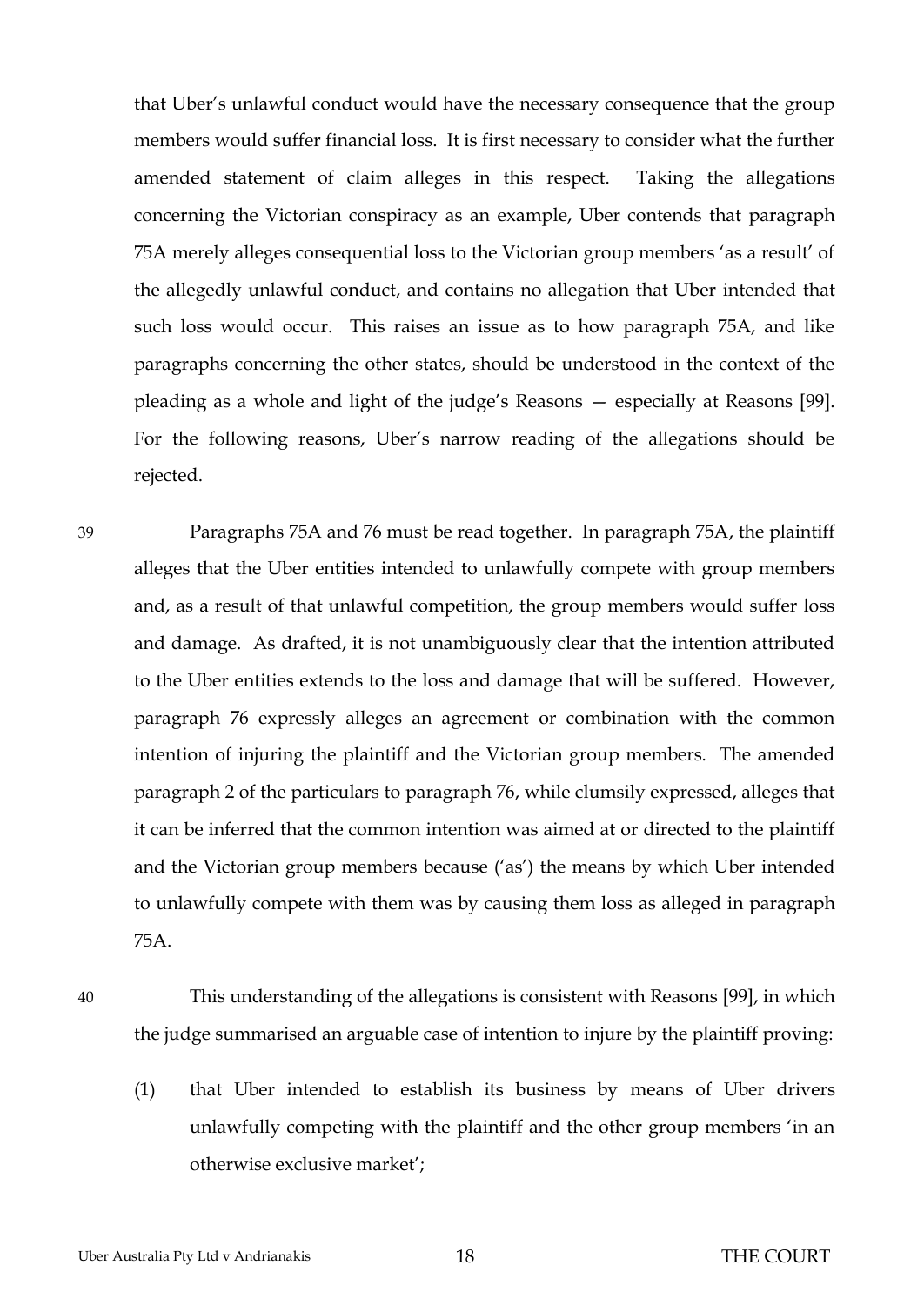- (2) in circumstances where the economic advantages of that exclusivity were critical to the maintenance of their incomes and business values; and
- (3) 'so that [ie with the intention that] the intrusion of the unlawful competition would necessarily cause them loss'.
- 41 Reasons [99] should be read in this way, because the 'discernible case' summarised by the judge involved the proposition that Uber's intention to unlawfully compete 'necessarily carried with it *an intention* to remove (or at least interfere with) the exclusive right of the plaintiff and the group members to operate … and thus *to cause them harm*'.<sup>38</sup>

42 When the allegations are read in this way, the plaintiff's allegation of intention to injure does not raise a fanciful case with no prospects of success at trial after full discovery has been given, all the evidence has been heard, and factual issues have been resolved. In summary, to establish an unlawful means conspiracy, a plaintiff is required to establish that the purpose of the defendants in combining to engage in or to be complicit in the unlawful conduct *included* an intention to injure the plaintiff, and that the plaintiff in fact suffered injury by reason of the unlawful conduct. The defendants' intention to injure the plaintiff need not be the predominant motive for engaging in the unlawful conduct, but may be mixed with other purposes or motives — such as the pursuit of gain for the defendant or others — which may be the predominant motive.

 $\overline{a}$ 

43 Putting aside cases where a defendant's sole or predominant intention was to cause harm to the plaintiff, for example out of spite, hatred or revenge,<sup>39</sup> the requisite mental element of intent has been described as 'elusive' where it forms one of several reasons or motives for engaging in the unlawful conduct. In this regard, it is generally accepted that the requisite intent will be established if the plaintiff proves

<sup>38</sup> Reasons [96(c)] (emphasis added).

<sup>39</sup> For example, *Deutsch v Rodkin* [2012] VSC 450.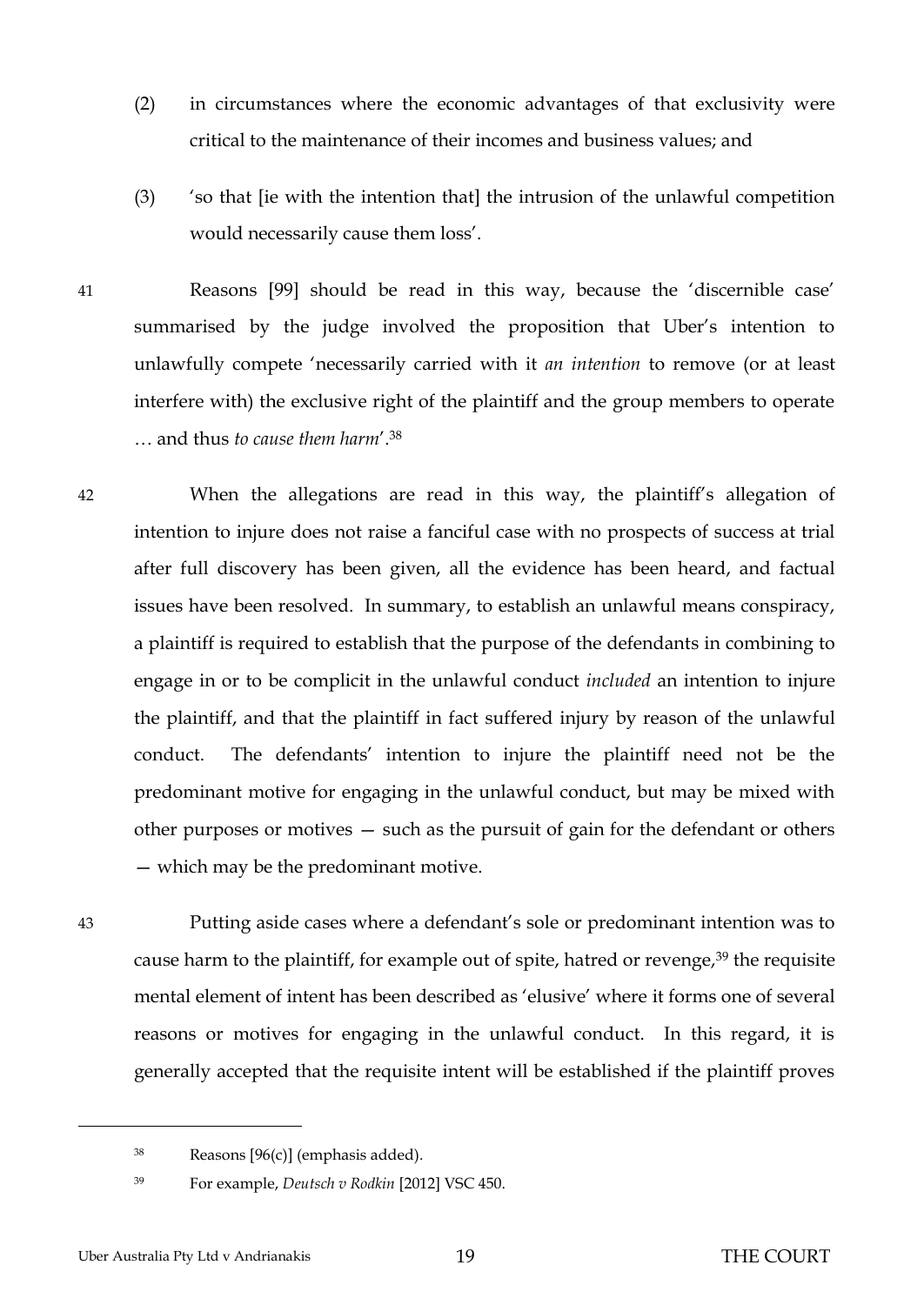that the unlawful conduct was, at least in part, 'aimed or directed at the plaintiff'.<sup>40</sup> While this manner of proving intent has been described as 'perhaps difficult to apply in some cases',<sup>41</sup> it is accepted as a necessary control mechanism 'to keep liability within reasonable grounds', $42$  in the sense that it 'prevents claims by those who suffer *incidental, though foreseeable*, loss as a result of the commission of what is sometimes described as an "undirected" crime'<sup>43</sup> or 'undirected [unlawful] conduct'.44 Further, it is accepted that the intent to injure is sufficient if it is directed towards all members of an identifiable class of persons, including the plaintiff.<sup>45</sup>

 $\overline{a}$ 

44 Here, on the basis of the preceding allegations in the further amended statement of claim, the plaintiff alleges that the Uber entities intended that the Uber drivers would unlawfully compete with him and all other class members and intended that such unlawful competition would result in the plaintiff and all class members suffering losses — which they have in fact suffered. If these matters are proved at trial then, depending upon the precise content of the evidence, the facts as a whole may justify the pleaded inference that the Uber entities intended to injure the plaintiff. In our view, that is sufficient to take this case outside one which is fanciful and has no real prospect of success.

45 Moreover, as discussed below in considering ground 2, the intention of the defendant to injure the plaintiff will almost always be a matter of inference drawn from the evidence as a whole. The plaintiff accepts that he must do more than simply establish that injury was a necessary consequence, and in our view the pleading accepts the burden of the existing Australian law. Although a plaintiff will

<sup>40</sup> *Lonrho* [1981] Com LR 74, 75 (Denning MR); *McKellar* (1999) 165 ALR 409, 435; [1999] FCA 1101; *Dresna* [2003] FCA 1537, [107] (Weinberg J); *Dresna Pty Ltd v Misu Nominees Pty* Ltd [2004] FCAFC 169, [12] (Kiefel and Jacobson JJ); *Fatimi Pty Ltd v Bryant* (2004) 59 NSWLR 678, 682 [14]; [2004] NSWCA 140 (Handley JA, McColl JA agreeing).

<sup>41</sup> *McKellar* (1999) 165 ALR 409, 435 [137]; [1999] FCA 1101 (Weinberg J).

<sup>42</sup> Ibid.

<sup>43</sup> Ibid (emphasis added).

<sup>44</sup> *Dresna* [2003] FCA 1537, [108] (Weinberg J).

<sup>45</sup> *Dresna Pty Ltd v Misu Nominees Pty* Ltd [2004] FCAFC 169, [7] (Kiefel and Jacobson JJ).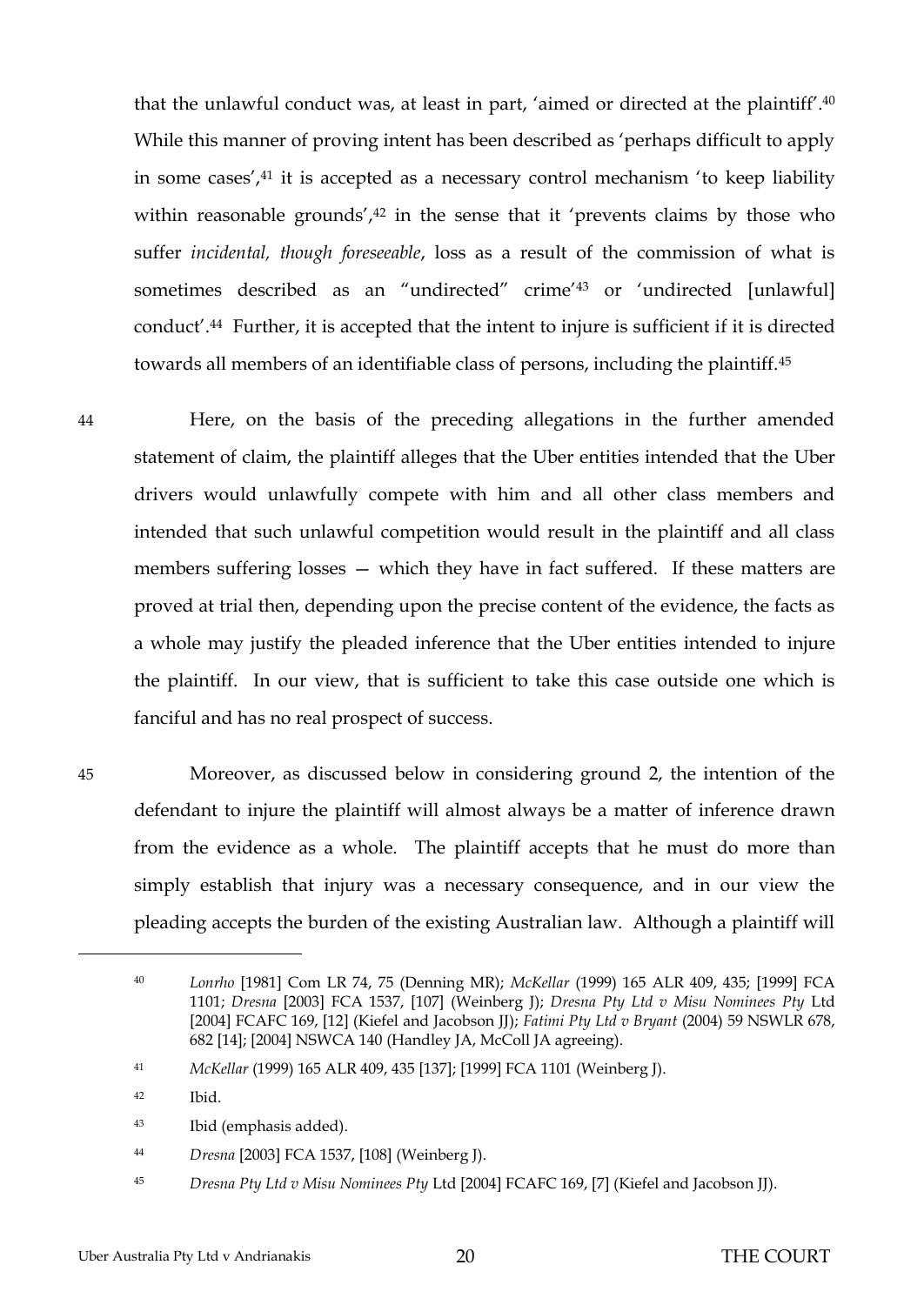have to go beyond identifying unlawful means and pointing to the fact of injury, the nature and extent of the unlawful means may be relevant to establishing the requisite intent. The fact, if it be established, that the Uber entities were unlawfully competing by entering into a restricted and regulated market may be relevant to establishing intent.

46 Before leaving ground 1, it is necessary to mention two additional matters relied upon by Uber. First, Uber contends that the various state statutory regimes did not, in fact, give the state group members any kind of exclusivity — only a permission to do that which was otherwise unlawful. In this respect, Uber relies upon the recent decision of Bradley J in *Queensland Taxi Licence Holders v State of Queensland*. <sup>46</sup> In that case, a number of Queensland taxi licence holders sued the state of Queensland for equitable compensation based on promissory estoppel, statutory damages under the *Australian Consumer Law*, and damages for breach of contract. Bradley J gave summary judgment for the defendant on the claims for equitable compensation and contract. His Honour struck out the *Australian Consumer Law* claims, but gave to leave to replead them. In rejecting the plaintiffs' claim that there existed a contractual relationship between taxi licence holders and the state of Queensland, Bradley J held that the *Transport Operations (Passenger Transport) Act 1994* (Qld) merely gave the taxi drivers 'an excuse for an act which would otherwise be unlawful<sup>'47</sup>  $-$  that is, providing a taxi service. The taxi drivers were not 'entitled' to provide taxi services.<sup>48</sup>

 $\overline{a}$ 

47 Further, Bradley J held that the structure of the Queensland regulatory scheme meant that a mere taxi licence was not singly sufficient to authorise the provision of 'taxi industry services' or enjoy 'taxi licence privileges'. Separate provisions and authorisations were required to be involved in booking and

<sup>46</sup> [2020] QSC 94 ('*Queensland Taxi*').

<sup>47</sup> Ibid [90] citing *Federal Commissioner of Taxation v United Aircraft Corporation* (1943) 68 CLR 525, 533; [1943] HCA 50 (Latham CJ).

<sup>48</sup> Ibid [90].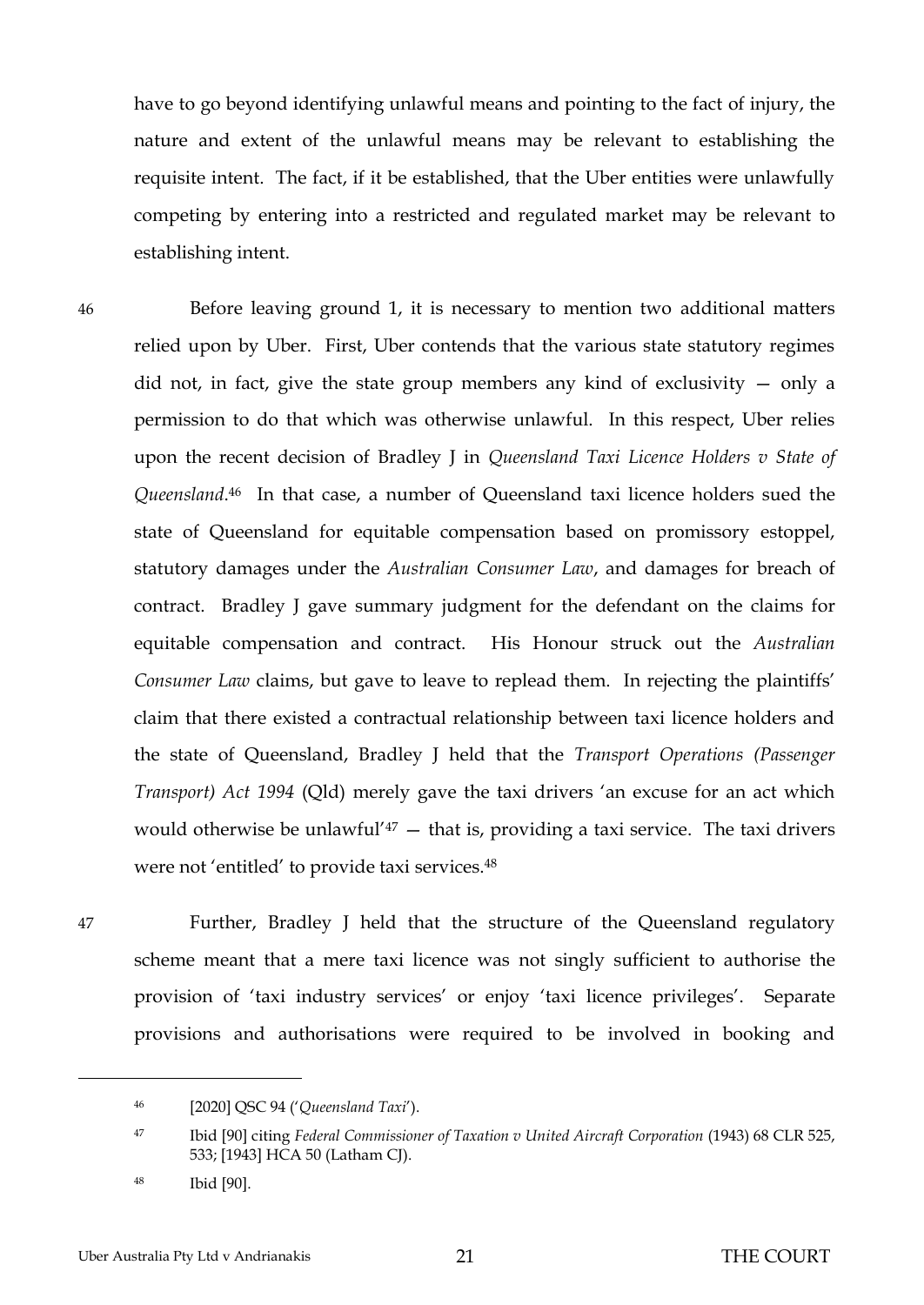dispatching taxis, to be accredited as a 'taxi operator', and to operate a particular vehicle as a taxi.<sup>49</sup>

48 The decision in *Queensland Taxi* has limited application to the present proceeding. For one thing, the group members in the current proceeding are far more comprehensive, including not only taxi licence holders but also taxi operators, drivers, and network providers. More fundamentally, the plaintiff in this proceeding does not claim he was 'entitled' to provide taxi services as a statutory or contractual right arising from legislation. He claims he was 'entitled to have the advantage' of providing taxi services 'without unlawful competition'; <sup>50</sup> in the sense that the plaintiff and other group members, while entitled to compete against each other, would not be the subject of unlawful competition by drivers who did not have the necessary licences and permissions under the various state statutory regimes. In that sense, the plaintiff and other group members 'had a lawful right, interest, opportunity or advantage' which it was the object of Uber to deprive them of by unlawful competition.<sup>51</sup>

 $\overline{a}$ 

49 Second, Uber contends that the judge's formulation at Reasons [99] was influenced by misplaced reliance on the House of Lords decision in *OBG Ltd v Allan*. <sup>52</sup> We do not accept that contention. As discussed above, the primary judge accepted that the authorities relied on by Uber represented the current state of the Australian law of conspiracy by unlawful means. While the judge appears to have considered *OBG* on the apparently mistaken belief that it also dealt with the same tort, <sup>53</sup> the judge nevertheless reached the conclusion that the amended statement of

<sup>49</sup> Ibid [96]–[102].

<sup>50</sup> See Plaintiff's Further Amended Statement of Claim dated 9 April 2020 [57A] and [57B], set out above at [27].

<sup>51</sup> Cf. *Fatimi Pty Ltd v Bryant* (2004) 59 NSWLR 678, 683 [22]; [2004] NSWCA 140 (Handley JA, McColl JA agreeing).

<sup>52</sup> [2007] 4 All ER 545 ('*OBG*').

<sup>53</sup> Reasons [82]. The causes of action in the appeal in *OBG* referred to by the judge, *Douglas v Hello! Ltd (No 3)* [2006] QB 125, were breach of confidence and unlawful interference with economic interests: *OBG* [2007] 4 All ER 545 [138].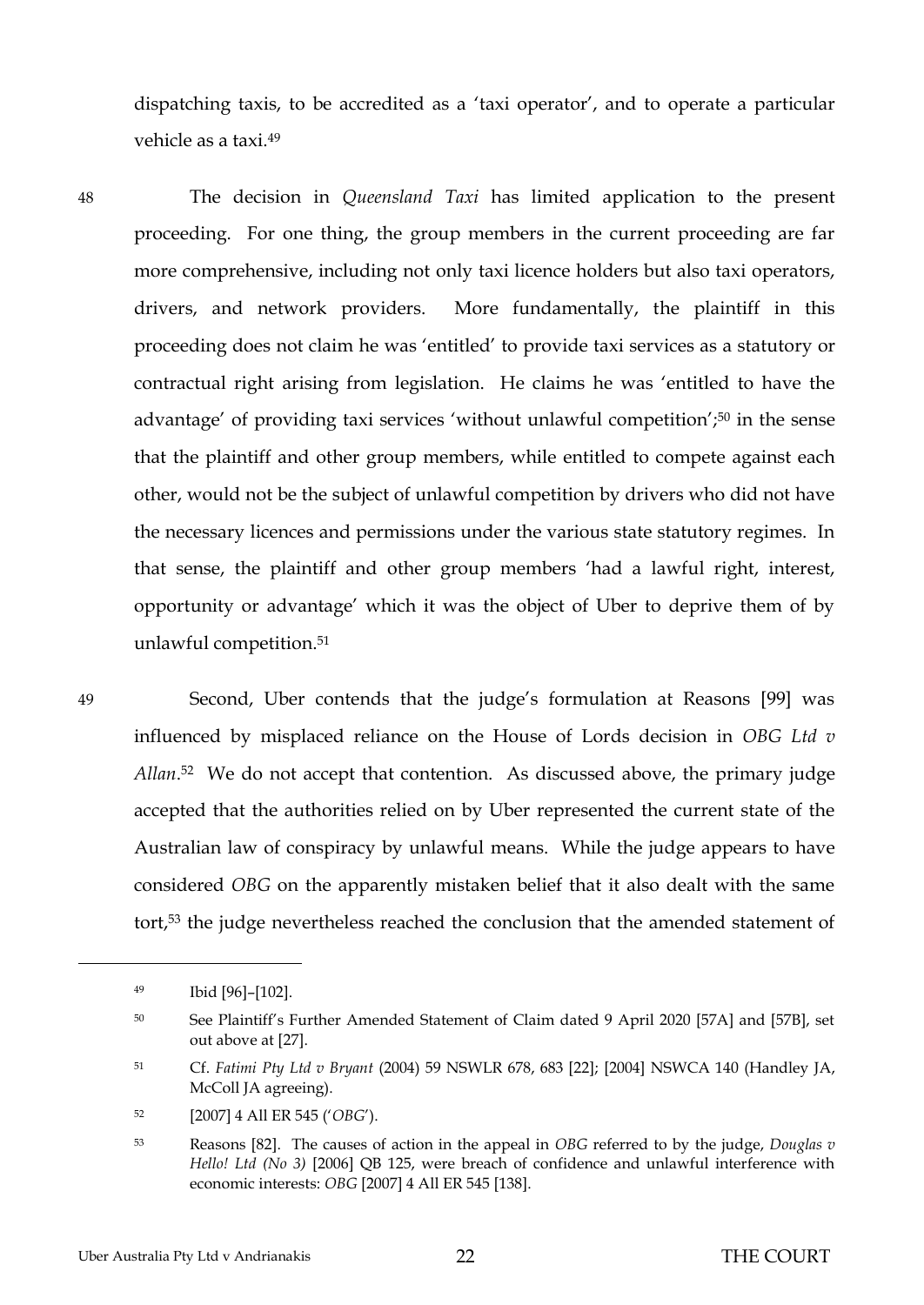claim did not sufficiently plead intention within the requirements of Australian law.54 In the subsequent paragraphs, the judge then formulated Reasons [99] without apparent influence from the decision in *OBG*, citing instead *Dresna Pty Ltd v Misu Nominees Pty Ltd* and also *McKellar*. <sup>55</sup> In particular, the judge's discussion of *OBG* focussed on the so-called 'two sides of the same coin' metaphor<sup>56</sup> – but the judge's subsequent discussion of the 'discernible case', and the formulation at Reasons [99], does not adopt that concept. In these circumstances, as we have reached the view that the further amended statement of claim raises an arguable case on the basis of Australian authorities, it is unnecessary to consider *OBG* further.

### <span id="page-25-0"></span>*Ground 2: Is the further amended statement of claim embarrassing?*

50 We turn to consider ground 2, which contends that the judge erred in refusing to strike out the further amended statement of claim because it is embarrassing. It is first necessary to set out the relevant principles to be applied. In *Wheelahan v City of Casey (No 12)*, <sup>57</sup> John Dixon J exhaustively summarised the principles to be applied in the following terms:

- (a) Order 13 of the [*Supreme Court (General Civil Procedure) Rules 2005*] set out the relevant requirements of a sufficient pleading, while r 23.02 provides the grounds on which the sufficiency of a pleading may be impugned;
- (b) the function of a pleading in civil proceedings is to alert the other party to the case they need to meet (and hence satisfy basic requirements of procedural fairness) and further, to define the precise issues for determination so that the court may conduct a fair trial;
- (c) the cardinal rule is that a pleading must state all the material facts to establish a reasonable cause of action (or defence). The expression 'material facts' is not synonymous with providing all the circumstances. Material facts are only those relied on to establish the essential elements of the cause of action;

<sup>54</sup> Reasons [90]–[91].

<sup>55</sup> Ibid [97] citing *Dresna Pty Ltd v Misu Nominees Pty Ltd* [2004] FCAFC 169 and *McKellar* (1999) 165 ALR 409; [1999] FCA 1101.

<sup>56</sup> Ibid [83]–[89].

<sup>57</sup> [2013] VSC 316 ('*Wheelahan*').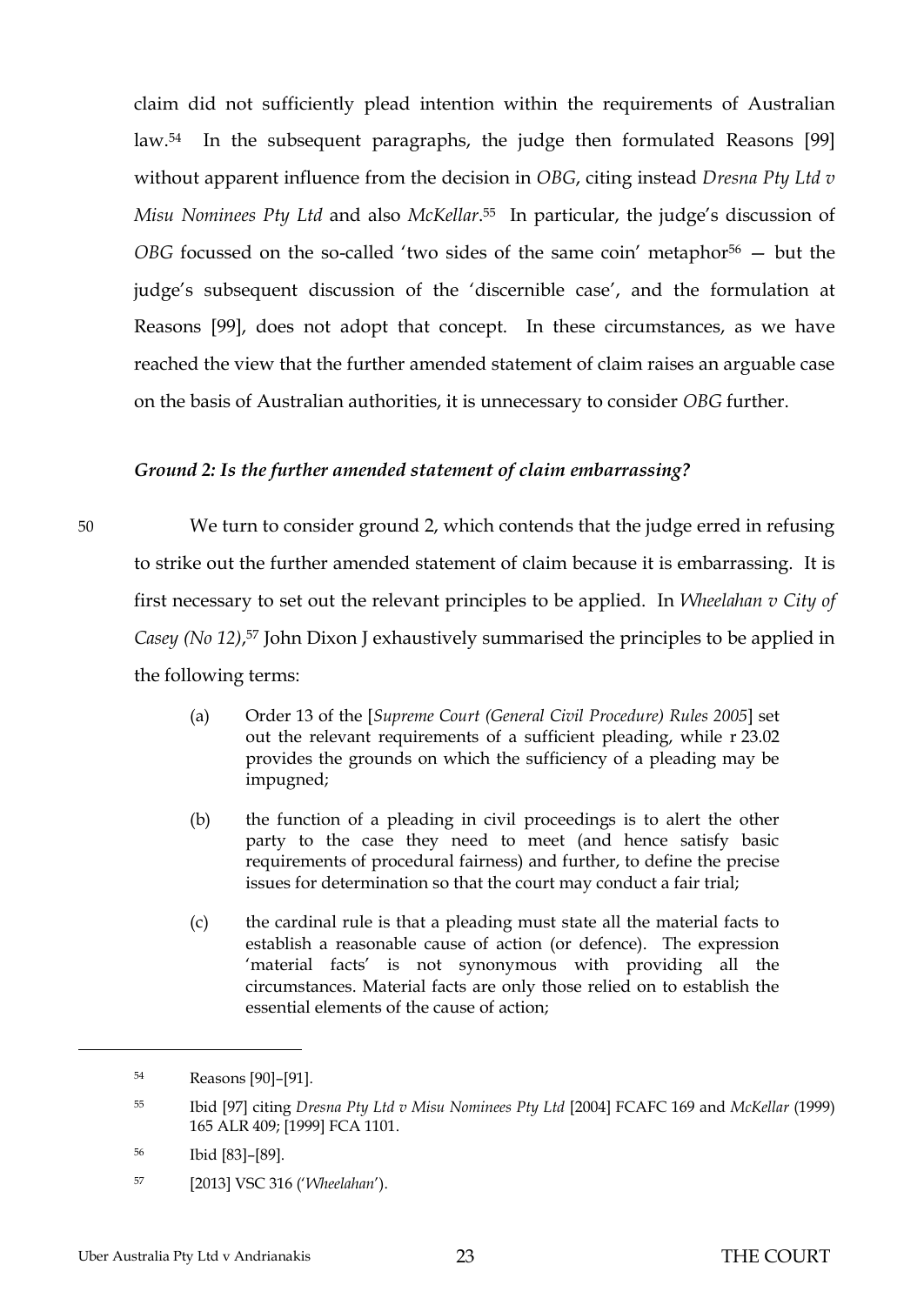- (d) as a corollary, the pleading must be presented in an intelligible form it must not be vague or ambiguous or inconsistent. Thus a pleading is 'embarrassing' within the meaning of r 23.02 when it places the opposite party in the position of not knowing what is alleged;
- (e) the fact that a proceeding arises from a complex factual matrix does not detract from the pleading requirements. To the contrary, the requirements become more poignant;
- (f) pleadings, when well-drawn, serve the overarching purpose of the *Civil Procedure Act 2010* (Vic);
- (g) a pleading which contains unnecessary or irrelevant allegations may be embarrassing – for example, if it contains a body of material by way of background factual matrix which does not lead to the making out of any defined cause of action (or defence), particularly if the offending paragraphs tend to obfuscate the issues to be determined;
- (h) it is not sufficient to simply plead a conclusion from unstated facts. In this instance, the pleading is embarrassing;
- (i) every pleading must contain in a summary form a statement of all material facts upon which the party relies, but not the evidence by which the facts are to be proved  $(r 13.02(1)(a))$ ;
- (j) the effect of any document or purport of any conversation, if material, must be pleaded as briefly as possible, and the precise words of the document or the conversation must not be pleaded unless the words are themselves material (r 13.03);
- (k) particulars are not intended to fill gaps in a deficient pleading. Rather, they are intended to meet a separate requirement – namely, to fill in the picture of the plaintiff's cause of action (or defendant's defence) with information sufficiently detailed to put the other party on guard as to the case that must be met. An object and function of particulars is to limit the generality of a pleading and thereby limit and define the issues to be tried;
- (l) a pleading should not be so prolix that the opposite party is unable to ascertain with precision the causes of action and the material facts that are alleged against it;
- (m) extensive cross-referencing of facts in a pleading may render parts of the pleading unintelligible;
- (n) in an application under r 23.02, the court will only look at the pleading itself and the documents referred to in the pleading;
- (o) the power to strike out a pleading is discretionary. As a rule, the power will be exercised only when there is some substantial objection to the pleading complained of or some real embarrassment is shown; and
- (p) if the objectionable part of the pleading is so intertwined with the rest of the pleading so as to make separation difficult, the appropriate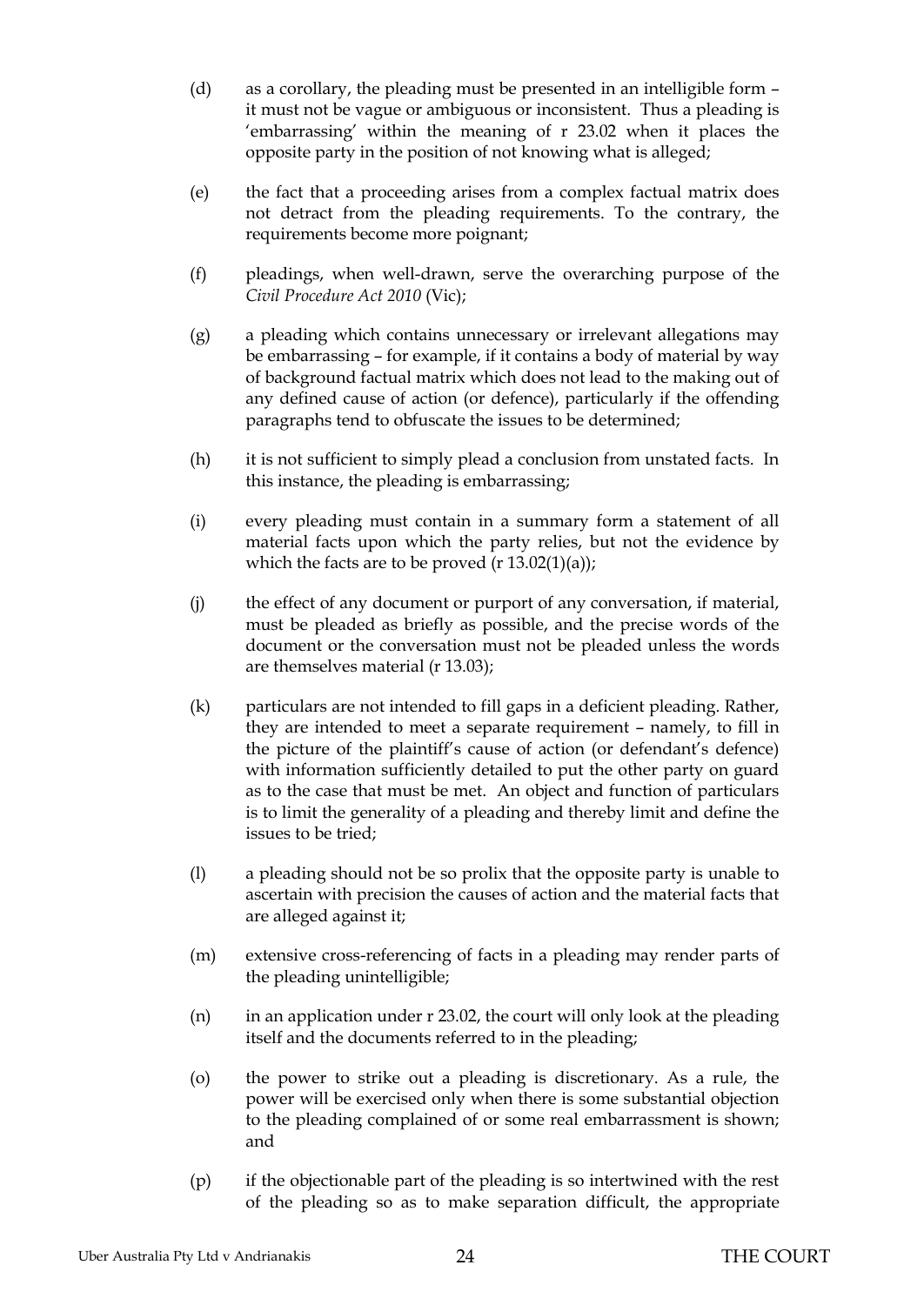51 The primary judge in this case considered that the most relevant principles from those listed in *Wheelahan* were those contained in sub-paragraphs (b), (c), (d) and (o), and added that, like fraud, 'conspiracy is not an allegation that should be made lightly and such an allegation must be pleaded with precision and sufficient supporting particularity'.<sup>59</sup>

52 We agree with the primary judge's approach and note that it is consistent with the decision of Hargrave J in *Babcock & Brown DIF III Global Co-Investment Fund, LP v Babcock & Brown International Pty Ltd (No 2)*, <sup>60</sup> where, after setting out the relevant principles from *Wheelahan* applicable to that case, he said:

> To this summary, I would add that the Court should consider the pleading under a challenge as a whole and adopt a practical case management approach to pleading objections, rather than accepting technical objections when the true nature of the case to be met is clear from reading the pleading as a whole and there is no embarrassment to filing a responsive pleading. Such an approach accords with the discretionary nature of the power to strike out and with the overarching purpose under the Civil Procedure Act. However, in cases alleging dishonesty or fraud, precise pleadings with full particulars are required.<sup>61</sup>

53 In a similar vein, his Honour noted that, in considering pleading objections on the ground that the pleading is embarrassing, the Court should stand back and consider the pleading as a whole and in that light ask: does the case alleged give clear notice of the case to be met at trial?<sup>62</sup>

54 This modern approach to applications to strike out pleadings on the ground that they are embarrassing is reflected in this Court's decision in *CA Ballan*, <sup>63</sup> where

- <sup>62</sup> Ibid [17].
- <sup>63</sup> (2017) 55 VR 62; [2017] VSCA 11.

<sup>58</sup> Ibid [25] (citations omitted).

<sup>59</sup> Reasons [39], citing *Hughes v Western Australian Cricket Association Inc* (1986) 69 ALR 660, 700; [1986] FCA 465 (Toohey J); *British American Tobacco Australia Ltd v Gordon* (No 3) [2009] VSC 619, [15] ('*BATAL*') and other authorities.

<sup>60</sup> [2017] VSC 556.

<sup>61</sup> Ibid [15].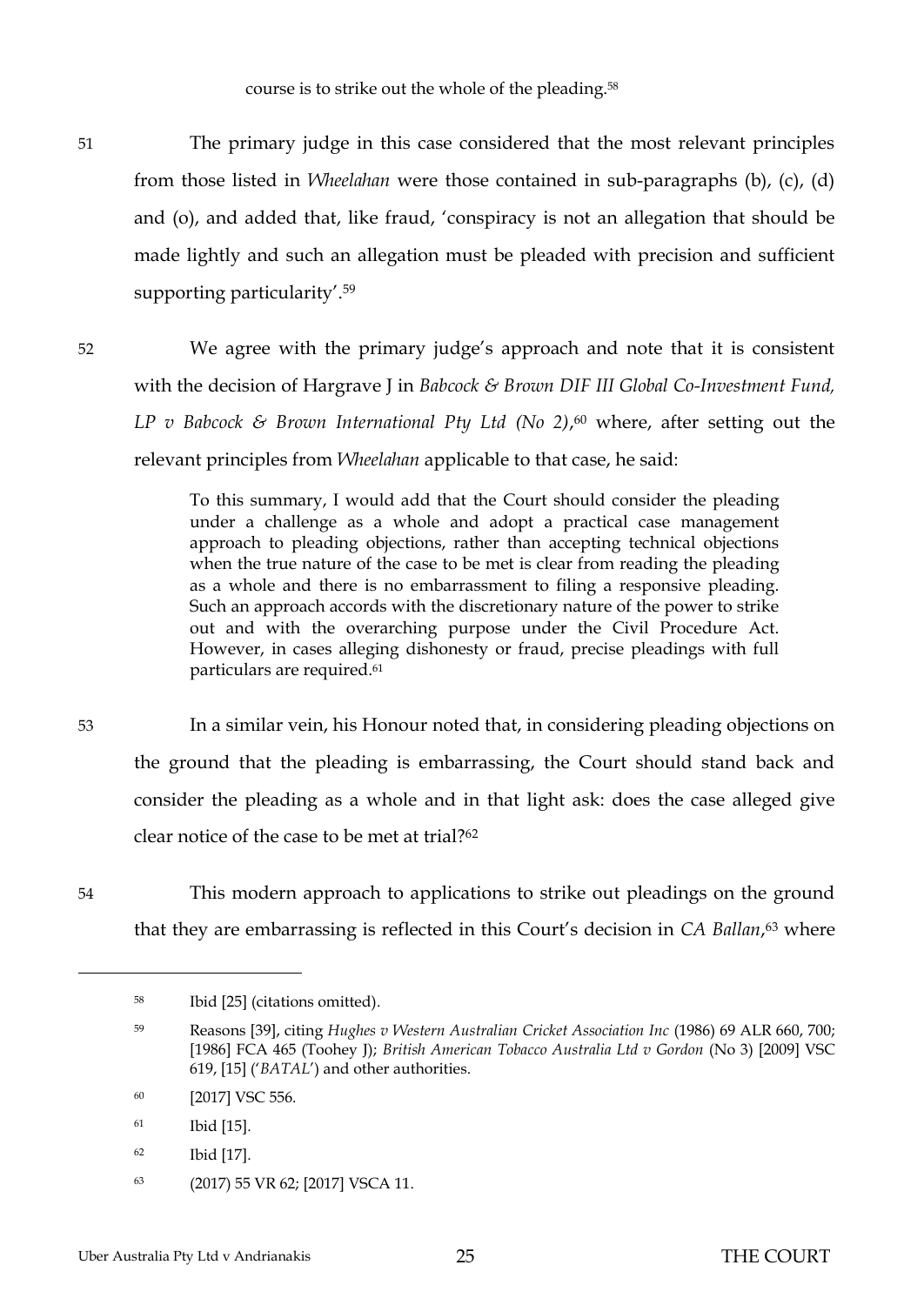the Court stated that, while important, pleadings are primarily used 'to help the parties define the real issues in dispute', while bearing in mind that pleadings are 'procedural tools only'.<sup>64</sup>

55 It is also important to note that, in a case such as the present where conspiracy is alleged, a plaintiff's case will necessarily be based on inferences from the overt acts of the parties done in pursuance of the alleged agreement or combination. For example, in *Adsteam Building Industries Pty Ltd v Queensland Cement & Lime Co Ltd (No. 4)*, <sup>65</sup> McPherson J considered a pleading of an agreement, arrangement, understanding or undertaking in the context of an allegation that four defendants were each an 'associate' of the other within the meaning of the *Companies (Acquisition of Shares) Code* (Qld) and like legislation then in force. The defendants applied to strike out the statement of claim on grounds including that the relevant agreement, arrangement, understanding or undertaking had not been pleaded with sufficient particularity. McPherson J considered the pleading as a whole and said that:<sup>66</sup>

> Stripped of all its unnecessary verbiage, what is being alleged is no more and no less than that there was an understanding between the defendants … that they, or at least some of them, would acquire a sufficient number of NACL shares to ensure that control of the conduct of the affairs of NACL passed to those defendants or one or more of them.

> If such an understanding does exist, it is extremely unlikely that the plaintiffs will be in a position at trial to adduce direct evidence that the defendants arrived at it. That is to say, it is improbable in the extreme that they will be able to prove that the understanding alleged was arrived at on a particular day or days, or between identified individuals acting on behalf of named companies, etc. In a practical sense it is impossible to expect the plaintiffs to give precise particulars of matters of that kind. However, that does not mean either that the plaintiffs' pleading must be struck out for want of particularity, or that they are relieved of the duty to give any particulars at all. The defendants are entitled to be apprised before trial of the nature of the plaintiffs' case. Their right to be so apprised must be accommodated to the nature of that case itself, which is one that sets up the existence of an understanding of a kind which, as I have said, is not likely to be established by direct evidence.

<sup>64</sup> Ibid 71 [21].

<sup>65</sup> [1985] 1 Qd R 127.

<sup>66</sup> Ibid 133 (citations in original).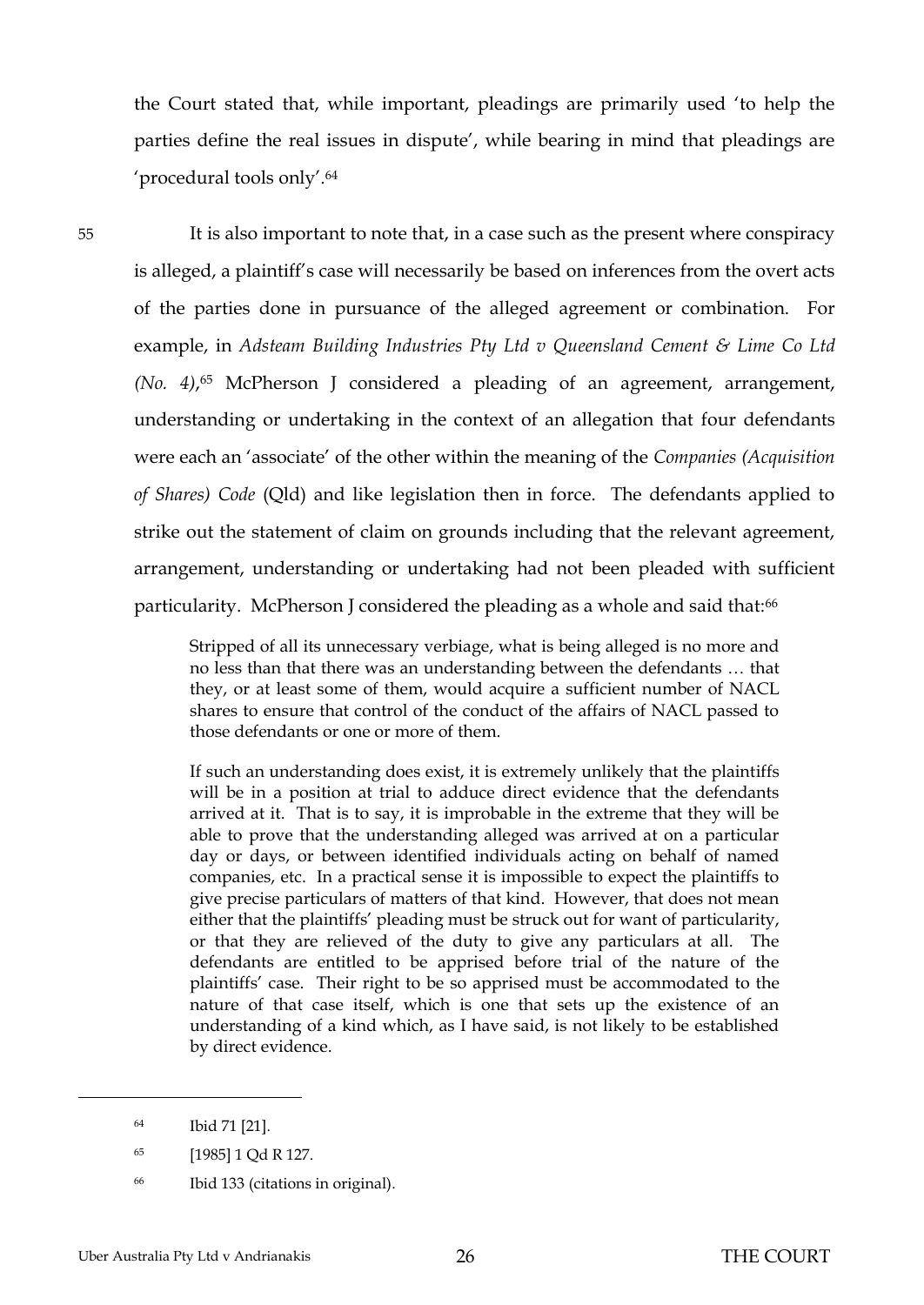The law is by no means without experience of cases of this kind. Cases or criminal conspiracy are the most obvious example. Direct evidence to prove the making of an agreement to carry out an unlawful purpose is rarely available to the prosecution in such cases. As has repeatedly been said, in those cases proof of conspiracy almost invariably rests upon inference deduced from acts of the parties done in pursuance of the apparent common purpose.67 From the nature of the thing, the prosecution may not be able to give particulars or evidence of the actual making of the agreement; but what certainly can be done is to give particulars of the 'acts' relied upon to justify the inference that such a conspiracy exists, and which are put forward as original evidence or res gestae of the existence of the conspiracy itself.<sup>68</sup>

56 To similar effect are the statements of Kaye J in *BATAL*:

The drawing of an inference does not take place by a series of independent judgments based on individual facts taken in isolation. Rather, the process of inferential reasoning involves a consideration of the united and combined force and effect of the overt acts, when taken together.<sup>69</sup>

It is the relevant coincidence of a number of facts, considered in combination, which may or may not be sufficient to give rise to the inference contended for.

…

It must also be borne in mind that the drawing of inferences from admissible evidence is essentially a question of fact, to be determined on the evidence.<sup>70</sup> The relevant inferences to be drawn, and the question whether ultimately the evidence to be adduced in support of the overt acts support an inference of the existence of the alleged conspiracy, will significantly depend on the nature and quality of the evidence given at trial.<sup>71</sup>

 $\overline{a}$ 

57 Moreover, as noted by the primary judge,<sup>72</sup> in considering whether to strike out a statement of claim as embarrassing, the Court should keep steadily in mind that there are other interlocutory processes subsequent to the pleadings (especially discovery) which continue to perform and progress the function of informing the other side of the case to be met at trial. Thus, even if a defendant simply denies an allegation and puts a plaintiff to proof of it, rather than pleading a positive case as to what the true facts are, the defendant's discovery may well reveal the truth and

<sup>67</sup> *Mulcahy v R* (1868) LR 3 HL 306, 317 (Willes J); *R v Minuzzo & Williams* [1984] VR 417, 429–30.

<sup>68</sup> *Tripodi v R* (1961) 104 CLR 1, 7; [1961] HCA 22 (Dixon CJ, Fullagar and Windeyer JJ).

<sup>69</sup> *Chamberlain v R (No 2)* (1984) 153 CLR 521, 536; [1984] HCA 7 (Gibbs CJ and Mason J).

<sup>70</sup> Cf. *R v Cengiz* [1998] 3 VR 720.

<sup>71</sup> *BATAL* [2009] VSC 619, [59], [60] (citations in original).

<sup>72</sup> Reasons [41].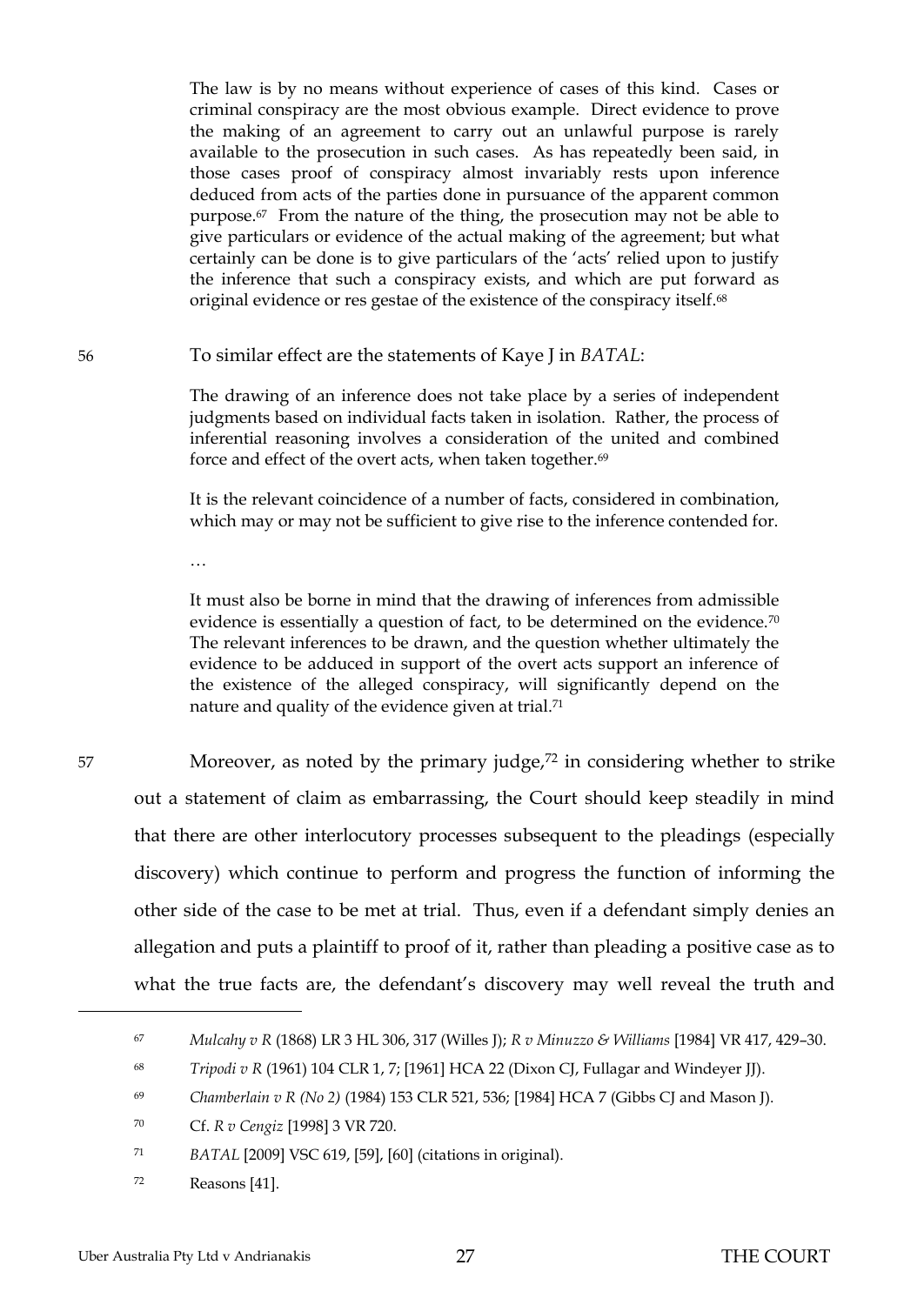enable the plaintiff to fill any gaps in the statement of claim which are beyond its knowledge.

### <span id="page-30-0"></span>*Analysis*

58 It is first necessary to record that, reading the statement of claim as whole, the case which the plaintiff seeks to mount in the further amended statement of claim is not difficult to understand. Uber does not complain that it cannot understand any part of the pleading, so that it does not know the case to be met at trial. Indeed, senior counsel for Uber candidly acknowledged in oral submissions that he understood the case which was alleged. From our reading of the further amended statement of claim, Uber will have no difficulty in pleading a defence — and no such difficulty was suggested in argument. In our view, Uber's objections to the form of the pleading must be considered in that context.

59 First, Uber contends that the allegations of agreement or combination in paragraphs 76 and 77 of the statement of claim are simply a 'rolled-up' conclusion based on the facts and matters alleged elsewhere in the statement of claim. That may be so. But in our opinion, a reading of the identified allegations in the context of the statement of claim as a whole, discloses a clear case that specific Uber entities, *or one or more of them*, performed acts from which, if proved, the requisite agreement or combination may arguably be inferred at trial. In this regard, senior counsel for Uber said in oral argument that there is an artificiality about alleging a conspiracy between companies in the same corporate group, all of which are subject to the overall control of the parent company — in this case Uber Technologies Incorporated, the first defendant — and that it may transpire that once all of the evidence is in at trial, no question of an agreement or combination between the subsidiary companies arises, because they were all acting under the overall direction of the parent company. If that is a defence which Uber wishes to take, it is a matter which can be simply pleaded.

60 Second, if its first contention was rejected, Uber contends that the plaintiff's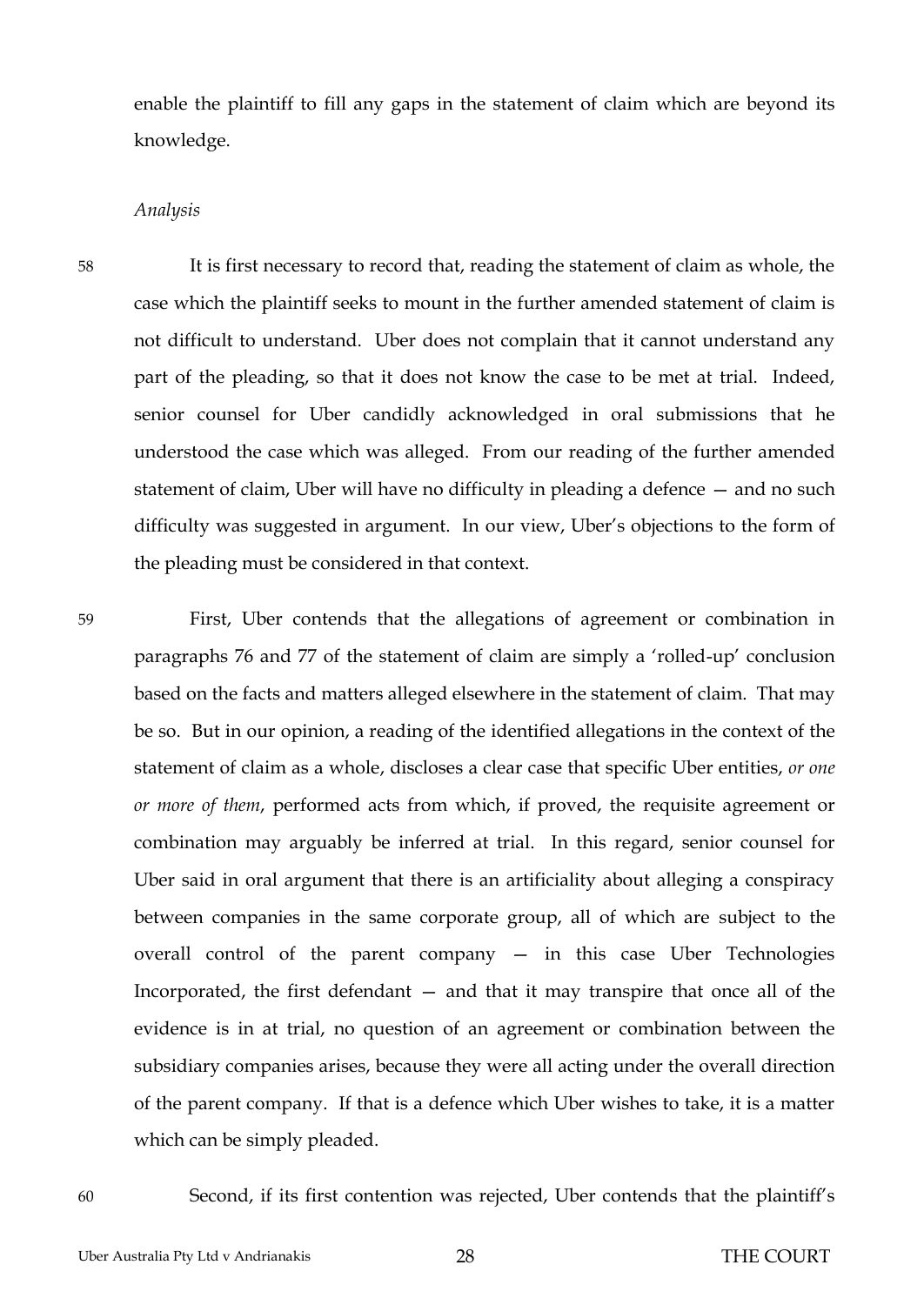frequent use throughout the statement of claim of allegations that acts were performed by 'one or more' of the defendants is impermissible, especially in the case of a serious allegation like conspiracy. Uber contends that it is not for the defendants to 'try and work out, or speculate, which allegation is made against which defendant'. We do not accept that contention. As explained above, it is in the nature of conspiracy allegations that the precise facts are not within the knowledge of the plaintiff. All that the plaintiff can do is plead the overt acts which were performed and rely on inferences from the evidence as a whole at trial to establish the necessary elements of the tort. In this case, the primary judge was right to conclude that:

In circumstances where the knowledge of which particular entity within the seven Uber defendants was responsible for some particular conduct lies within the Uber defendants themselves, and the particular task has been clearly identified and described, it is difficult to accept that defendants are put to a genuine disadvantage of not knowing what it is that is alleged against them by the plaintiff not spelling out each responsible entity at this stage.<sup>73</sup>

61 Moreover, as counsel for the plaintiff pointed out in oral submissions, the statement of claim contains specific allegations of specific conduct by each of the defendants. Where the plaintiff has been unable to allege which specific Uber entity engaged in conduct, it is a matter for trial as to which company or companies in the group engaged in the relevant conduct.

 $\overline{a}$ 

62 Third, Uber contends that the overt acts of the Uber entities are confusingly pleaded by a cross-referencing to earlier paragraphs of the pleading. In our view, there is nothing in this complaint. A well-represented party such as Uber should have no difficulty in understanding the case to be met and pleading to it in a properly drawn defence.

63 Ground 2 is not made out.

<sup>73</sup> Ibid [61].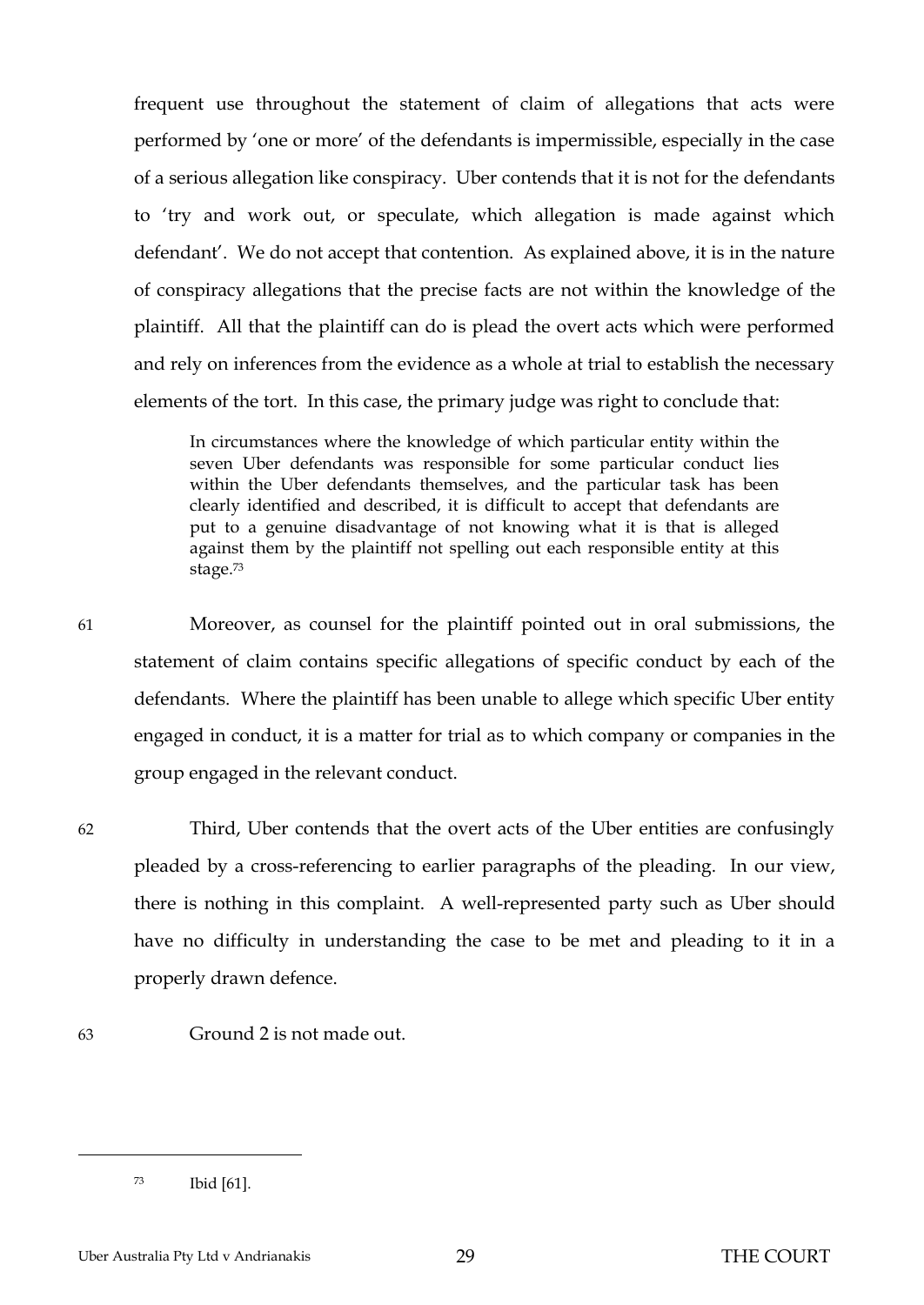#### *Ground 3: Should the non-Victorian group members be excluded?*

<span id="page-32-0"></span>64 Before the primary judge, Uber sought an order under s 33N(1) of the Act that the proceeding no longer proceed as a group proceeding. The primary judge rejected that application, and Uber does not seek leave to appeal. Uber seeks leave to appeal against the primary judge's decision to reject its application under s 33ZF of the Act that the plaintiff be directed to amend the definition of group members to remove those group members in New South Wales, Queensland and Western Australia. If successful in that application, the proceeding would continue as a group proceeding in respect of the Victorian group members only. The sole basis of ground 3 is that the primary judge erred in holding that the requirements of s 33C(1) of the Act were satisfied.

65 Section 33C(1) of the Act provides as follows:

- (1) Subject to this Part, if  $-$ 
	- (a) seven or more persons have claims against the same person; and
	- (b) the claims of all those persons are in respect of, or arise out of, the same, similar or related circumstances; and
	- (c) the claims of all those persons give rise to a substantial common question of law or fact—

a proceeding may be commenced by one or more of those persons as representing some or all of them.

66 Section 33C(2) of the Act makes it plain that there may be material differences between the nature of the claims by the individual group members, in the following terms:

- (2) A group proceeding may be commenced—
	- (a) whether or not the relief sought—
		- (i) is, or includes, equitable relief; or
		- (ii) consists of, or includes, damages; or
		- (iii) includes claims for damages that would require individual assessment; or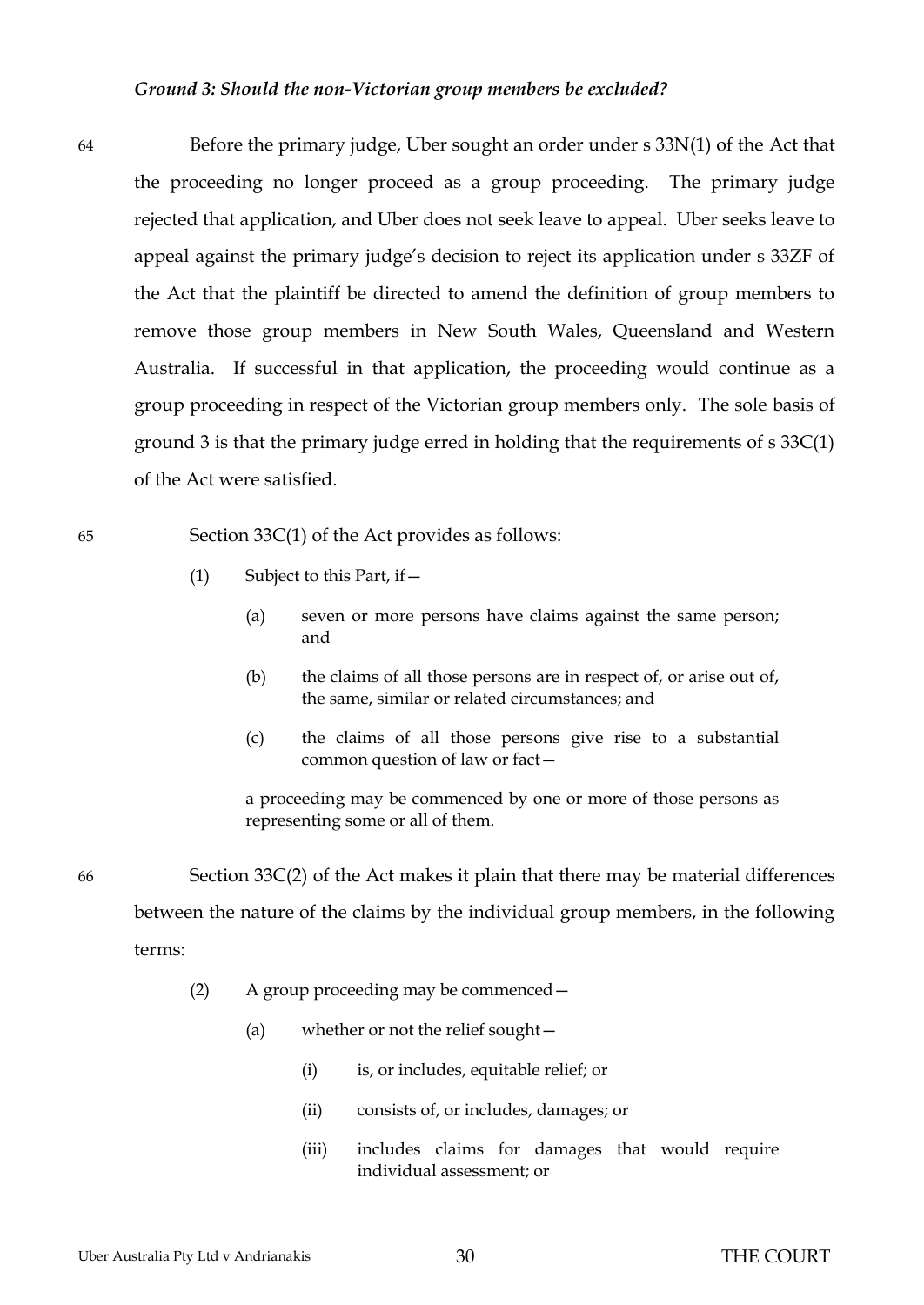- (iv) is the same for each person represented; and
- (b) whether or not the proceeding—
	- (i) is concerned with separate contracts or transactions between the defendant and individual group members; or
	- (ii) involves separate acts or omissions of the defendant done or omitted to be done in relation to individual group members.
- 67 Section 33D(1) of the Act complements s 33C(1), by introducing the concept that a person falling within s 33C(1)(a) will have a 'sufficient interest' to commence a group proceeding on behalf of other group members whose claims satisfy both subparagraphs (b) and (c) of section 33C(1).

68 Section 33N(1) of the Act provides that the court may order that a proceeding no longer continue as a group proceeding:

… if it is satisfied that it is in the interests of justice to do so because—

- (a) the costs that would be incurred if the proceeding were to continue as a group proceeding are likely to exceed the costs that would be incurred if each group member conducted a separate proceeding; or
- (b) all the relief sought can be obtained by means of a proceeding other than a group proceeding; or
- (c) the group proceeding will not provide an efficient and effective means of dealing with the claims of group members; or
- (d) it is otherwise inappropriate that the claims be pursued by means of a group proceeding.

69 Section 33ZF of the Act gives the court power to make 'any order the court thinks appropriate or necessary to ensure that justice is done in [a group] proceeding'.

## <span id="page-33-0"></span>*Applicable legal principles: s 33C(1) of the Act*

70 A convenient starting point for the approach to be adopted to the construction and application of s 33C(1) is the decision of French J in *Zhang v Minister for*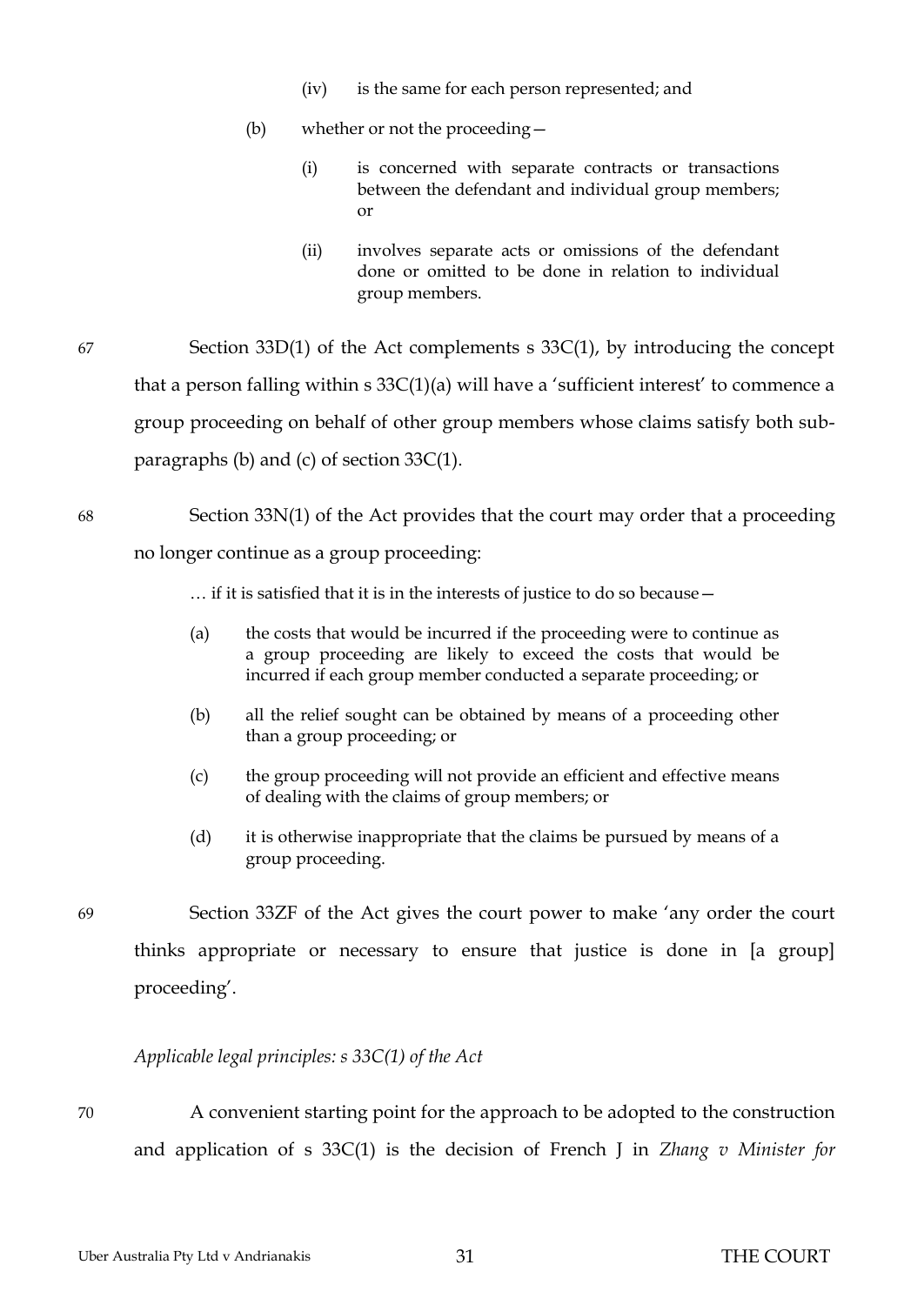*Immigration, Local Government and Ethnic Affairs*, <sup>74</sup> in which his Honour said:

The question whether the claims of the persons who are proposed as members of a group arise out of 'the same, similar or related circumstances' as required by s 33C(1) is not to be answered by an elaboration of that verbal formula. It contemplates a relationship between the circumstances of each claimant and specifies three sufficient relationships of widening ambit. Each claim is based on a set of facts which may include acts, omissions, contracts, transactions and other events. As appears from s 33C(2), the circumstances giving rise to claims by potential group members do not fall outside the scope of the legislation simply because they involve separate contracts or transactions between individual group members and the respondent or involve separate acts or omissions of the respondent done or omitted to be done in relation to individual group members.

The outer limits of eligibility for participation in representative proceedings are defined by reference to claims in respect of or arising out of related circumstances. The word 'related' suggests a connection wider than identity or similarity. In each case there is a threshold judgment on whether the similarities or relationships between circumstances giving rise to each claim are sufficient to merit their grouping as a representative proceeding. At the margins, these will be practical judgments informed by the policy and purpose of the legislation. At some point along the spectrum of possible classes of claim, the relationship between the circumstances of each claim will be incapable of definition at a sufficient level of particularity, or too tenuous or remote to attract the application of the legislation.<sup>75</sup>

71 The statements of French J were approved by Kaye J in *AS v Minister for Immigration and Border Protection*, <sup>76</sup> where his Honour referred to the courts adopting a reasonably liberal approach to determining whether a group proceeding complies with sub-paragraphs (b) and (c) of  $s$  33C(1).<sup>77</sup>

 $\overline{a}$ 

72 This approach by French J is consistent with later High Court authority concerning the width of pt 4A of the Act and like legislation in other states; and in particular as to the foundational requirements of s 33C. Thus, in *Mobil Oil Australia*  Pty Ltd v Victoria,<sup>78</sup> Gleeson CJ referred to the primary object of the group proceeding

<sup>74</sup> (1993) 45 FCR 384; [1993] FCA 489 ('*Zhang*').

<sup>75</sup> Ibid 404–5.

<sup>76</sup> [2014] VSC 593, [55]. See also, *AS v Minister for Immigration (Ruling No 7)* [2017] VSC 137, [38], [40], [41], where J Forrest J took a similarly liberal approach.

<sup>77</sup> [2014] VSC 593, [54].

<sup>78</sup> (2002) 211 CLR 1; [2002] HCA 27 ('*Mobil*').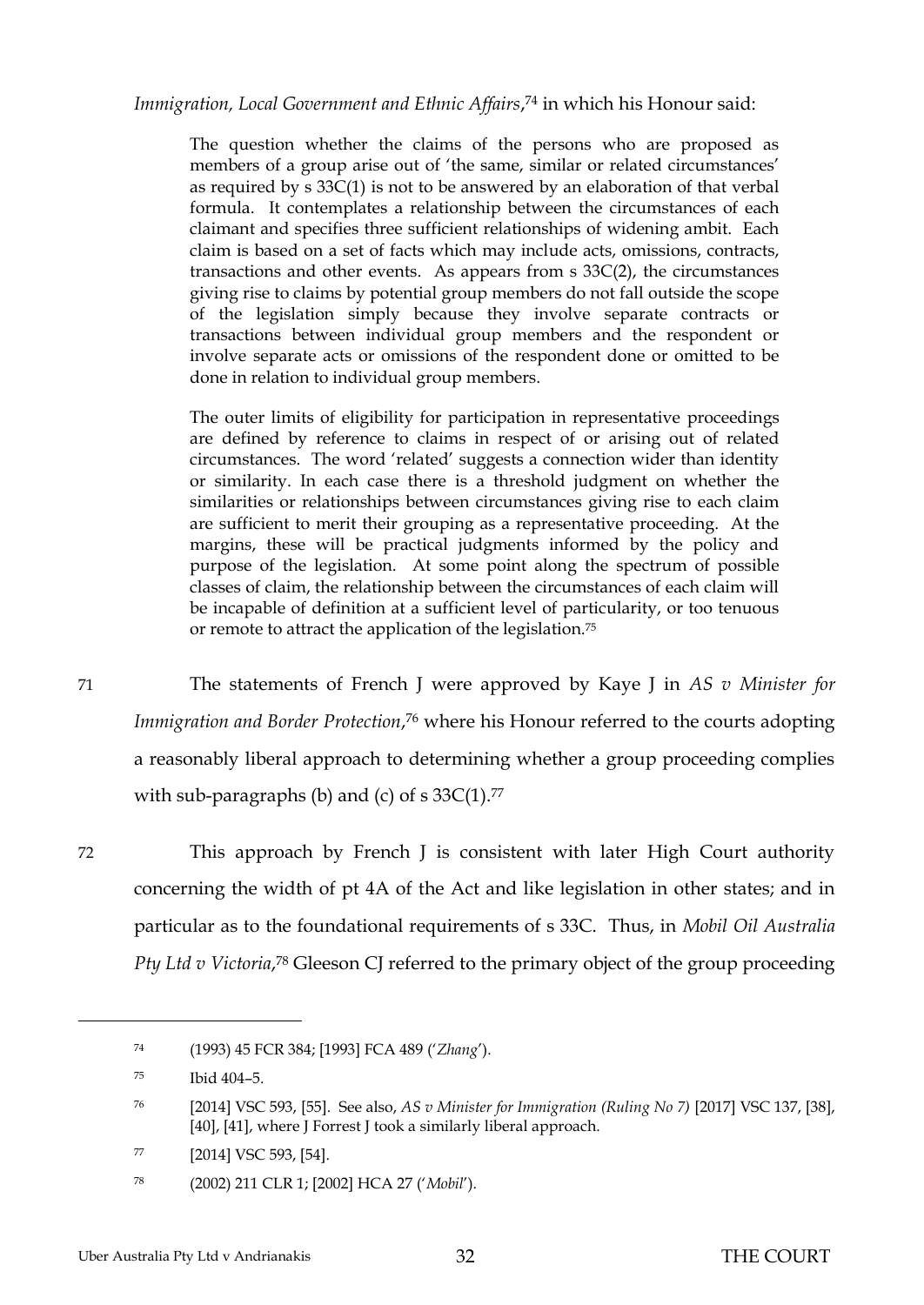#### legislation in the following terms:

It is to avoid multiplicity of actions, and to provide a means by which, where there are many people who have claims against a defendant, those claims may be dealt with, consistently with the requirements of fairness and individual justice, together.<sup>79</sup>

73 In *Wong v Silkfield Pty Ltd*, <sup>80</sup> the High Court, in relation to pt 4A and s 33C, placed particular emphasis on the requirement in s  $33C(1)(c)$  that there be a substantial common question of law or fact:

> Clearly, the purpose of the enactment of Pt IVA was not to narrow access to the new form of representative proceedings beyond that which applied under regimes considered in cases such as *Carnie*. This suggests that, when used to identify the threshold requirements of s 33C(1), 'substantial' does not indicate that which is 'large' or 'of special significance' or would 'have a major impact on the … litigation' but, rather, is directed to issues which are 'real or of substance'.

> The circumstance that proceedings which pass the threshold requirement of s 33C may later be terminated as representative proceedings, by order made under s 33N, confirms rather than denies such a construction of s 33C(1). Further, as Foster J pointed out, the broadening provisions in sub-s (2) of s 33C emphasise the width of the entitlement conferred by s 33C(1) to commence a representative proceeding.

> Foster J noted that the only issue of fact which could be common to all members of the postulated group, identified and unidentified, would be that raised in the statement of claim respecting the representation as to the accuracy of the s 49 statements. His Honour, like Spender J at first instance, regarded the identified common issue as 'substantial' in the necessary sense. This was because the allegations involved were serious and significant and detrimental misrepresentations were claimed. It was not to the point that, in the final resolution of the litigation, this might not prove to be the 'major' or 'core' issue. It was not necessary to show that litigation of this common issue would be likely to resolve wholly, or to any significant degree, the claims of all group members.<sup>81</sup>

74 Consistent with these views, Gordon J said in *Timbercorp*: 82

… Pt 4A expressly contemplates and provides for the individuality of claims

<sup>82</sup> (2016) 259 CLR 212; [2016] HCA 44.

<sup>79</sup> Ibid 24 [12] (cited with approval in *Timbercorp Finance Pty Ltd (in liq) v Collins* (2016) 339 ALR 11, 20–21 [43]; [2016] HCA 44 (French CJ, Kiefel, Keane and Nettle JJ) ('*Timbercorp*')).

<sup>80</sup> (1999) 199 CLR 255; [1999] HCA 48 ('*Wong v Silkfield*').

<sup>81</sup> Ibid 267–8 [28]–[30] (Gleeson CJ, McHugh, Gummow, Kirby and Callinan JJ) (citations omitted).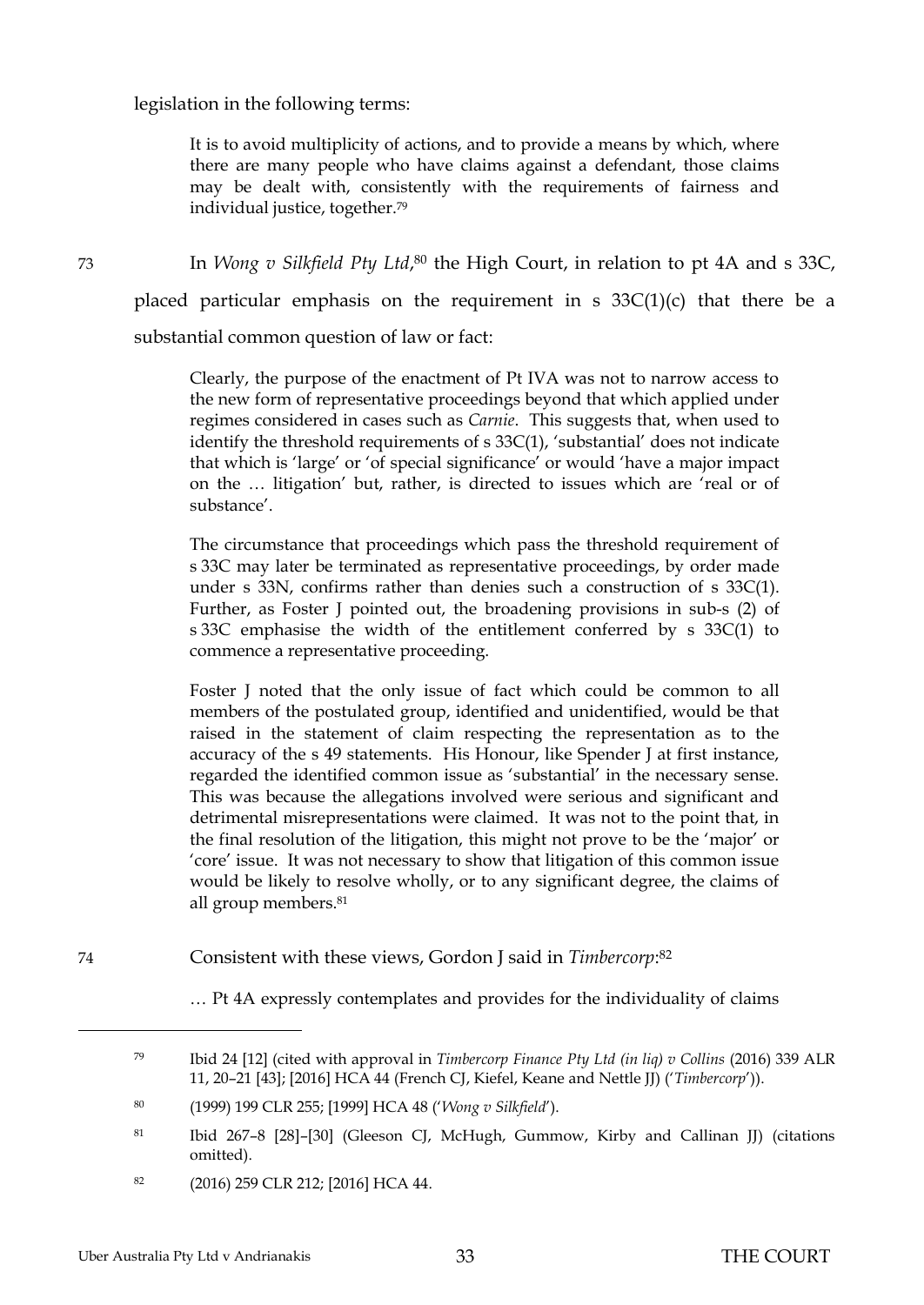within a group proceeding. For example, a group proceeding may be commenced 'whether or not the relief sought … is the same for each person represented'<sup>83</sup> and whether or not the proceeding 'is concerned with separate contracts or transactions between the defendant and individual group members',<sup>84</sup> or 'involves separate acts or omissions of the defendant done or omitted to be done in relation to individual group members'.<sup>85</sup>

… Section 33C expressly recognises that each group member may, as an individual, have different claims against the defendant, but the foundation of the group proceeding is that they all have an interest in the resolution of a substantial common question of law or fact.<sup>86</sup>

75 Finally, in considering the principles applicable to s 33C, it is necessary to refer to the concept of 'claims' in that section. In *Dillon v RBS Group (Australia) Pty*  Ltd,<sup>87</sup> Lee J described the issue of whether a plaintiff can represent group members as being governed by s  $33C(1)$  – '[t]he starting (and end) point is s  $33C(1)$ '<sup>88</sup> – and stated:<sup>89</sup>

> The provision directs attention to the notion of a 'claim'  $-$  a fundamental concept in Pt IVA proceedings. It is critical to understand that a 'claim' is not the cause of action pleaded.<sup>90</sup> It is a term to be given a wide meaning<sup>91</sup> and need not be based on the same conduct and may arise out of quite disparate transactions. …

> The 'claims' of all persons referred to in this 'gateway' provision are only required to be in respect of, or arise out of, similar or related circumstances and give rise to one substantial common issue of law or fact. It necessarily follows that the claims of the applicants (who represent the group) and group members (represented persons) can be quite different.<sup>92</sup>.

76 To similar effect is the statement of Beach J in *Webster (Trustee) v Murray* 

- 85 Section  $33C(2)(b)(ii)$  of the Act.
- <sup>86</sup> *Timbercorp* (2016) 259 CLR 212, 246 [104]–[105]; [2016] HCA 44 (Gordon J) (citations in original).
- <sup>87</sup> (2017) 252 FCR 150; [2017] FCA 896 ('*Dillon*').
- <sup>88</sup> Ibid 158 [42].
- <sup>89</sup> Ibid 159 [43]–[44] (citations in [43] in original; citations in [44] omitted).
- <sup>90</sup> *King v GIO Australia Holdings Ltd* (2000) 100 FCR 209, 219 [23]–[24], 222-3 [34]–[35]; [2000] FCA 617 (Moore J).
- <sup>91</sup> *Allphones Retail Pty Ltd v Weimann* [2009] FCAFC 135, [80] (Tracey and McKerracher JJ).
- <sup>92</sup> Citing *Timbercorp Finance Pty Ltd v Collins* 259 CLR 212, 246 [104]; [2016] HCA 44 (Gordon J).

<sup>83</sup> Section  $33C(2)(a)(iv)$  of the Act.

<sup>84</sup> Section  $33C(2)(b)(i)$  of the Act.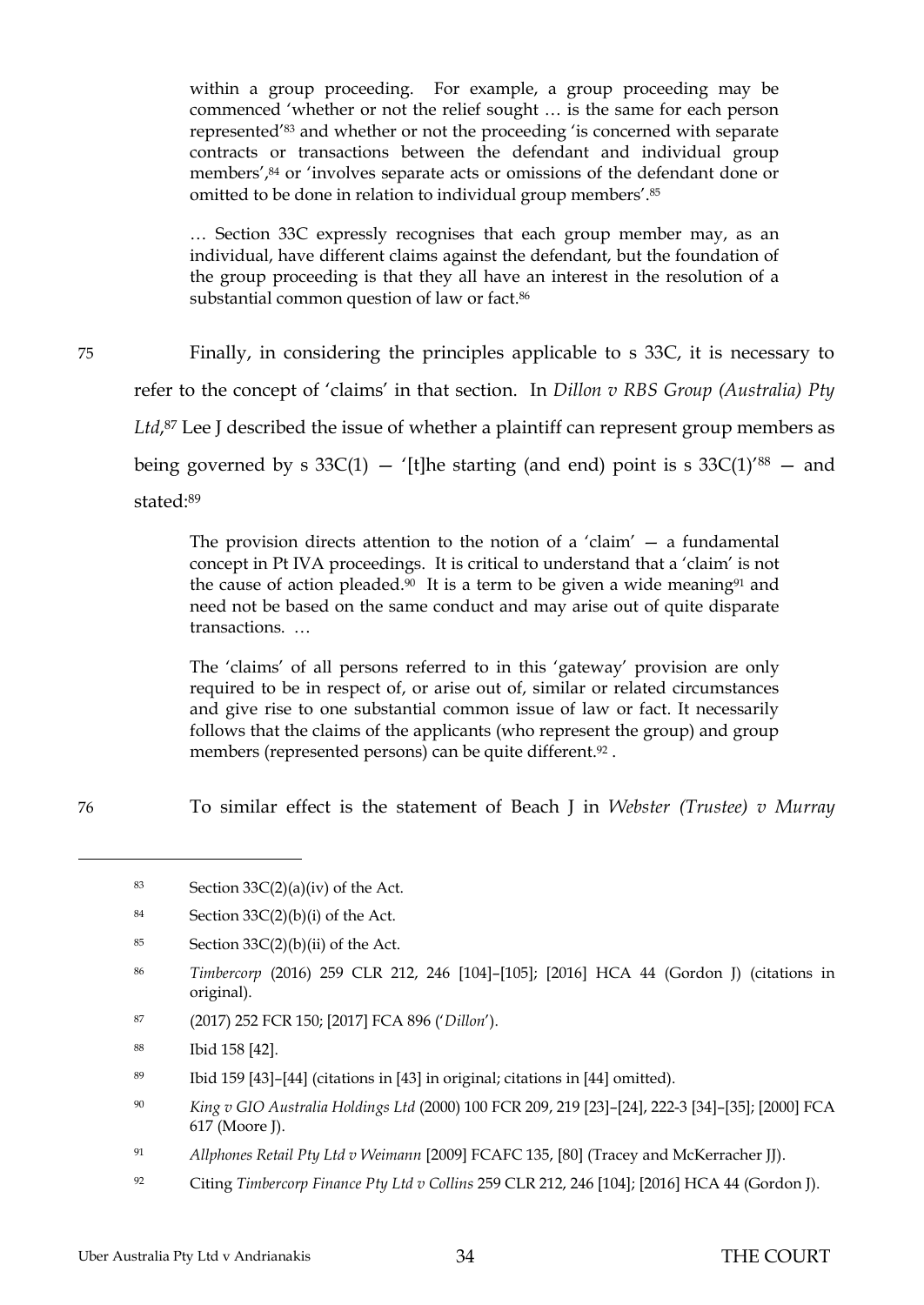*Goulburn Co-Op Co Ltd (No 2)*: 93

First, the concept of 'claim' as used in s 33C has a wide meaning and is broader and different to the concept of a cause of action. Second, the claim of one person does not need to be based upon the same conduct as the claim of another person and, moreover, may arise out of a separate and different transaction, as long as the threshold elements of s  $33C(1)(b)$  and (c) are satisfied. Third, the fact that the plaintiff's individual case may ultimately fail does not mean that the plaintiff does not have a claim per se in terms of satisfying the threshold elements at this point. Fourth, a claim of a member say of sub-group A and a claim of a member say of sub-group B can both be together undifferentiated 'claims' within the statutory term as used in s 33C(1); the very idea of sub-groups entails that they are part of a broader set i.e. a group having and making claims through the representative party. And if one appreciates that proposition, then the real focus must be on the conditions in  $s \frac{33C(1)}{b}$  and (c).

77 **Previously, in** *Bray v F Hoffman-La Roche Ltd***,<sup>94</sup> Finkelstein J considered the** 

meaning of 'claims' in s 33C(1) in similarly wide terms:

The better view, in my opinion, is that the word means, in this present context, *the facts which give rise to the action as well as to the legal basis of the action. That is, s 33C is concerned to establish that the action be sufficiently collective in nature* so as to warrant it being brought as a representative or class action. For an action to be 'collective in nature' I mean that it involves claims which are closely connected *either by reference to the underlying facts (inevitably there will be differences) or to the underlying legal principles (where there might also be differences) that are raised by the facts*. This approach appears to be mandated both by the language of s  $33C(1)$  as well as its context.  $\ldots$ <sup>95</sup>

78 This statement by Finkelstein J was expressly accepted by the Full Court of the Federal Court in *Cash Converters International Ltd v Gray*. <sup>96</sup>

79 The principles concerning the proper interpretation and application of s 33C of the Act which are relevant to this case may be summarised as follows:

(1) Courts have adopted a reasonably liberal approach to ss  $33C(1)(b)$  and (c).<sup>97</sup>

<sup>93</sup> [2017] FCA 1260, [77] ('*Webster v Murray Goulburn*').

<sup>94</sup> (2003) 130 FCR 317; [2003] FCAFC 153 ('*Bray*').

<sup>95</sup> Ibid 372 [245] (emphasis added).

<sup>96</sup> (2014) 223 FCR 139, 145 [24]; [2014] FCAFC 111 (Jacobson, Middleton and Gordon JJ) ('*Cash Converters*').

<sup>97</sup> *AS v Minister for Immigration and Border Protection* [2014] VSC 593, [55] (Kaye JA).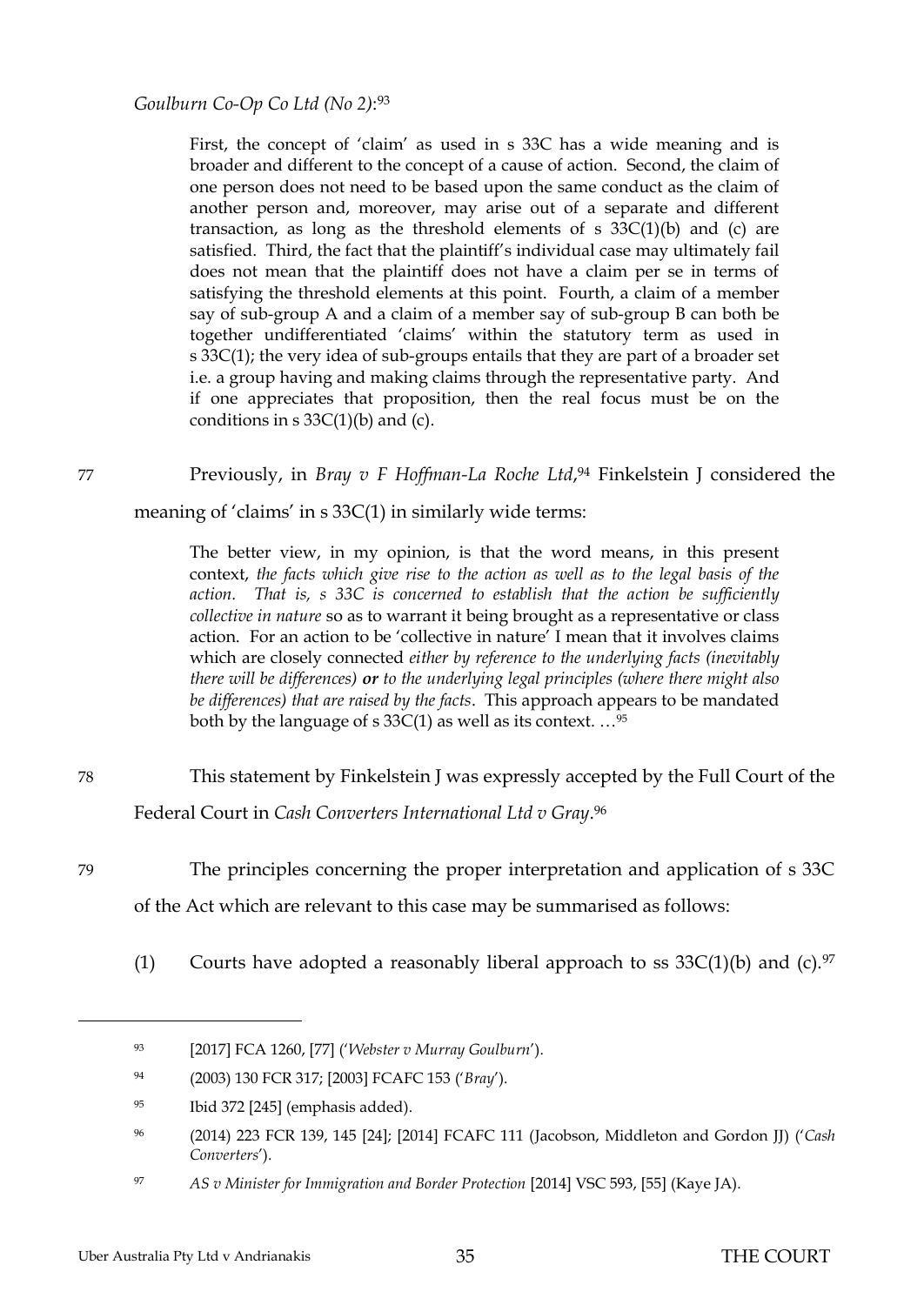The words of s 33C are wide and should be applied according to their terms and the expressed legislative purpose: to avoid multiplicity of proceedings and facilitate group proceedings, consistently with the requirements of fairness and individual justice.<sup>98</sup>

- (2) The only requirement to satisfy s  $33C(1)(b)$  is that the circumstances underlying the various claims must be similar or related. The word 'related' suggests a connection wider than identity or similarity.<sup>99</sup> The successively broadening provisions in sub-s (2) emphasise the width of the requirement.<sup>100</sup>
- (3) The requirement in s  $33C(1)(c)$  for a 'substantial' common issue of law or fact refers to issues which are 'real or of substance', not 'large' or 'of special significance'; in the sense that the question will 'have a major impact on the ... litigation'<sup>101</sup> or will be the 'major' or 'core' issue at trial.<sup>102</sup>
- (4) The word 'claims' refers to the facts which constitute the causes of action of the plaintiff and the other group members, as well as the legal basis of those causes of action. It is those facts, *or* those legal principles, which are 'required to be in respect of, or arise out of, similar or related circumstances and give rise to one substantial common issue of law or fact'. <sup>103</sup> A claim will be sufficiently closely connected either if the underlying facts or the underlying legal principles raised by the facts are sufficiently closely connected.<sup>104</sup>

<sup>98</sup> *Mobil* (2002) 211 CLR 1, 24 [12]; [2002] HCA 27 (Gleeson CJ); *Wong v Silkfield* (1999) 199 CLR 255, 267–8 [28]–[30]; [1999] HCA 48 (Gleeson CJ, McHugh, Gummow, Kirby and Callinan JJ).

<sup>99</sup> *Zhang* (1993) 45 FCR 384, 405; [1993] FCA 489 (French J).

<sup>100</sup> *Wong v Silkfield* (1999) 199 CLR 255, 267 [30]; [1999] HCA 48 (Gleeson CJ, McHugh, Gummow, Kirby and Callinan JJ).

<sup>101</sup> Ibid, 267 [28].

<sup>102</sup> Ibid 268 [30].

<sup>103</sup> *Dillon* (2017) 252 FCR 150, 158–9 [42]–[44]; [2017] FCA 896 (Lee J); *Webster v Murray Goulburn*  [2017] FCA 1260, [77].

<sup>104</sup> *Bray* (2003) 130 FCR 317, 372 [245]; [2003] FCAFC 153 (Finkelstein J), approved in *Cash Converters* (2014) 223 FCR 139, 145 [24]; [2014] FCAFC 111 (Jacobson, Middleton and Gordon JJ).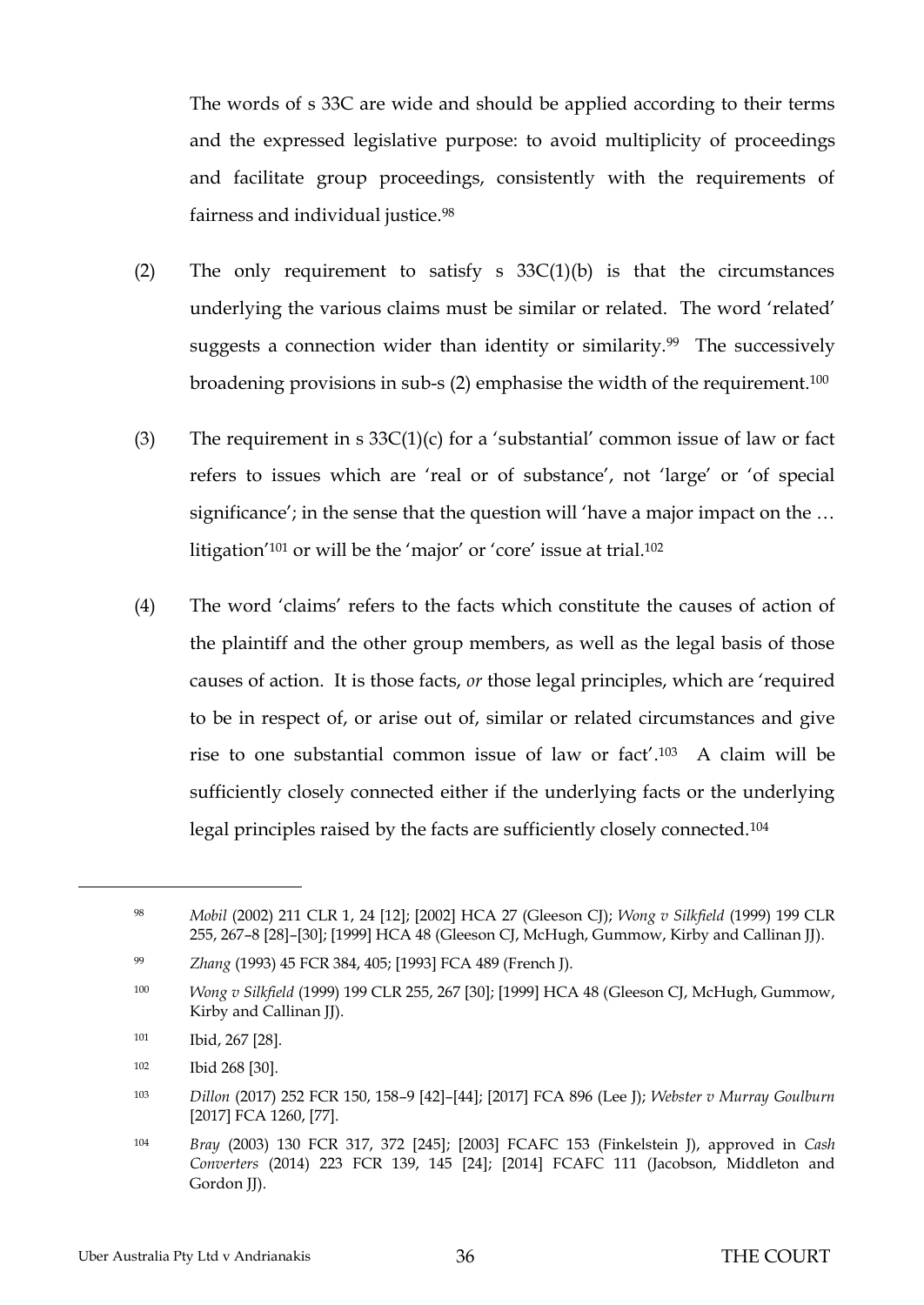<span id="page-39-0"></span>80 The primary judge set out the relevant statutory context and the applicable legal principles,<sup>105</sup> and concluded that the requirements of s 33C(1) were satisfied. As to whether the claims between the various states arise out of similar or related circumstances, as required by s  $33C(1)(b)$ , the judge considered the similarity or relatedness of the alleged factual substratum underlying the claims in each state,<sup>106</sup> and the differences between the claims from state to state.107 He concluded that 'these differences are not enough to deny the overall similarity or relatedness of the circumstances from which the claims arise'.<sup>108</sup> While the judge accepted that the cause of action in each state was not identical, because each state-based conspiracy is based on different timeframes, may involve a different subset of Uber entities, and involves different legislation, the judge was satisfied that the 'legal elements' of the conspiracy claims — to be applied in the context of the differing legislation in each state — were 'the same legal elements' and that all of the claims shared the 'same foundational factual substratum and arise from similar or at least related (alleged) factual circumstances'.<sup>109</sup>

 $\overline{a}$ 

81 As to whether there is a common substantial question of law or fact, as required by s 33C(1)(c), the primary judge set out the plaintiff's alleged common questions, which are in the following terms:

- (a) whether the Uber Entities committed the acts and/or engaged in the conduct alleged in the ASOC;
- (b) whether the Uber Entities engaged in the strategy to compete with other Point to Point Passenger Transport Services and to recruit UberX Partners who did not satisfy the Compliance Requirements as alleged in the ASOC;
- (c) whether the UberX Partners, and/or the Uber Entities, committed the

- <sup>108</sup> Ibid [133].
- <sup>109</sup> Ibid [130].

<sup>105</sup> Reasons [113]–[129].

<sup>106</sup> Ibid [131].

<sup>107</sup> Ibid [132].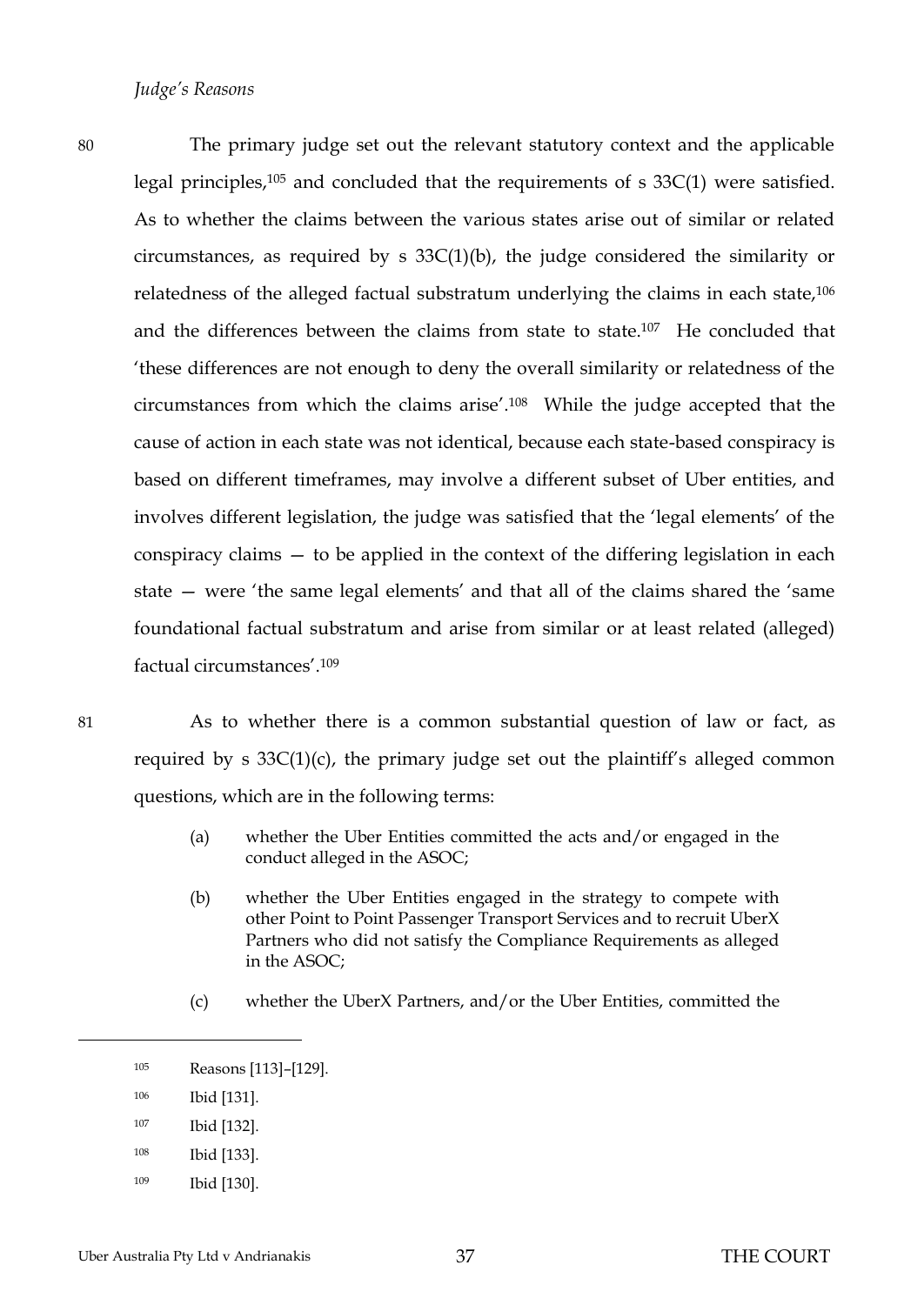offences alleged in the ASOC;

- (d) whether the Uber Entities were complicit (howsoever described in each of the Australian States) in the commission of offences by the UberX Partners as alleged in the ASOC;
- (e) whether the Uber Entities entered into agreements or combinations as alleged in the ASOC;
- (f) whether the Uber Entities shared a common intention to injure the Plaintiff and Group Members as alleged in the ASOC;
- (g) whether the Uber Entities carried into effect the conspiracies as alleged in the ASOC; and
- (h) what are the principles for identifying and measuring losses suffered by the Plaintiff and Group Members as a result of the conspiracies as alleged in the ASOC.<sup>110</sup>

82 The primary judge accepted that the necessary degree of commonality was not present in the questions set out in (c), (d) and (g), $111$  and inferentially also rejected paragraph (e).112 The primary judge accepted, however, that paragraph (f) raised a common legal question as to 'the proper legal test for the intention to injure in the tort of conspiracy by unlawful means', <sup>113</sup> and the application of that test to the similar circumstances of each state-based conspiracy.<sup>114</sup> Further, although he thought it was not required, the judge was also persuaded that the questions of fact posed in paragraphs (a) and (b) were common for all claims 'because of the circumstantial nature of the plaintiff's case for proving the elements of agreement or combination … with the intention of harming group members'.<sup>115</sup> In his Honour's view, these factual matters went to the general background and strategy of the Uber group as alleged by the plaintiff, and those factual matters are a substantial basis of the case for inferring the necessary elements of the conspiracies alleged in each state.

 $\overline{a}$ 

- <sup>111</sup> Ibid [137].
- <sup>112</sup> Ibid [132], [137].
- <sup>113</sup> Ibid [139].
- <sup>114</sup> Ibid [141].
- <sup>115</sup> Ibid [142].

Uber Australia Pty Ltd v Andrianakis 38 THE COURT

<sup>110</sup> Ibid [135].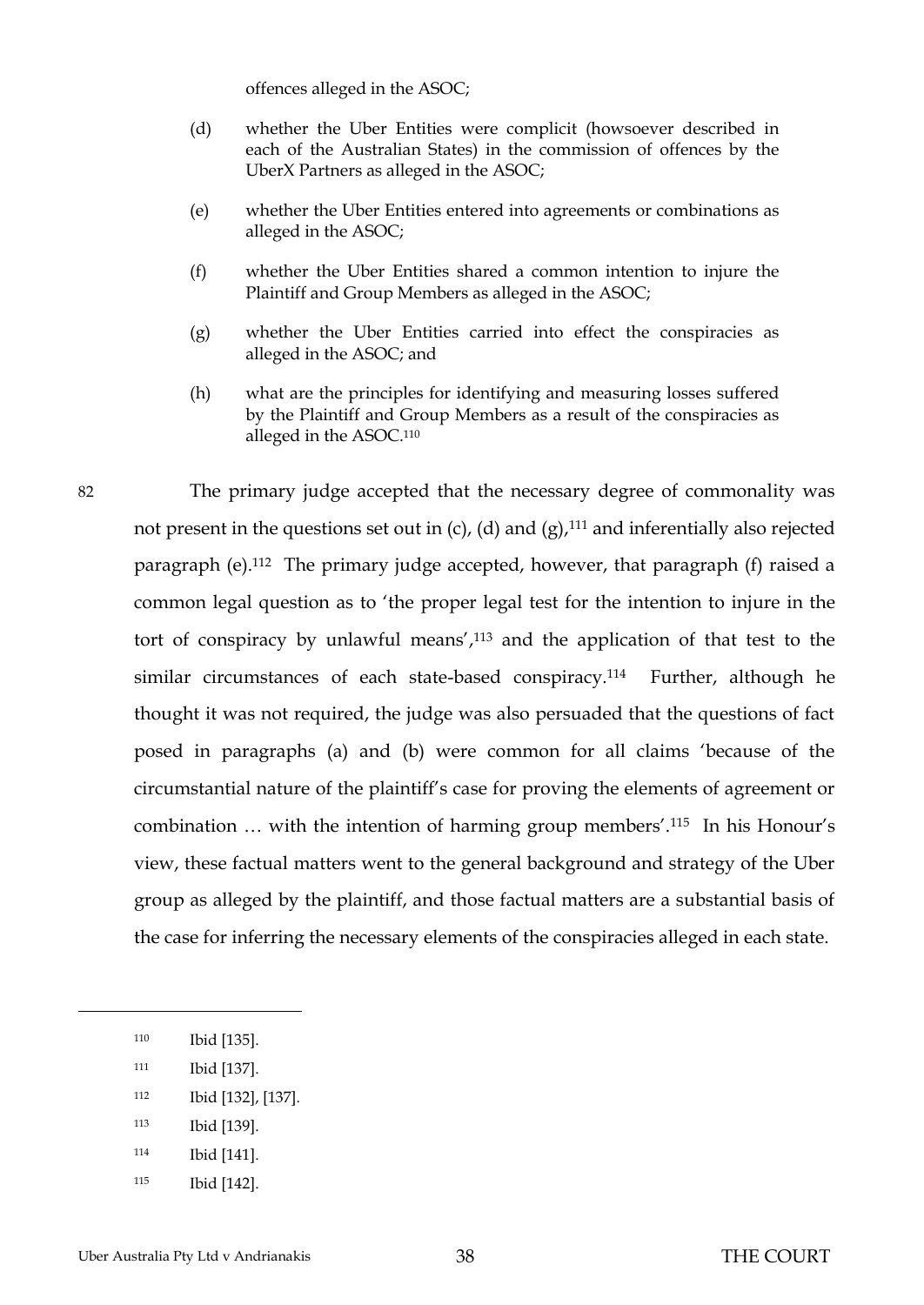<span id="page-41-0"></span>83 In its written case, Uber contends that the trial judge erred in finding that s 33C(1) of the Act was satisfied in circumstances where the plaintiff, a Victorian taxi driver, brought proceedings on behalf of group members who were taxi drivers or hire car operators in New South Wales, Queensland and Western Australia. The group member definition provides seven categories of group members per state, for a total of twenty-eight categories. Uber contends that, while the plaintiff's claims may be representative of the seven Victorian categories, his claims do not arise out of similar or related circumstances to the matters alleged on behalf of the group members from the other states.

- 84 Uber contends that the primary judge overlooked significant differences in the alleged conspiracies in each of the states. In particular:
	- (1) each of the alleged offences arose under different state-based transport legislation; and
	- (2) the mechanism for proving the alleged complicity of the Uber entities in the alleged unlawful acts is different for each state, arising under different formulations in state-based crimes legislation, with different elements.
- 85 In oral submissions, Uber's counsel developed these contentions, focussing on the requirement under s  $33C(1)(b)$  that the claims of all group members are 'in respect of, or arise out of, the same, similar or related circumstances'. In this regard, counsel contended that the statement of Finkelstein J in *Bray* should be understood as limiting the concept of 'claims' in s 33C(1) to the *material facts and legal principles making up the cause of action* alleged by the plaintiff in a group proceeding. In other words, the reference to 'similar or related circumstances' in s 33C(1)(b) relates to only 'those facts and circumstances that constitute the essential material facts … that provide the cause of action'. In support of that narrow reading of s 33C1(b), Uber refers to s 33D, which refers to a plaintiff ceasing to have a 'a claim'; s 33W, which refers to a plaintiff settling his or her 'claim'; and s 33ZE, which refers to a limitation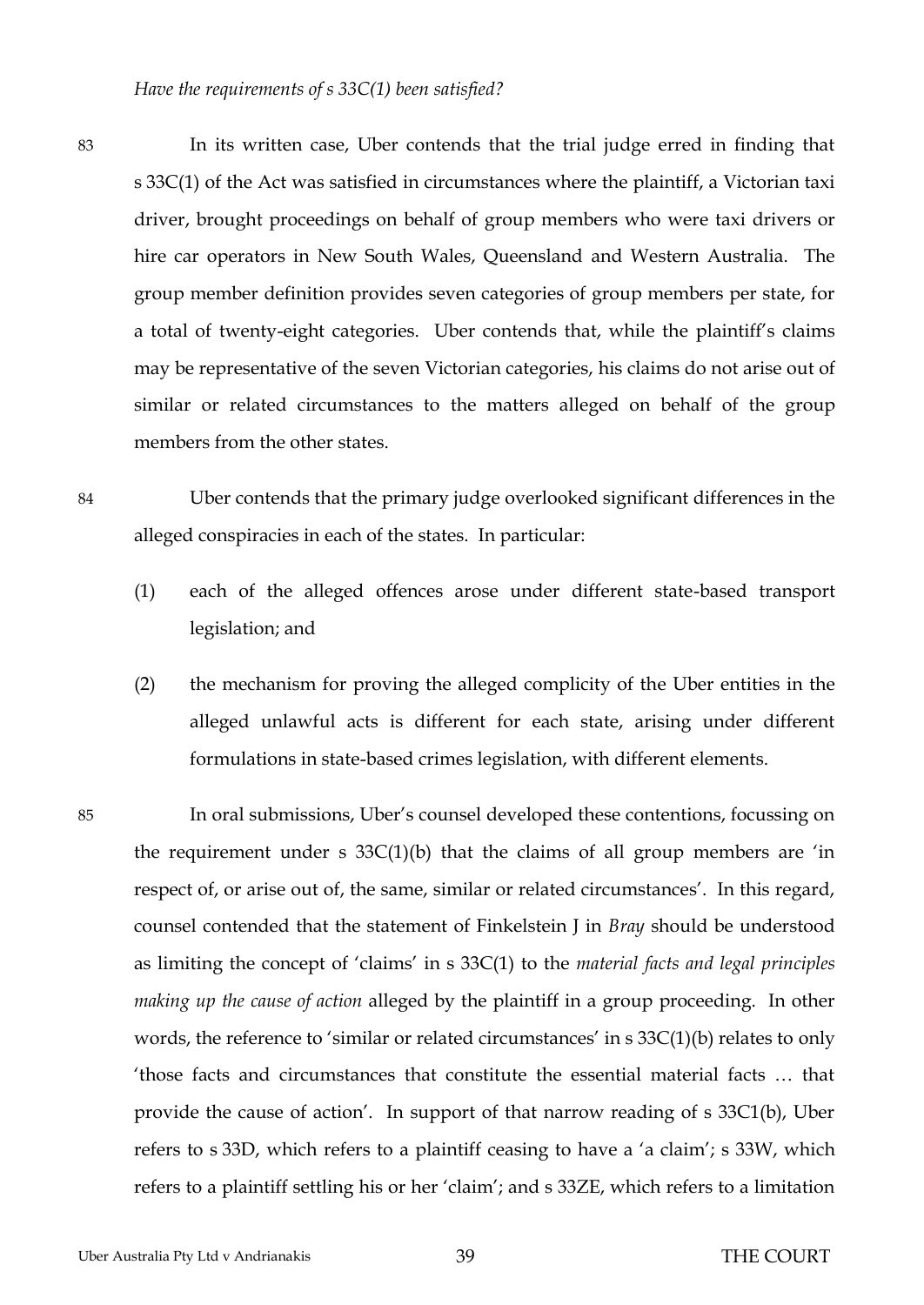period applying to a group member's 'claim'. On this basis, it is contended that concept of 'claim' is used consistently throughout pt 4A of the Act to refer to 'a judicial remedy for relief arising out of the material facts that constitute the cause of action'.

86 We do not accept that the word 'claims' in s 33C(1)(b) should be given so narrow a construction. The terms of Finkelstein J's statement in *Bray* are much wider. His Honour described the concept of 'claims' in s 33C(1) as being claims that are 'sufficiently collective in nature', in the sense that they are:

> closely connected either by reference to the underlying facts (inevitably there will be differences) *or* to the underlying legal principles (where there might also be differences) that are raised by the facts.<sup>116</sup>

87 This is general language. Finkelstein J did not talk in terms of the material facts necessary to constitute the cause of action alleged by the plaintiff, and expressly stated that close connection may arise by reference to either underlying facts *or* underlying legal principles. Such an approach to the construction of s 33C(1) is consistent with other judicial interpretation of the concept of 'claims' which we have set out above. 117

88 In our view, the primary judge made no error in his statements concerning the meaning of 'claims' in s 33C(1) when he said: 118

> The notion of a 'claim' has been given considerable attention. The term is not limited to meaning a cause of action,<sup>119</sup> *although cause of action is included within that term* both in the sense of the legal and factual basis for the action and the associated demand for relief.<sup>120</sup>

> Individual claims need not be based on the same conduct and may arise out

<sup>116</sup> *Bray* (2003) 130 FCR 317, 372 [245]; [2003] FCAFC 153 (emphasis added).

<sup>117</sup> *Dillon* (2017) 252 FCR 150, 158–9 [42]–[44]; [2017] FCA 896 (Lee J); *Webster v Murray Goulburn*  [2017] FCA 1260, [77].

<sup>118</sup> Reasons [125]–[126] (emphasis added) (citations in original).

<sup>119</sup> *Bray* (2003) 130 FCR 317, [113]; [2003] FCAFC 153 (Carr J); *Dillon v RBS* (2017) 252 FCR 150, 159 [43]; [2017] FCA 896 (Lee J).

<sup>120</sup> *Bray* (2003) 130 FCR 317, [113] (Carr J), [245] (Finkelstein J); [2003] FCAFC 153.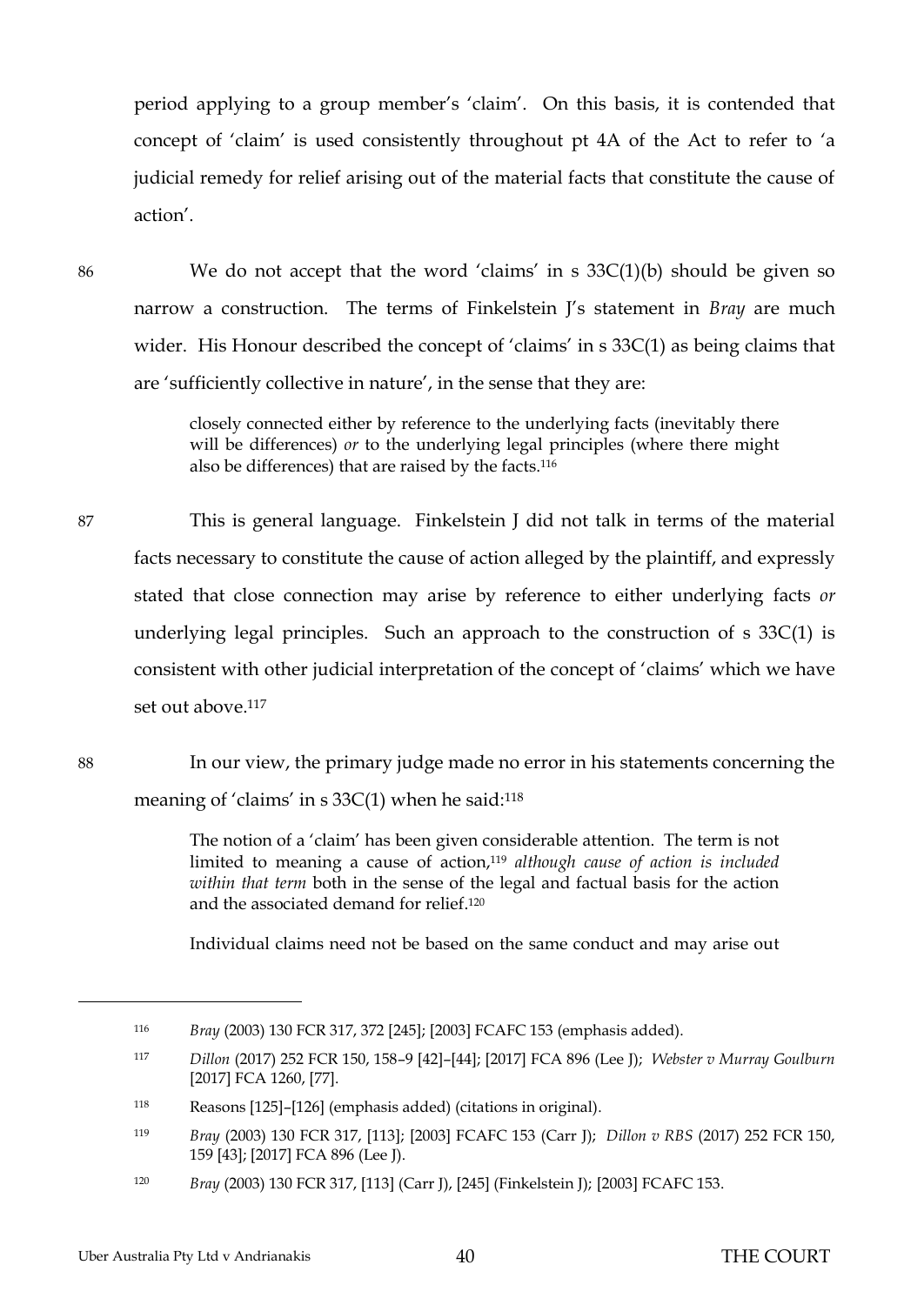of quite disparate transactions.121 It follows that the claim of the representative plaintiff and those of the group members in a group proceeding can be quite different.

89 Once Uber's narrow interpretation of 'claims' in s 33C(1) is rejected, no error has been shown in the primary judge's decision that the claims of the plaintiff (and other group members) are in respect of, or arise out of, similar or related circumstances. At a factual level there are many alleged facts which are not specifically referrable to Victoria, including those set out by the primary judge as follows:

> Those *alleged* similar or related factual circumstances include Uber's business strategy applied Australia-wide, directed and coordinated by the same company, Uber Inc; a common general *modus operandi* for recruiting and entering contracts with UberX Partners; the same use and dependency upon common software infrastructure to operate the UberX service; the same strategy to use, typically, unlicensed drivers who drive non-accredited vehicles offending similar State laws; the same or similar market conditions into which the UberX service was introduced, namely a regulated market with barriers to entry in the form of compliance regulations for drivers and cars; the same or similar approach for dealing with the regulatory regimes and regulatory authorities in each State; and a similar impact upon the incumbent licensed or accredited drivers, owners and operators of point to point passenger transport services from the introduction of UberX in each State.<sup>122</sup>

90 To that summary of similar or related factual circumstances underlying all of the claims, we would add the alleged Uber practices of 'Greyballing' and reimbursing drivers for fines. These are important allegations from which, if proved, it may be inferred that Uber knew that the Uber drivers were breaching the various state-based regimes for regulating point-to-point passenger services — which is an integral part of the allegations that Uber was complicit in the offences committed by its contracted drivers.

<sup>91</sup> Uber's submissions acknowledged that there are common facts underlying the claims in all states. However, Uber contends that these similarities are 'superficial common features' of the claims, or 'merely background facts', when

<sup>121</sup> *Dillon v RBS* (2017) 252 FCR 150, [43]; [2017] FCA 896 (Lee J).

<sup>122</sup> Reasons [131] (emphasis in original); see also [166].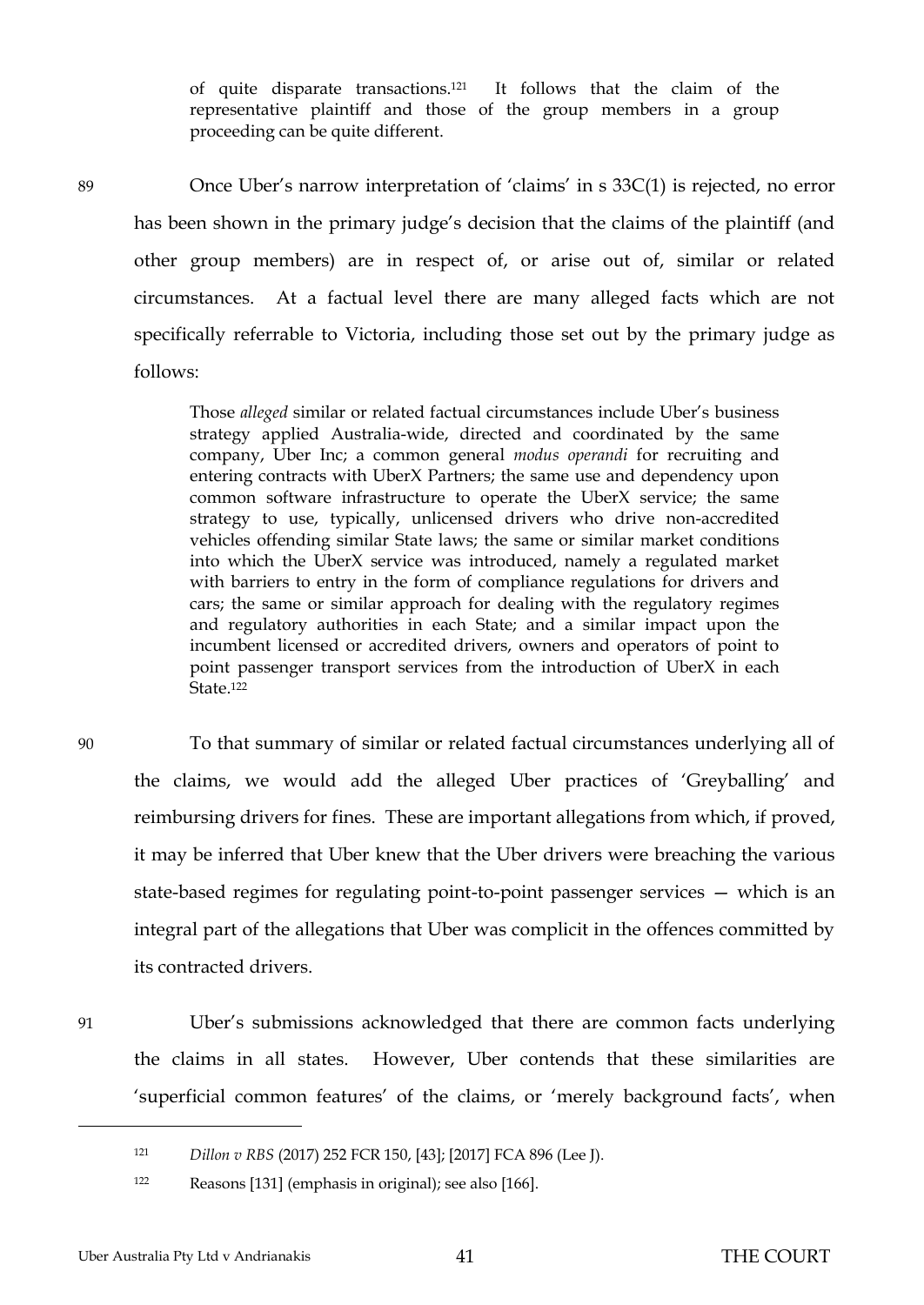compared with the 'radical differences' between the various state-based claims — in particular:

- (1) different state legislation governing the provision of point-to-point passenger transport services;
- (2) different offences created by each state's legislation for breach;
- (3) different complicity provisions in the crimes legislation of each state;
- (4) as a result, different unlawful means in each state.

92 Central to Uber's contentions in this regard were the different complicity requirements of each of the four states. For example, Uber referred to the difference between s 324 of the *Crimes Act 1958* (Vic), which makes a person 'involved' in the commission of an offence liable, and s 351 of the *Crimes Act 1900* (NSW), which makes a person who 'aids, abets, counsels or procures the commission of [an] … offence' liable. In our view, this example does not assist Uber's contention that the various state-based claims lack the required similarity or relatedness for the purposes of s 33C(1)(b). Looking at the four state-based claims as a whole, it is clear that Uber's conspiracy allegations all depend upon the existence of legislative regimes governing point-to-point passenger services (with their individual differences) and Uber's complicity under the criminal law for its involvement (however expressed) under the criminal law of each state. The similarity of the issues which will arise may be seen in the obvious intention of the legislative provisions in each state. First, they are all concerned with regulating the point-topoint passenger services market, by licensing and accreditation requirements for lawful operations. Second, they are concerned with making persons who *knowingly* participate in breaches of such legislation criminally liable. The similarity of the circumstances, and the legal issues arising, are clearly apparent.

93 Uber next contends that, in any event, the plaintiff has not satisfied the requirement in s 33C(1)(c) that there be a substantial common question of law or fact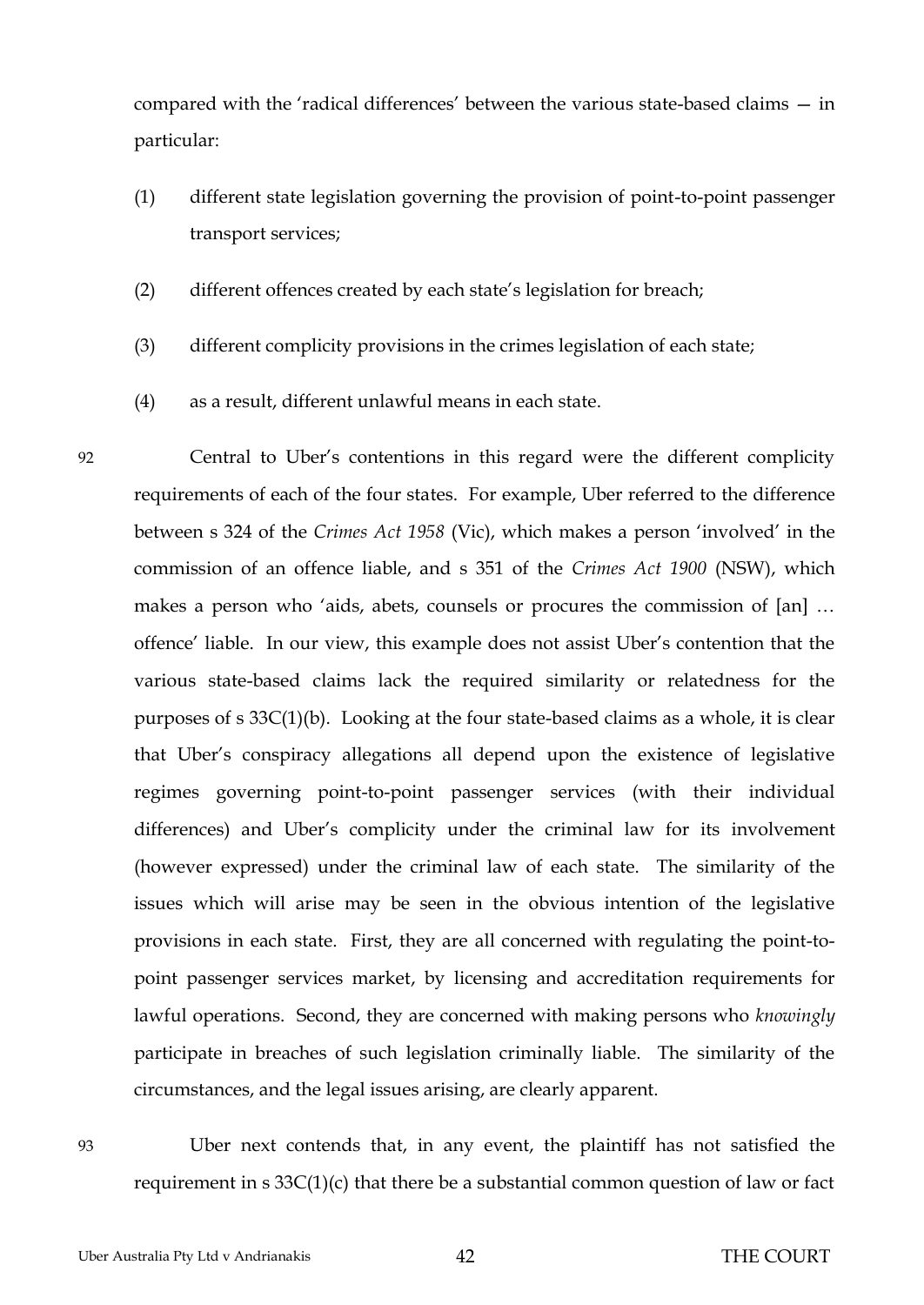in each of the state-based claims. We do not accept that contention, generally for the reasons given by the primary judge and the reasons we have given above in rejecting Uber's contentions concerning  $s \frac{33C(1)}{b}$ . In particular, the claims in respect of each state will give rise to common questions of fact, or mixed fact and law, as to whether it can be inferred from the similar or related factual circumstances underlying all the claims that:

- (1) Uber knew that its business strategy necessarily involved the Uber drivers acting unlawfully; and
- (2) Uber intended to injure the plaintiff and other group members.
- <span id="page-45-0"></span>94 Ground 3 is not made out.

## **PART B: APPEAL BY FOREIGN UBER ENTITIES**

95 The foreign Uber entities were served with the writ in the proceeding under r 7.02(a) of the *Supreme Court (General Civil Procedure) Rules 2015* which, where the context requires, we will refer to as 'the current rules'. Rule 7.02(a) provides:

#### **When allowed without leave**

An originating process may be served out of Australia without leave in the following cases—

- (a) when the claim is founded on a tortious act or omission—
	- (i) which was done or which occurred wholly or partly in Australia; or
	- (ii) in respect of which the damage was sustained wholly or partly in Australia;

96 The foreign Uber entities applied to the primary judge under r 7.04 to set aside service on them. Rule 7.04(1) gives the Court a discretion to set aside service of originating process served out of Australia. Rule 7.04(2) provides:

- (2) Without limiting paragraph (1), the Court may make an order under this Rule if satisfied—
	- (a) that service out of Australia of the originating process is not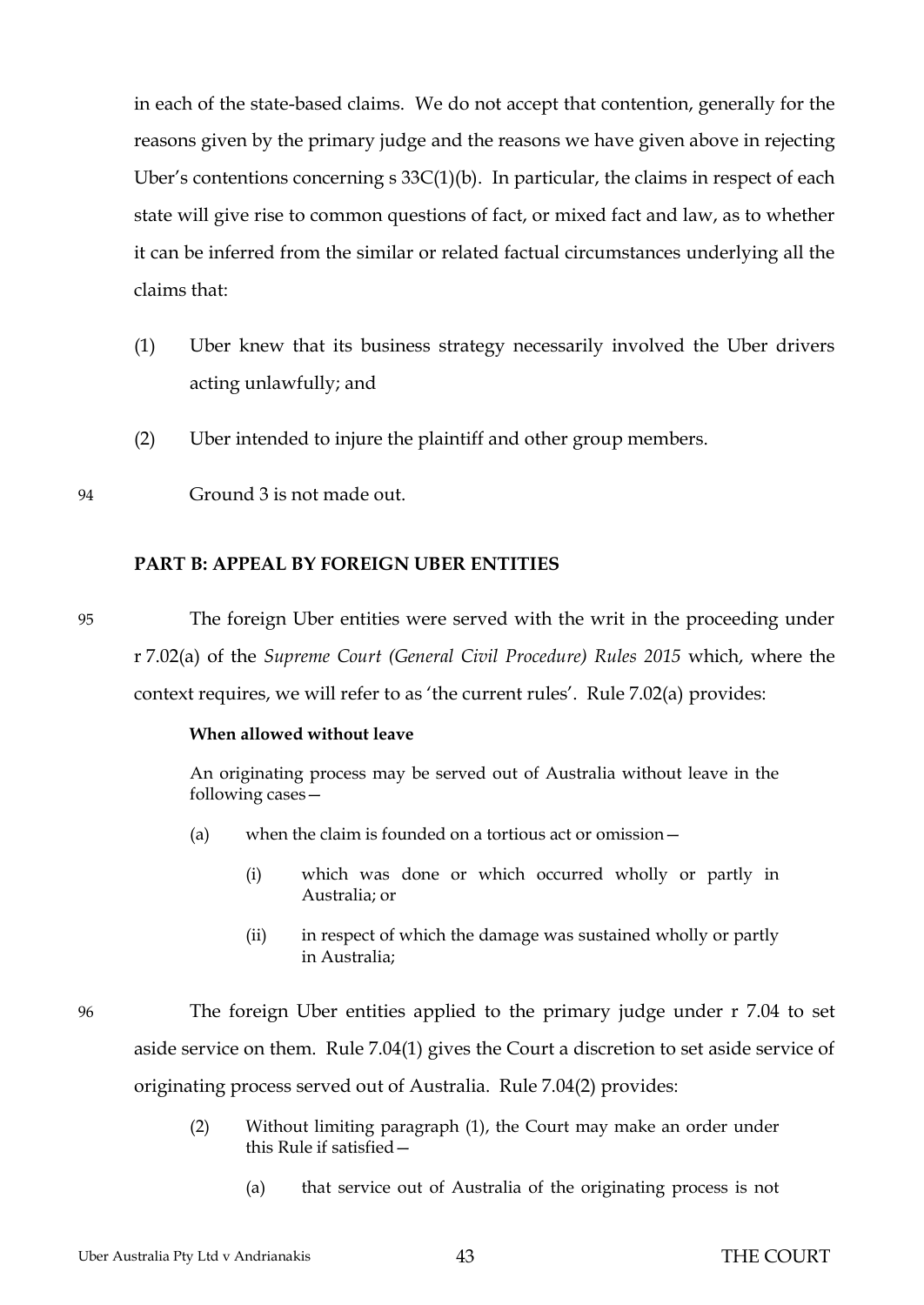authorised by these Rules; or

- (b) that the Court is an inappropriate forum for the trial of the proceeding; or
- (c) that the claim has insufficient prospects of success to warrant putting the person served out of Australia to the time, expense and trouble of defending the claim.

97 Having entered a conditional appearance, the foreign Uber defendants also applied under r 8.08(3) for an order setting aside service on them. This application raised no separate questions to the application under r 7.04.

- 98 The foreign Uber entities raised two grounds of appeal against the primary judge's dismissal of their applications to set aside service, as follows:
	- (1) the judge erred by holding that  $s$  25(1)(a) of the Act gave statutory authority to the Judges of the Court to make r 7.02 in its current form; and
	- (2) the judge erred by finding that the plaintiff had a maintainable cause of action, or sufficient prospects of success in the proceeding, and on that ground service should be set aside under r 7.04(2)(c).
- 99 Ground 2 can be readily dismissed. Whether or not a claim has insufficient prospects of success within the meaning of r 7.04(2)(c) is to be determined by the same principles which govern a summary judgment application.<sup>123</sup> Accordingly, to succeed in having service set aside on this ground, it was necessary for Uber to establish, as with its strike-out summons, that the plaintiff's claim had 'no real prospects of success'. For the reasons given above in dismissing ground 1 of the appeal by the Australian Uber entities, ground 2 of the appeal by the foreign Uber entities must be dismissed. The judge was right to reach that conclusion.<sup>124</sup>
- 100 We turn to consider ground 1, which raises two separate questions:

<sup>123</sup> *Agar v Hyde* (2000) 201 CLR 552, 576 [60]; [2000] HCA 41 (Gaudron, McHugh, Gummow and Hayne JJ.).

<sup>124</sup> Reasons [182].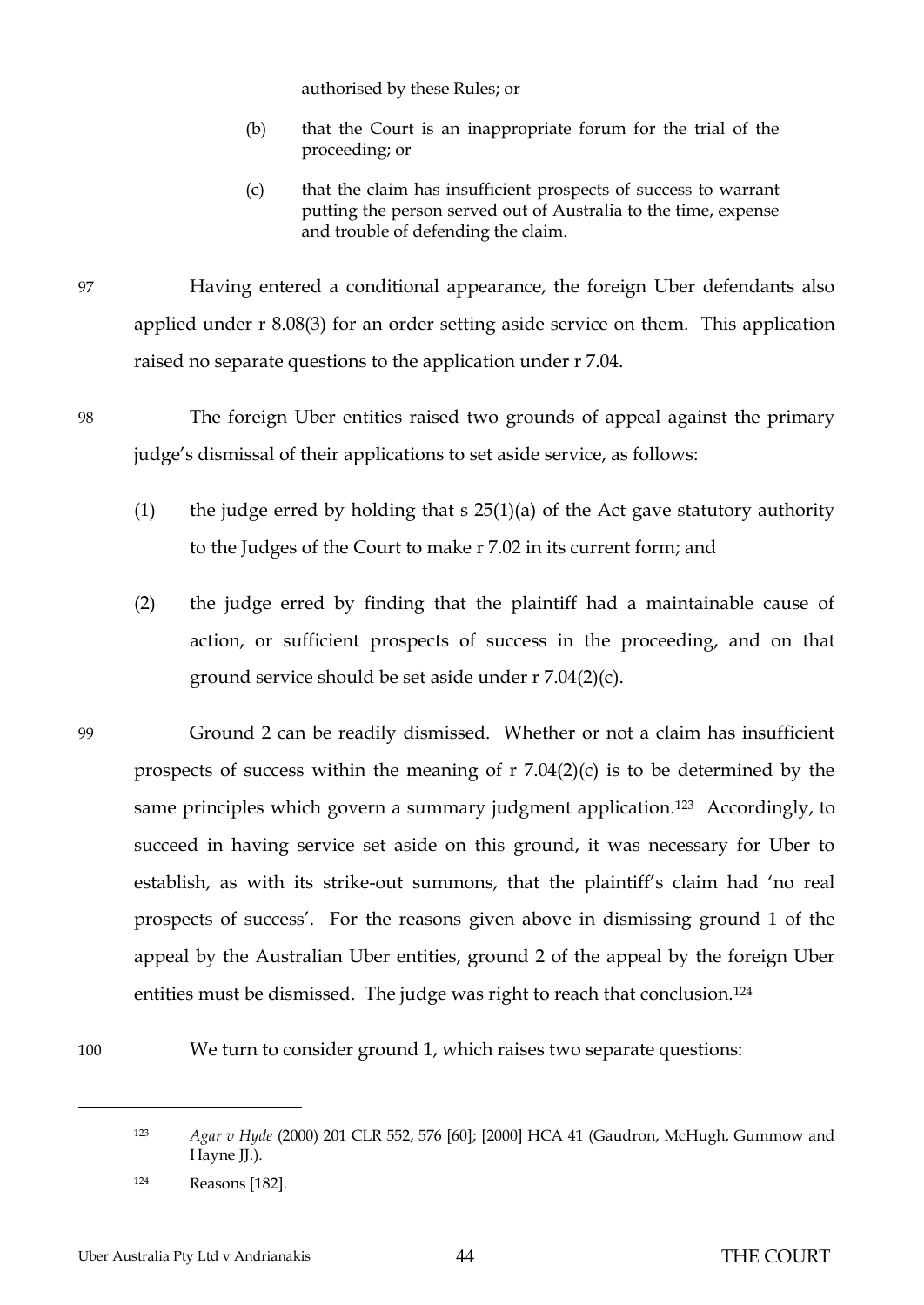- (1) whether s  $25(1)(a)$  of the Act provided statutory authority to make r 7.02(a); and
- (2) if so, whether s  $25(1)(a)$  is outside the legislative power of the Victorian Parliament.

## <span id="page-47-0"></span>*Was r 7.02 authorised by s 25(1)(a) of the Act?*

## 101 Section 25(1)(a) is in the following terms:

## **25 Power to make Rules**

- (1) The Judges of the Court (not including any reserve Judge) may make Rules of Court *for or with respect to* the following:
	- (a) *Any matter dealt with* in any Rules of Court in force on 1 January 1987;<sup>125</sup>

102 On 1 January 1987, r 7.01(1) of ch I of the *General Rules of Procedure in Civil Proceedings 1986* ('1986 Rules') dealt with the circumstances in which originating process could be served out of Victoria without order of the Court, in the following terms:

#### **For what claims**

- 7.01(1) Originating process may be served out of Victoria without order of the Court where—
- (a) the whole subject-matter of the proceeding is land situate within Victoria (with or without rents or profits) or the perpetuation of testimony relating to land so situate;
- (b) any act, deed, will, contract, obligation or liability affecting land situate within Victoria is sought to be construed, rectified, set aside or enforced in the proceeding;
- (c) any relief is sought against a person domiciled or ordinarily resident within Victoria;
- (d) the proceeding is for the administration of the estate of a person who died domiciled within Victoria or is for any relief or remedy which might be obtained in any such proceeding;

<sup>125</sup> Emphasis added.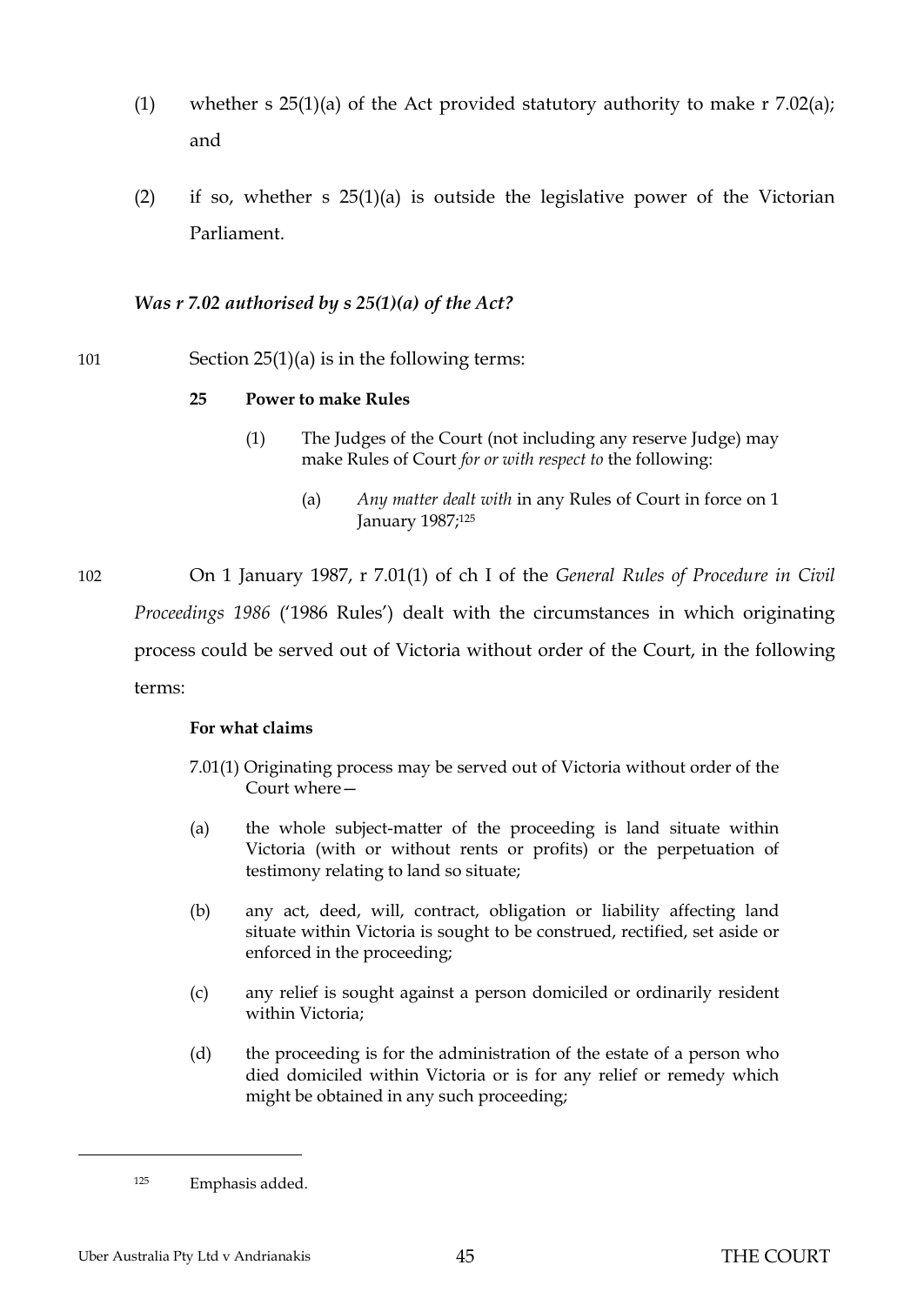- (e) the proceeding is for the execution, as to property situate within Victoria, of the trusts of a written instrument of which the person to be served is a trustee and which ought to be executed according to the law of Victoria;
- (f) the proceeding is one brought to enforce, rescind, dissolve, rectify, annul or otherwise affect a contract, or to recover damages or other relief in respect of the breach of a contract, and the contract—
	- (i) was made within Victoria;
	- (ii) was made by or through an agent carrying on business or residing within Victoria on behalf of a principal carrying on business or residing out of Victoria; or
	- (iii) is governed by the law of Victoria;
- (g) the proceeding is brought in respect of a breach committed within Victoria of a contract wherever made, even though that breach was preceded or accompanied by a breach out of Victoria that rendered impossible the performance of that part of the contract which ought to have been performed within Victoria;
- (h) the proceeding is founded on a contract the parties to which have agreed that the Court shall have jurisdiction to entertain a proceeding in respect of the contract;
- *(i) the proceeding is founded on a tort committed within Victoria;*
- *(j) the proceeding is brought in respect of damage suffered wholly or partly in Victoria and caused by a tortious act or omission wherever occurring;*
- (k) an injunction is sought ordering the defendant to do or refrain from doing anything within Victoria, whether or not damages are also claimed in respect of a failure to do or the doing of that thing;
- (l) the proceeding is properly brought against a person duly served within or out of Victoria and another person out of Victoria is a necessary or proper party to the proceeding;
- (m) the proceeding is either brought by a mortgagee of property situate within Victoria (other than land) and seeks the sale of the property, the foreclosure of the mortgage or delivery by the mortgagor of possession of the property or brought by a mortgagor of property so situate (other than land) and seeks redemption of the mortgage, reconveyance of the property or delivery by the mortgagee of possession of the property, but does not seek except so far as permissible under any other paragraph of this Rule any personal judgment or order for the payment of any moneys due under the mortgage;
- (n) the proceeding is brought under the Commonwealth Act known as the Civil Aviation (Carrier's Liability) Act 1959 as amended from time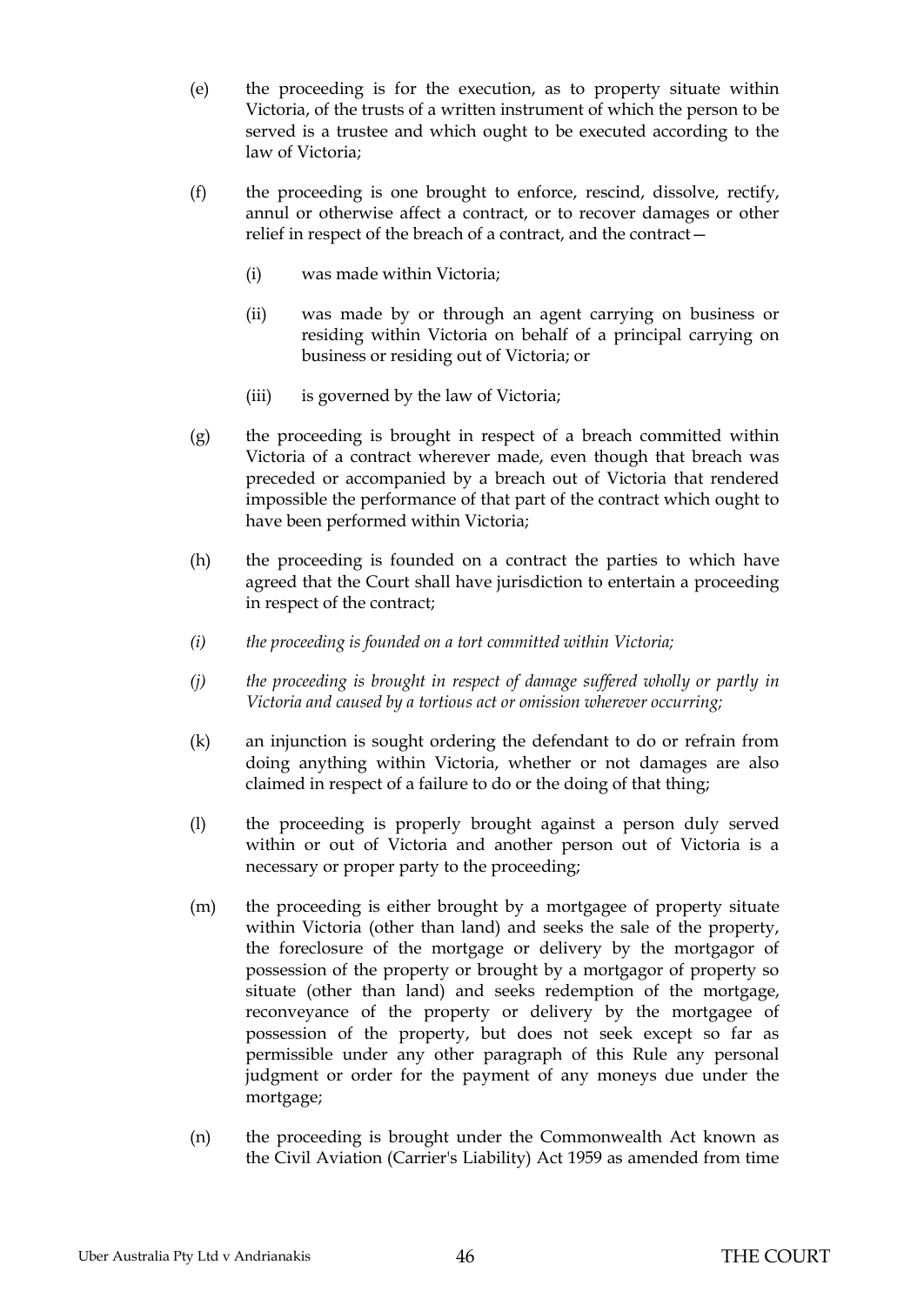to time.<sup>126</sup>

103 The 1986 Rules were replaced by the *Supreme Court (General Civil Procedure) Rules 1996* and then the *Supreme Court (General Civil Procedure) Rules 2005*. Rule 7.01(1) of the 1986 Rules was replicated in each of these versions and was thus clearly within the power under s  $25(1)(a)$ . However, r 7.02(a) of the current rules extends the power to serve originating process out of Australia. The previous limitation to proceedings founded on torts committed 'within Victoria' or in respect of damage suffered 'in Victoria' was removed and replaced with power to serve originating process out of Australia without leave in respect of tortious conduct committed in Australia or tortious conduct (wherever occurring) in respect of which damage is sustained 'in Australia'.

104 The primary judge construed r 7.01 of the 1986 Rules as a rule which dealt with service outside of Victoria as a general matter or topic.<sup>127</sup> In reaching that conclusion, the judge explained the difference between *subject matter* jurisdiction and *adjudicatory* jurisdiction;<sup>128</sup> accepted that laws providing for service outside of the territorial jurisdiction — sometimes called 'long arm jurisdiction' — involved an extension of the Court's adjudicatory jurisdiction and were not mere matters of practice and procedure;<sup>129</sup> and held that any law authorising service outside of the State of Victoria was required to be made by statute or rules of Court made pursuant to statutory power.<sup>130</sup> Thus, the judge characterised the issue before the Court  $-$  as to whether r 7.02(a) of the current rules was made within the power conferred by s  $25(1)(a)$  of the Act – as a matter of statutory construction. The parties agree that

<sup>126</sup> Emphasis added.

<sup>127</sup> Reasons [206]–[210].

<sup>128</sup> Ibid [193]–[196].

<sup>129</sup> Ibid [197].

<sup>130</sup> Ibid [198] citing *Tallerman & Co Pty Ltd v Nathan's Merchandise (Victoria) Pty Ltd* (1957) 98 CLR 93, 107; [1957] HCA 10 (Dixon CJ and Fullagar J); *Laurie v Carroll* (1958) 98 CLR 310*,* 322; [1958] HCA 4 (Dixon CJ, Williams and Webb JJ); *Flaherty v Girgis* (1987) 162 CLR 574*,* 592–3; [1987] HCA 17 (Mason, Wilson and Deane JJ); *John Pfeiffer Pty Ltd v Rogerson* (2000) 203 CLR 503*,* 517; [2000] HCA 36 (Gleeson CJ, Gaudron, McHugh, Gummow and Hayne JJ).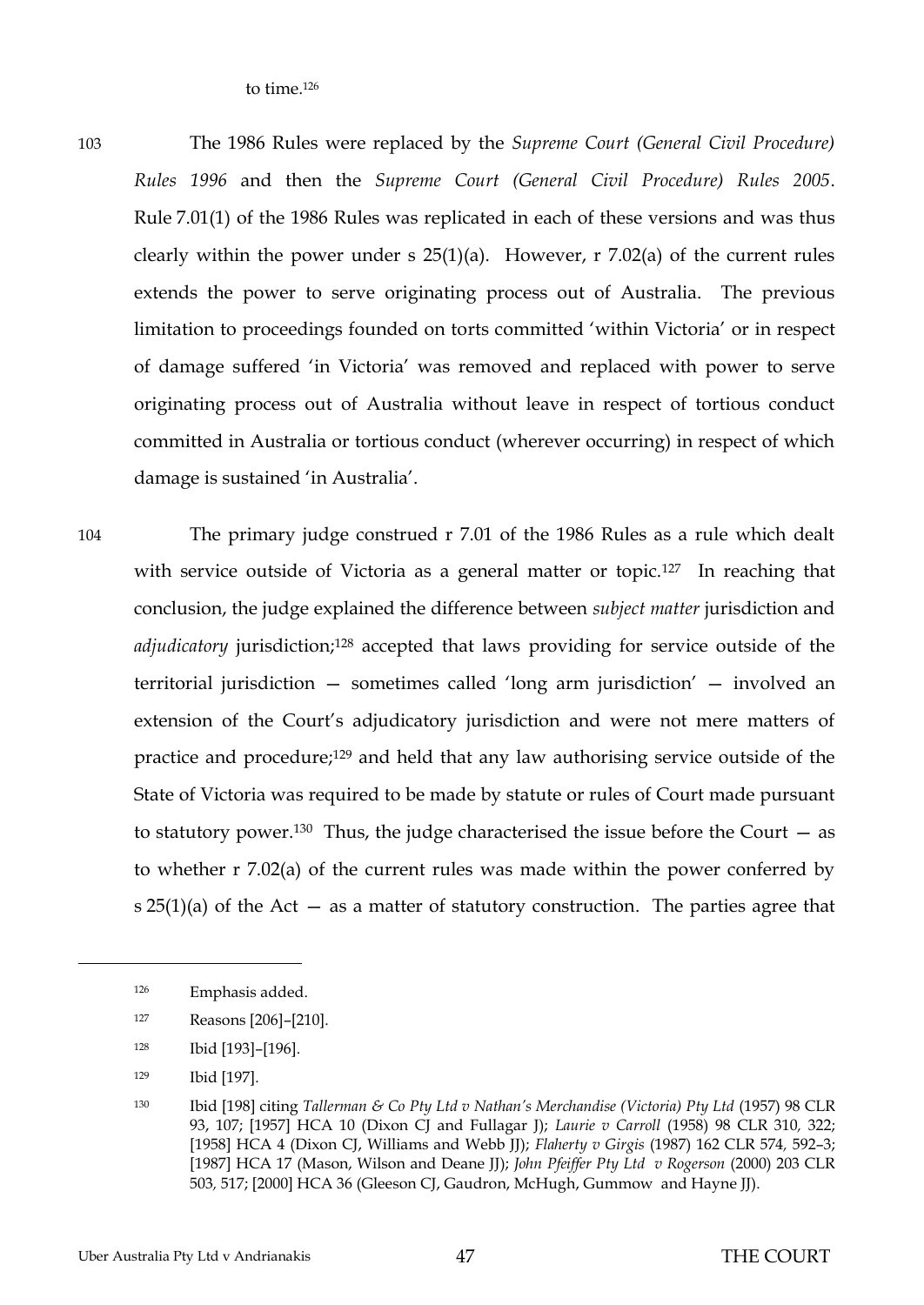this was the correct way to approach the issue, and so do we.

105 Uber contended before the primary judge, and contends on appeal, that r 7.02(a) of the current rules was not authorised by s 25(1)(a) of the Act because it deals with a different 'matter' than the provisions of r 7.01 of the 1986 Rules, which dealt only with service outside of Victoria without leave if the proceedings arose from circumstances where there was a specified territorial connection with Victoria. Generally, Uber contends that each sub-paragraph of r 7.01 of the 1986 Rules expressly refers to a circumstance having a territorial connection with Victoria, or should be so read. Specifically, Uber contends that r 7.01(i) and (j) dealt with torts committed 'within Victoria' or damage suffered 'in Victoria' from tortious conduct which was within the territorial jurisdiction of the Court. Thus, to the extent the current r 7.02(a) abandoned the necessity for a territorial connection with Victoria, it was made beyond the power conferred by s 25(1)(a).

 $\overline{a}$ 

106 Uber contends that its construction of r 7.01 of the 1986 Rules is supported by the decision of the High Court in *Mobil Oil Aust Pty Ltd v Victoria*, <sup>131</sup> where the plurality stated that for service under r 7.01 of the 1996 Rules to have been effective outside Australia: 'there must [have been] some nexus between the subject matter of the proceeding and [Victoria] or between the defendant and [Victoria]'.<sup>132</sup>

- 107 Uber contends also that its construction of r 7.01 of the 1986 Rules is supported by the principle that a statute is presumed not to have extraterritorial effect absent plain words or emphatic contextual indications to the contrary.<sup>133</sup>
- 108 We do not accept Uber's contentions.

<sup>131</sup> (2002) 211 CLR 1; [2002] HCA 27.

<sup>132</sup> Ibid 37 [60] (Gaudron, Gummow and Hayne JJ).

<sup>133</sup> *Jumbunna Coal Mine NL v Victorian Coal Miner' Association* (1908) 6 CLR 309, 363; [1908] HCA 95 (O'Connor J); *Barcelo v Electrolytic Zinc Co of Australasia Ltd* (1932) 48 CLR 391, 423; [1932] HCA 52 (Dixon J); *Koop v Bebb* (1951) 84 CLR 629, 640; [1951] HCA 77 (Dixon, Williams, Fullagar and Kitto JJ); *Ex parte Iskra* (1964) 80 WN (NSW) 923, 934 (Brereton J).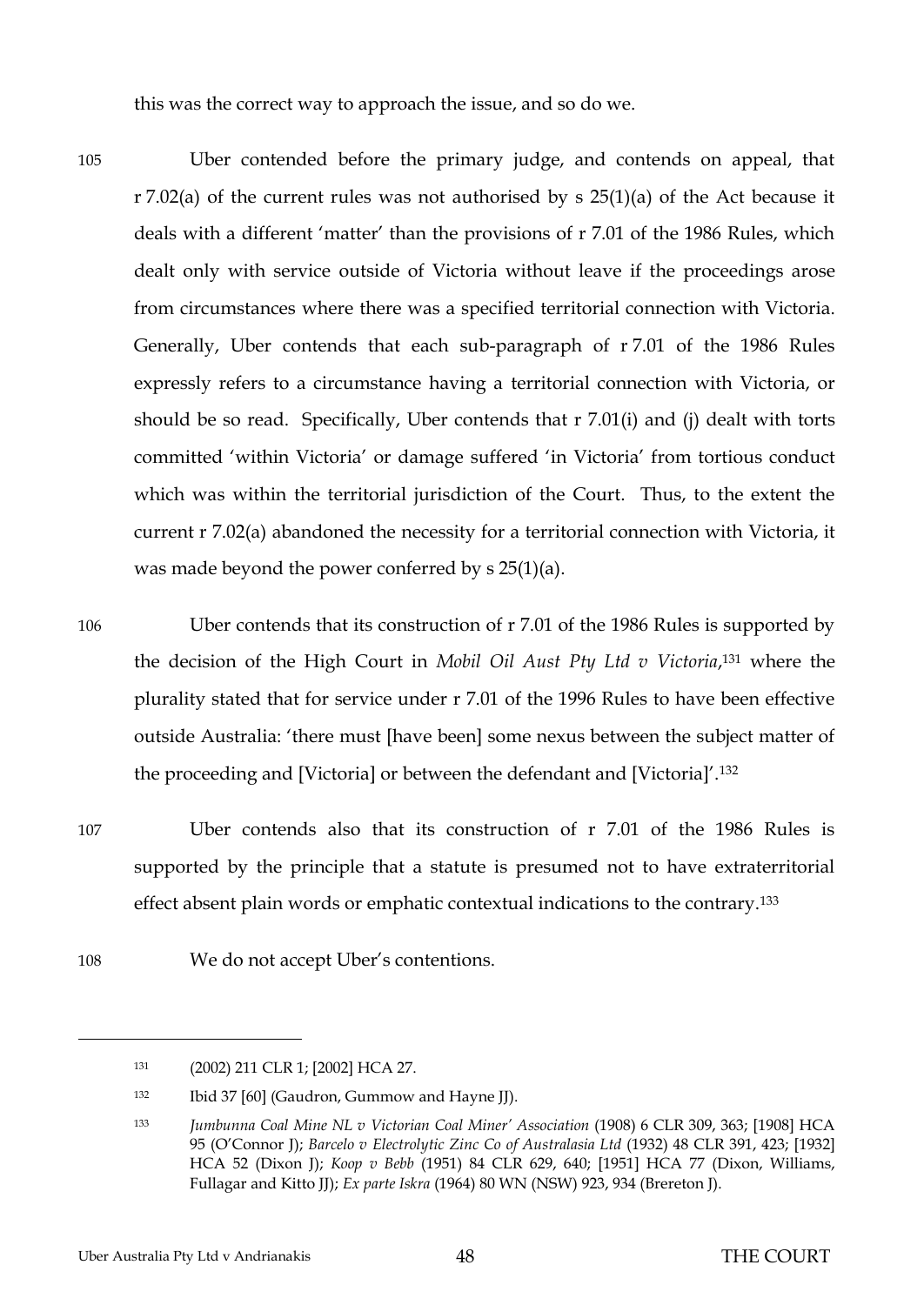109 The starting point is that s 25(1) of the Act must be construed broadly, consistently with the general principle that a grant of power to a court (including the conferral of jurisdiction) should not be construed as subject to a limitation not appearing in the words of that grant. <sup>134</sup> The first task is to determine the 'true nature and purpose of the (rule-making) power'.135 The reference to a 'matter' dealt with in the 1986 Rules plainly refers to the subject matter rather than to the content of individual rules. Further, the power to make rules 'for or with respect to' those subject matters means that the rule must bear some relationship to the subject matter. It is not limited to merely replicating the former rules.

110 Order 7 in the 1986 Rules is headed 'Service out of Victoria'. The former r 7.01 identified the circumstances in which originating process might be served out of Victoria without an order of the Court; the former r 7.06 identified the circumstances in which leave to serve outside might be given. The remainder of the former rule then regulated service, including when a party served could apply to the Court to set aside service. In general terms, to add to or subtract from the circumstances described in r 7.01 or r 7.06 would not trespass into an entirely different subject matter.

111 The primary judge was right to construe the broad phrase 'for or with respect to … any matter dealt with [in the 1986 Rules]', in its application to r 7.01 of those rules, as service 'out of Victoria whether within Australia or beyond'. 136 Construed in this way, r 7.02(a) of the current rules does no more than widen, in plain words, the circumstances in which service of originating process out of Victoria is allowed without leave being first obtained.

<sup>134</sup> *FAI General Insurance Co. Ltd. v. Southern Cross Exploration N.L*. (1988) 165 CLR 268, 283–284 (Wilson J), 290 (Gaudron J); [1988] HCA 13. See also *Knight v. F.P. Special Assets Ltd* (1992) 174 CLR 178, 185 (Mason CJ and Deane J), 202–203 (Dawson J), 205 (Gaudron J); [1992] HCA 28.

<sup>135</sup> *Williams v Melbourne Corporation* (1933) 49 CLR 142, 155; [1933] HCA 56 (Dixon J); *South Australia v Tanner* (1989) 166 CLR 161, 164; [1989] HCA 3 (Wilson, Dawson, Toohey and Gaudron JJ); *R v Gavare* [2011] SASCFC 38, [46] (Gray J, with Duggan and Sulan JJ agreeing).

<sup>136</sup> Reasons [206].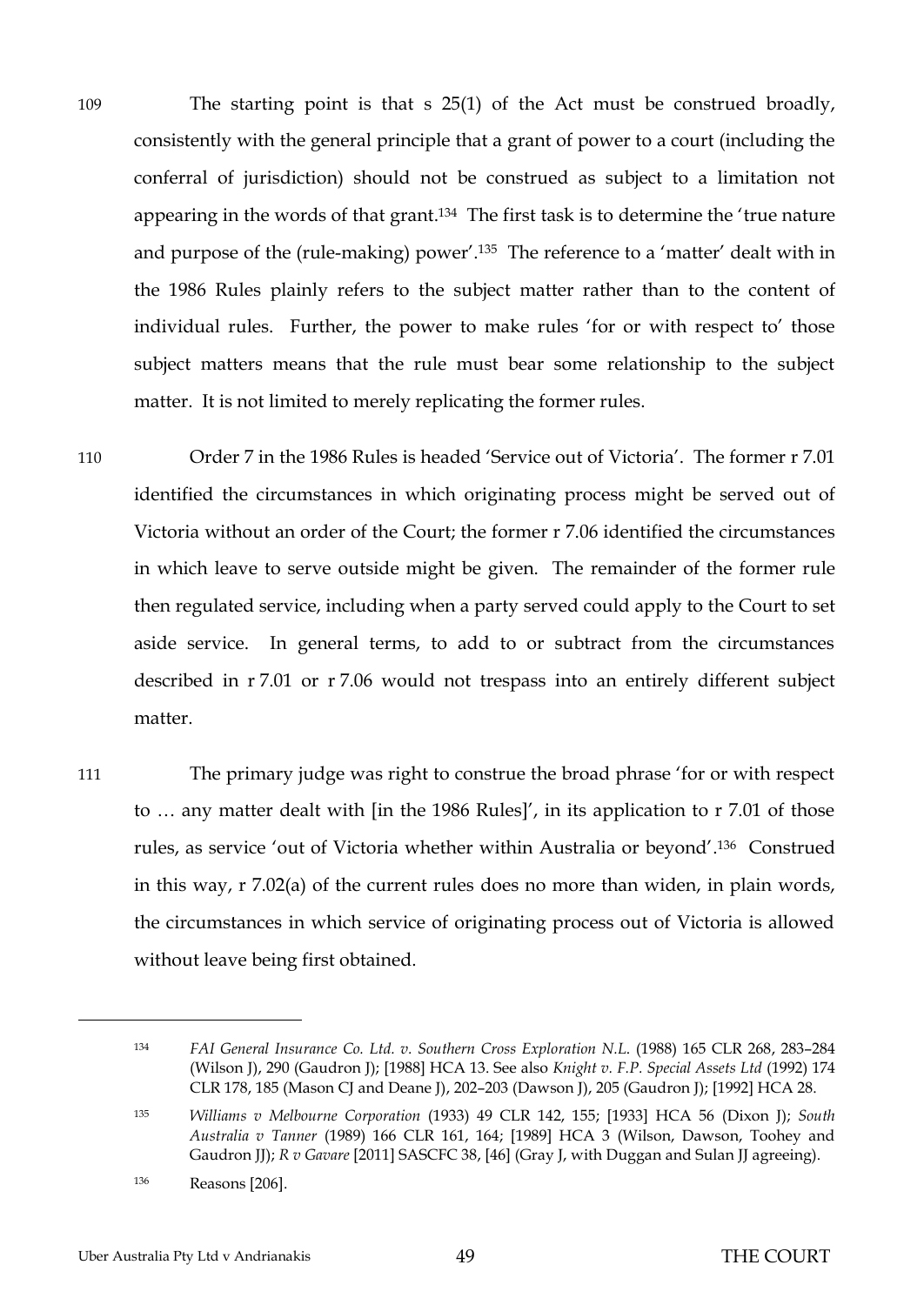112 Even if it be accepted that each of the circumstances listed in r 7.01(a)–(n) should be read as having an express or implied nexus with Victoria,<sup>137</sup> that does not address the present question for determination — which requires focus on what 'matter' was dealt with by r 7.01 of the 1986 Rules, not on the proper interpretation of r 7.01(a)–(n). In our view, the primary judge was correct to read r 7.01 as a rule dealing generally with the matter of when originating process may be served out of Victoria without leave. This construction is consistent with the use in s 25(1)(a) of the broad phrase 'for or with respect to … any matter dealt with [in the 1986 Rules]'.

<span id="page-52-0"></span>113 We conclude that r 7.02(a) of the current rules was authorised by s 25(1)(a) of the Act.

#### *Is s 25(1)(a) outside legislative power?*

- 114 In the event that the Court determined, as we have, that s 25(1)(a) authorised the making of r 7.02(a) of the current rules, Uber contends that, to that extent, s 25(1)(a) exceeded the legislative power of the Parliament of Victoria and should be read down by invalidating r 7.02(a) in order to bring it within power. Uber's contention in this regard was not put before the primary judge. The contention involves the following steps.
- 115 First, Uber relies upon the 'rule of construction' that general language in a statute should be confined 'to a subject matter under the effective control of the legislature'.<sup>138</sup>

<sup>137</sup> The plaintiff contended that the following circumstances in r 7.01 had no nexus with Victoria: (1) r 7.01(h) concerned contracts, wherever made and wherever breached, where the parties agree to submit to the jurisdiction of Victorian courts. Such a contract may have no nexus with Victoria, territorial or otherwise, except for the parties choosing Victoria as the forum to resolve their disputes; (2) r 7.01(l) concerned service on persons who were, for whatever reason, necessary or proper parties to a proceeding, where another party was properly sued and 'duly served within or without of Victoria'. Such parties, for example third parties joined by a defendant, may have committed no actionable wrong in Victoria or engaged in any conduct having a nexus with Victoria; (3)  $r$  7.01(n) makes no reference to any nexus with Victoria, referring only to a proceeding brought under a Commonwealth Act.

<sup>138</sup> *Pearce v Florenca* (1976) 135 CLR 507, 513–14; [1976] HCA 26 (Gibbs J).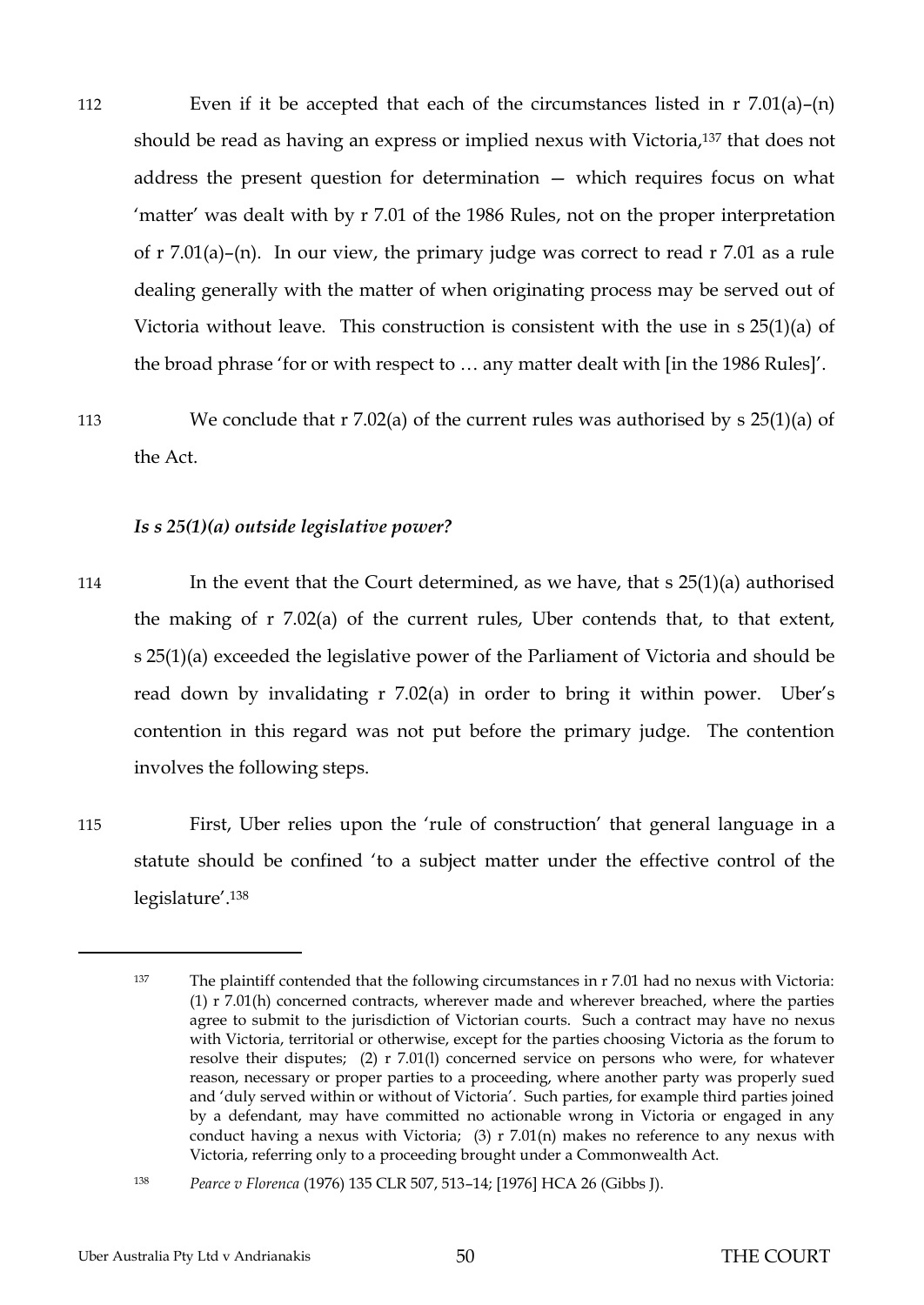116 Second, Uber refers to s 16 of the *Constitution Act 1975*, which provides that: 'The Parliament shall have power to make laws in and for Victoria in all cases whatsoever'. Uber relies on the principle that this power is subject to a territorial limitation, namely, that the law in question have a 'sufficient connection' with Victoria.139 Uber concedes, however, that this test of sufficient connection is to be 'liberally applied'. This concession is consistent with the statement of the plurality in *Mobil* that:

> It is clear that legislation of a State parliament 'should be held valid if there is any real connexion — *even a remote or general connexion* — between the subject matter of the legislation and the State'. <sup>140</sup> This proposition has now twice been adopted in unanimous judgments of the Court<sup>141</sup> and should be regarded as settled.<sup>142</sup>

117 Third, Uber contends that, however liberally this test is applied, r 7.02(a) has no sufficient connection to Victoria — because there is no nexus between the subject matter of r 7.02(a), insofar as it applies to the plaintiff's claims made on behalf of the non-Victorian group members, and Victoria. In this regard, Uber contends that the introduction of the uniform cross-vesting legislation, under which the Supreme Court of each state was invested with the same jurisdiction as the Supreme Courts of the other states, does not provide the necessary connection. <sup>143</sup>

118 We do not accept Uber's contention that there is no sufficient connection between r 7.02(a) in its application to the non-Victorian claims and Victoria. In our view, a law providing for service of process outside of Victoria in respect of a proceeding over which the Supreme Court has jurisdiction under the cross-vesting legislation is clearly a law 'in and for Victoria'. Such a law complements the

<sup>139</sup> Ibid 518.

<sup>140</sup> Ibid.

<sup>141</sup> *Union Steamship Co of Australia Pty Ltd v King* (1988) 166 CLR 1, 14; [1988] HCA 55 (Mason CJ, Wilson, Brennan, Deane, Dawson, Toohey and Gaudron JJ); *Port MacDonnell Professional Fishermen's Assn Inc v South Australia* (1989) 168 CLR 340, 372; [1989] HCA 49 (Mason CJ, Brennan, Deane, Dawson, Toohey, Gaudron and McHugh JJ).

<sup>142</sup> *Mobil* (2002) 211 CLR 1, 34 [48]; [2002] HCA 27 (Gaudron, Gummow and Hayne JJ) (citations in original).

<sup>143</sup> See, eg, *Jurisdiction of Courts (Cross-Vesting) Act 1987* (Vic) s 4(3).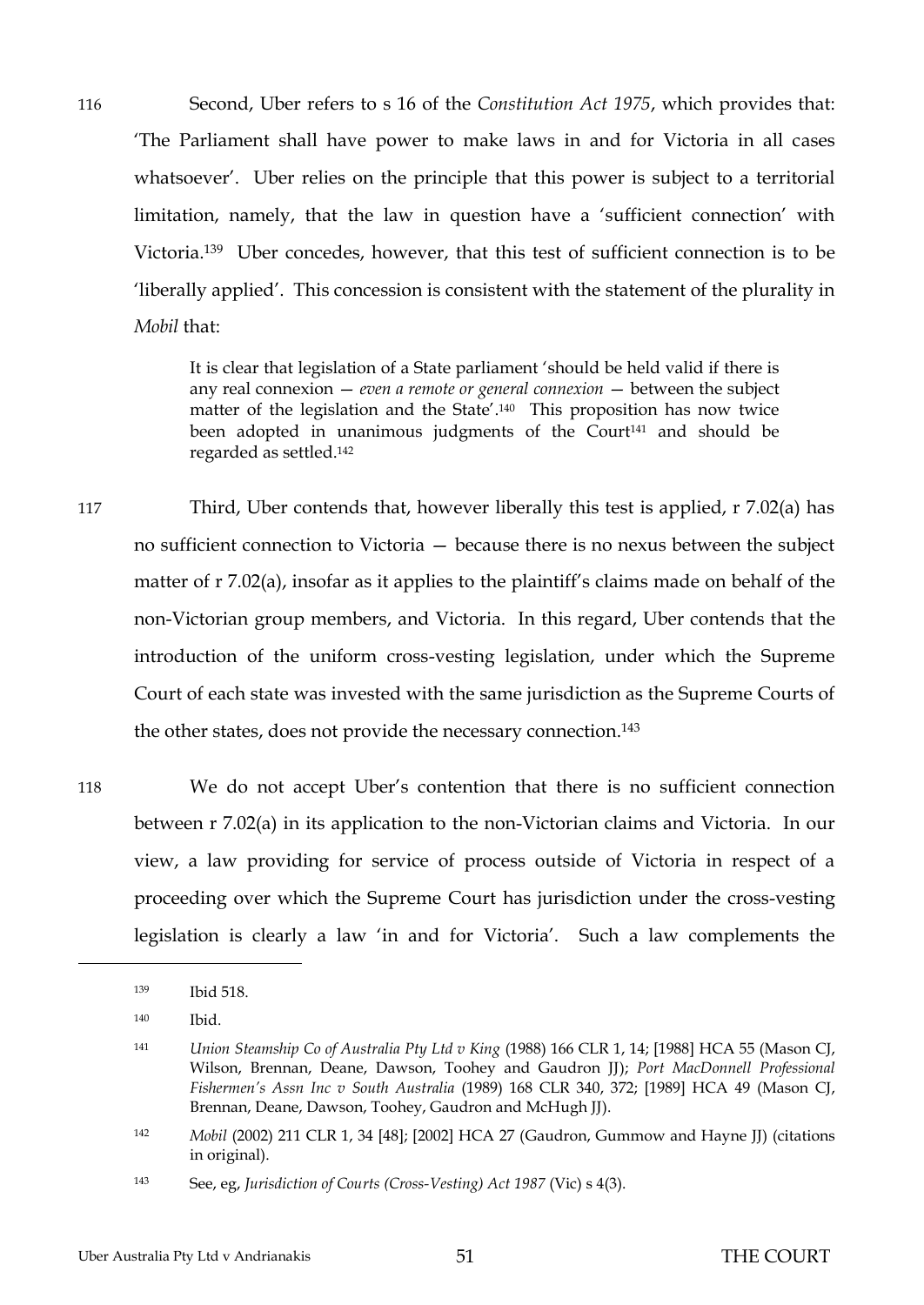expanded jurisdiction of the Supreme Court under the cross-vesting legislation. This result is consistent with the decision of the High Court in *Mobil*, <sup>144</sup> in which the validity of class action provisions of pt 4A of the Act was confirmed.

119 In *Mobil,* Gleeson CJ described the sufficiency of the connection in the following terms:

> The *Constitution Act 1975* (Vic), in s 16, provides that the Parliament of Victoria 'shall have power to make laws in and for Victoria in all cases whatsoever'. That power, although differently expressed, is not different in substance from the corresponding powers conferred upon other State legislatures. The *Australia Act 1986* (Cth), in s 2(1), provides that each State has 'full power to make laws for the peace, order and good government of that State that have extra-territorial operation'. *The territorial connection between Pt 4A and Victoria is neither remote nor general. It is direct and specific. It concerns the jurisdiction of the Supreme Court of Victoria. It only operates in relation to claims in respect of which the Supreme Court otherwise has jurisdiction*. <sup>145</sup>

120 In *Mobil*, the defendant in the group proceeding (Mobil) was a Victorian company, was alleged to have committed wrongs in Victoria and was served in Victoria. But this was not essential to the above-quoted statement. After reviewing the Court's jurisdiction in *Mobil*, Gleeson CJ continued:

> No one could fairly describe the jurisdiction involved in the present case, where product liability claims are brought against a company incorporated in Victoria, in respect of goods manufactured in Victoria, as long-arm jurisdiction. *But, in any event, Pt 4A takes the jurisdiction of the Supreme Court of*  Victoria, in terms of the amenability to process of a defendant, as it finds it.<sup>146</sup>

 $\overline{a}$ 

121 The plurality in *Mobil* did not say anything which undermines these statements by Gleeson CJ. The plurality's statement that r 7.01 of the 1996 Rules required, for valid service outside Australia, a nexus between the subject matter of the proceeding and Victoria, or between the defendant and Victoria, concerned the requirements of that rule – which is a different question to that at issue. Here, the issue is whether a new rule, which authorises service on defendants outside Australia of proceedings for which the court has subject-matter jurisdiction under

<sup>144</sup> (2002) 211 CLR 1; [2002] HCA 27.

<sup>145</sup> Ibid 23 [10] (emphasis added).

<sup>146</sup> Ibid (emphasis added).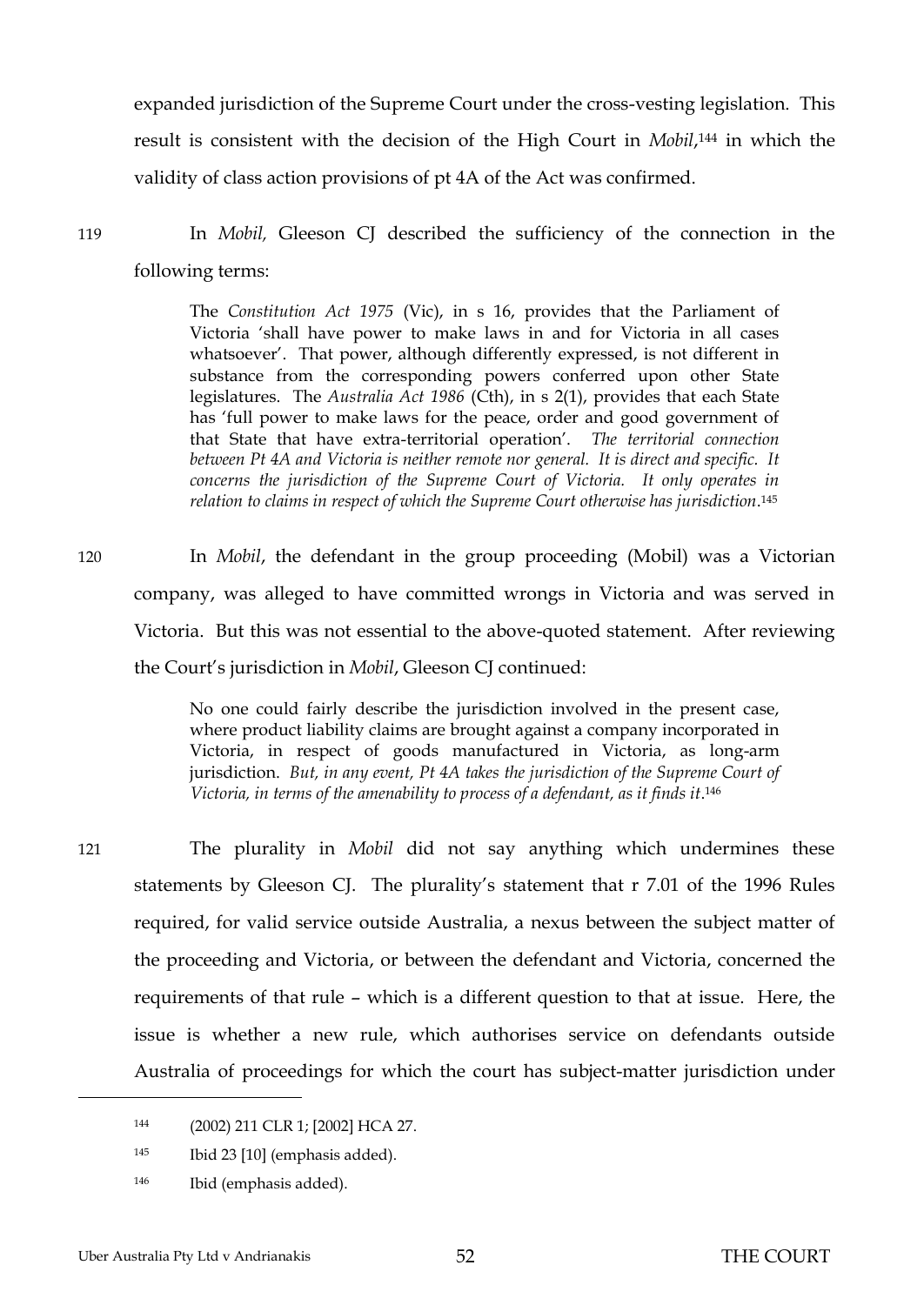the cross-vesting legislation, has a sufficient connection with Victoria. For the reasons given by Gleeson CJ, it clearly does.

- 122 Before leaving this issue, we note that the plaintiff contends that this result is also consistent with the decision of the New South Wales Court of Appeal in *Flaherty v Girgis*. <sup>147</sup> Uber disagrees, and contends that the case considered and disposed of a point not raised on this appeal.
- 123 *Flaherty v Girgis* concerned the proper construction of a New South Wales Supreme Court rule which, in terms similar to r 7.01(i) and (j) of the Victorian 1986 Rules, authorised service of originating process outside New South Wales 'where the proceedings are founded on, or are for the recovery of, damage suffered wholly or partly in the State caused by a tortious act or omission wherever occurring …'.
- 124 The plaintiff in *Flaherty v Girgis* resided in New South Wales. She alleged by her statement of claim that she sustained injury in Queensland where she was struck by a car driven by the defendant. She alleged that her injuries caused her damage in both Queensland, where they were inflicted, and in New South Wales where she was hospitalised, suffered continuing pain and incurred loss or expense associated with her injuries.

125 The defendant applied to set aside service of the statement of claim on grounds including that the rule was beyond the legislative power of the state of New South Wales because it was not a law for the 'peace, welfare and good government of New South Wales', as required by s 5 of the *Constitution Act 1902* (NSW). The leading judgment on this issue was given by McHugh JA, who considered that 'the real question' was whether s 122 of the *Supreme Court Act 1970* (NSW) was, in authorising the rule, 'a law for the peace, welfare and good government of New

<sup>147</sup> (1985) 4 NSWLR 248.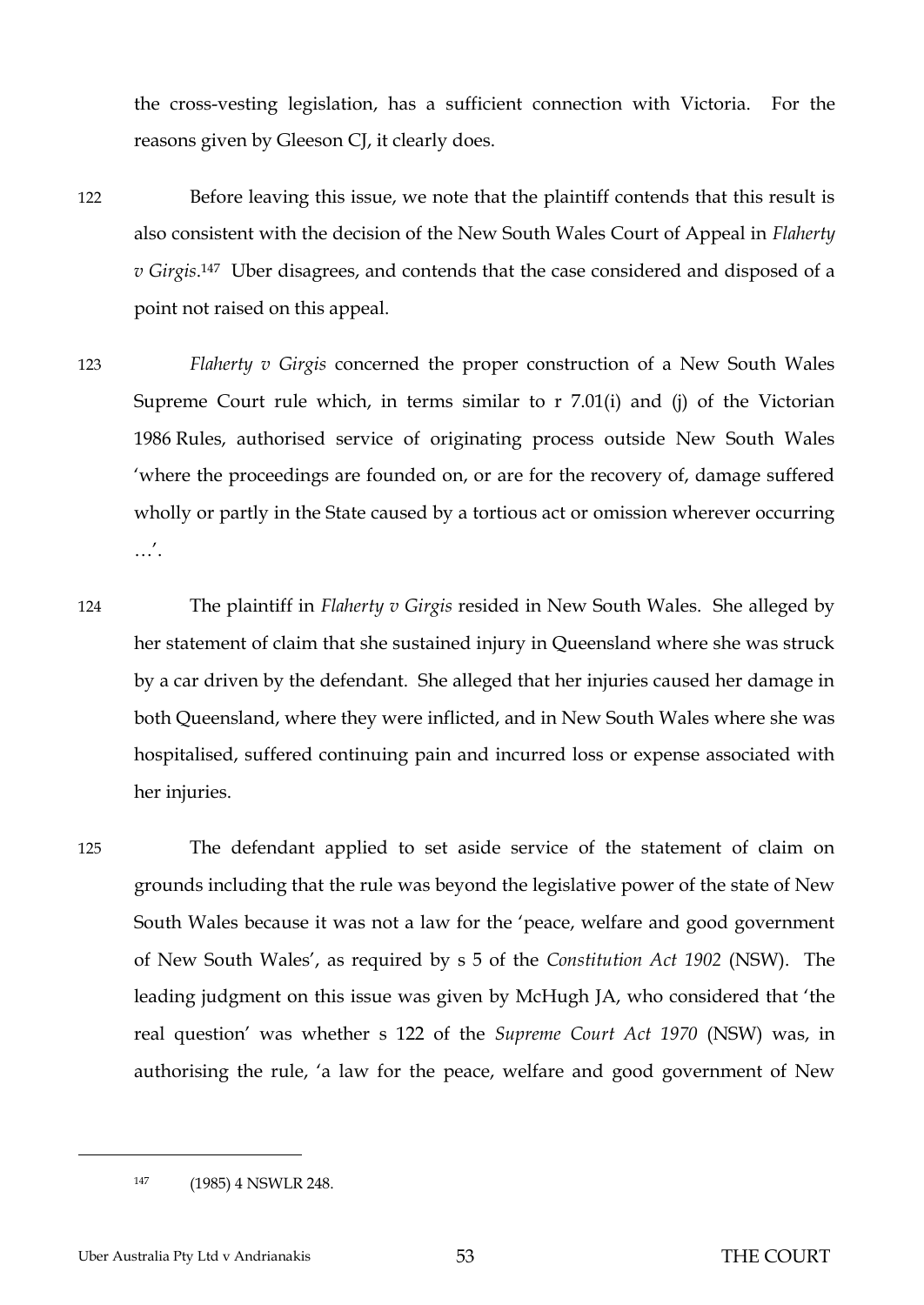South Wales?'148 McHugh JA (Kirby P and Samuels JA agreeing)<sup>149</sup> decided that it was.<sup>150</sup>

126 The defendant in *Flaherty v Girgis* contended that the rule in question was:

invalid because it imposes a liability on a person, who is not present, resident or domiciled in New South Wales, in respect of an accident occurring out of the State, by means of the service of process on him out of the State [and therefore that] no relevant fact has any connection with New South Wales.<sup>151</sup>

127 McHugh JA accepted the plaintiff's submission that '[t]he liability of the defendant exists independently of the rule and is antecedent to its operation'.<sup>152</sup> McHugh JA reasoned that the defendant's liability did not arise from the rule because the New South Wales Supreme Court already had jurisdiction under the principles of private international law which then prevailed (sometimes described as the 'double actionability principles'). <sup>153</sup> McHugh JA concluded that, as the rule was merely 'a step in the process of permitting a New South Wales court to give judgment in respect of a liability already existing under the law of New South Wales, it [could not] be other than a law for the peace, welfare and good government of New South Wales'.154 Moreover, the fact that the rule permitted service outside of New South Wales, and thus had extraterritorial operation, did not prevent it from being a law for the peace, welfare and good government of New South Wales.<sup>155</sup>

128 Uber contends that *Flaherty v Girgis* is beside the point and unhelpful, because it involved rejection of a contention which Uber does not make, namely, that r 7.02(a) is invalid because it imposes a liability where the criterion for liability had no real

 $\overline{a}$ 

<sup>153</sup> Ibid, referring to *Koop v Bebb* (1951) 84 CLR 629; [1951] HCA 77; *Anderson v Eric Anderson Radio & TV Pty Lt*d (1965) 114 CLR 20; [1965] HCA 61.

<sup>155</sup> Ibid.

<sup>148</sup> Ibid 267.

<sup>149</sup> Ibid 253 (Kirby P), 259 (Samuels JA).

<sup>150</sup> Ibid 270.

<sup>151</sup> Ibid 269.

<sup>152</sup> Ibid.

<sup>154</sup> Ibid 270.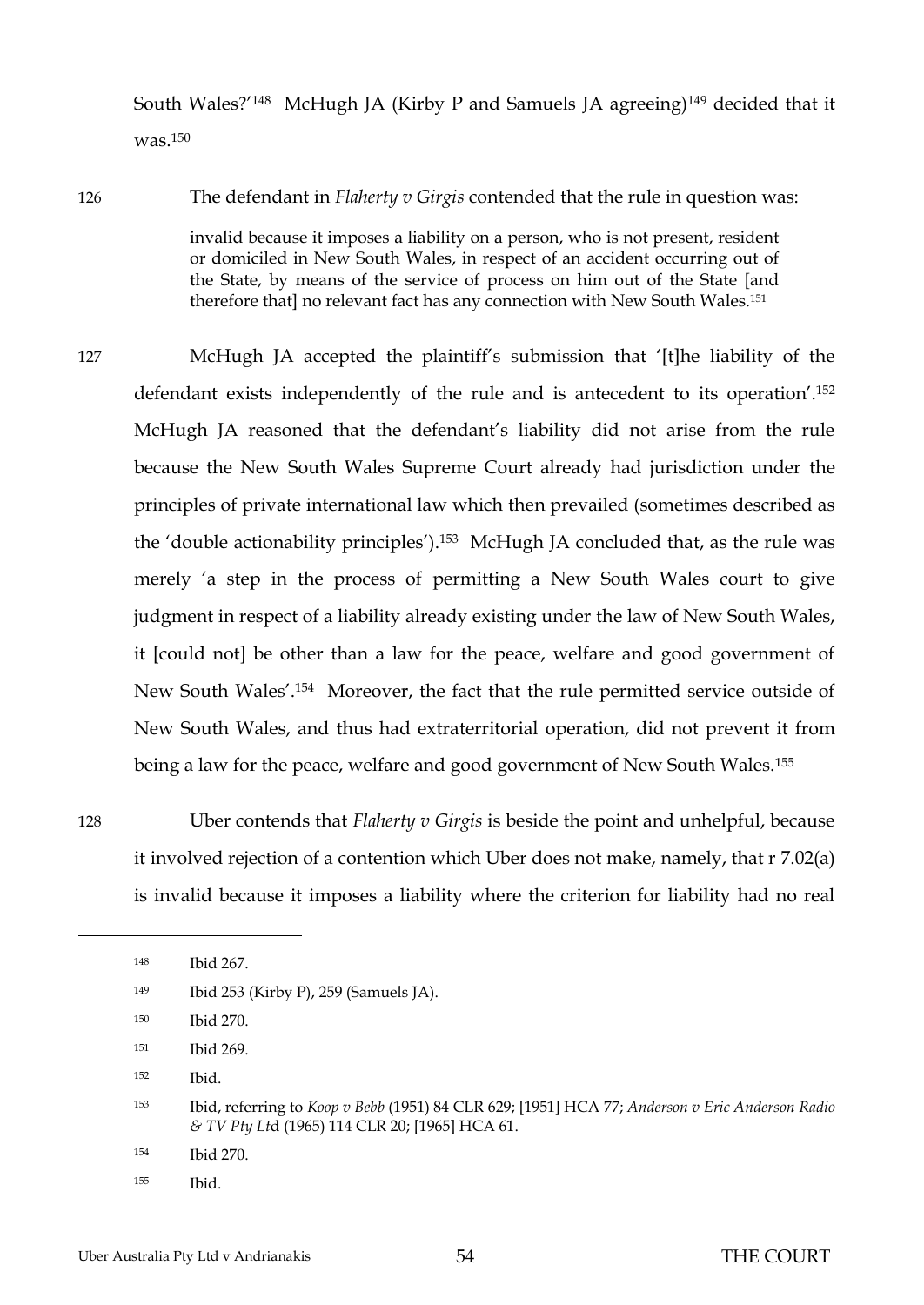connection with the state.

129 We do not accept Uber's contentions. Although the argument as to the imposition of liability is not put by Uber, the validity of the rule — and thus its authorising power under s 122 of the *Supreme Court Act 1970* (NSW) — was upheld because the New South Wales Supreme Court already had jurisdiction under the double actionability principle of private international law which then applied. Although that principle is no longer good law,<sup>156</sup> since its commencement on 1 July 1988 the cross-vesting legislation has invested the Supreme Courts of each of the states with the same jurisdiction as the Supreme Courts of the other states. On this basis, we conclude that the reasoning in *Flaherty v Girgis* supports the conclusion that s  $25(1)(a)$ , to the extent that it authorised r  $7.02(a)$ , was within the power of the Parliament of the State of Victoria. We note that this conclusion also finds support in the decision of the Supreme Court of New South Wales in *Seymour-Smith v Electricity*  Trust of South Australia,<sup>157</sup> where, after the enactment of the cross-vesting legislation, *Flaherty v Girgis* was applied to uphold the validity of a differently expressed rule providing for service outside New South Wales.<sup>158</sup>

#### <span id="page-57-0"></span>**CONCLUSION**

 $\overline{a}$ 

130 None of the appeal grounds has been established. Both appeals will be dismissed.

---

<sup>158</sup> Ibid 657–60 (Rogers CJ Comm D).

<sup>156</sup> *Breavington v Godelman* (1988) 169 CLR 41; [1988] HCA 40; *John Pfeiffer Pty Ltd v Rogerson* (2000) 203 CLR 503; [2000] HCA 36*.* 

<sup>157</sup> (1989) 17 NSWLR 648.